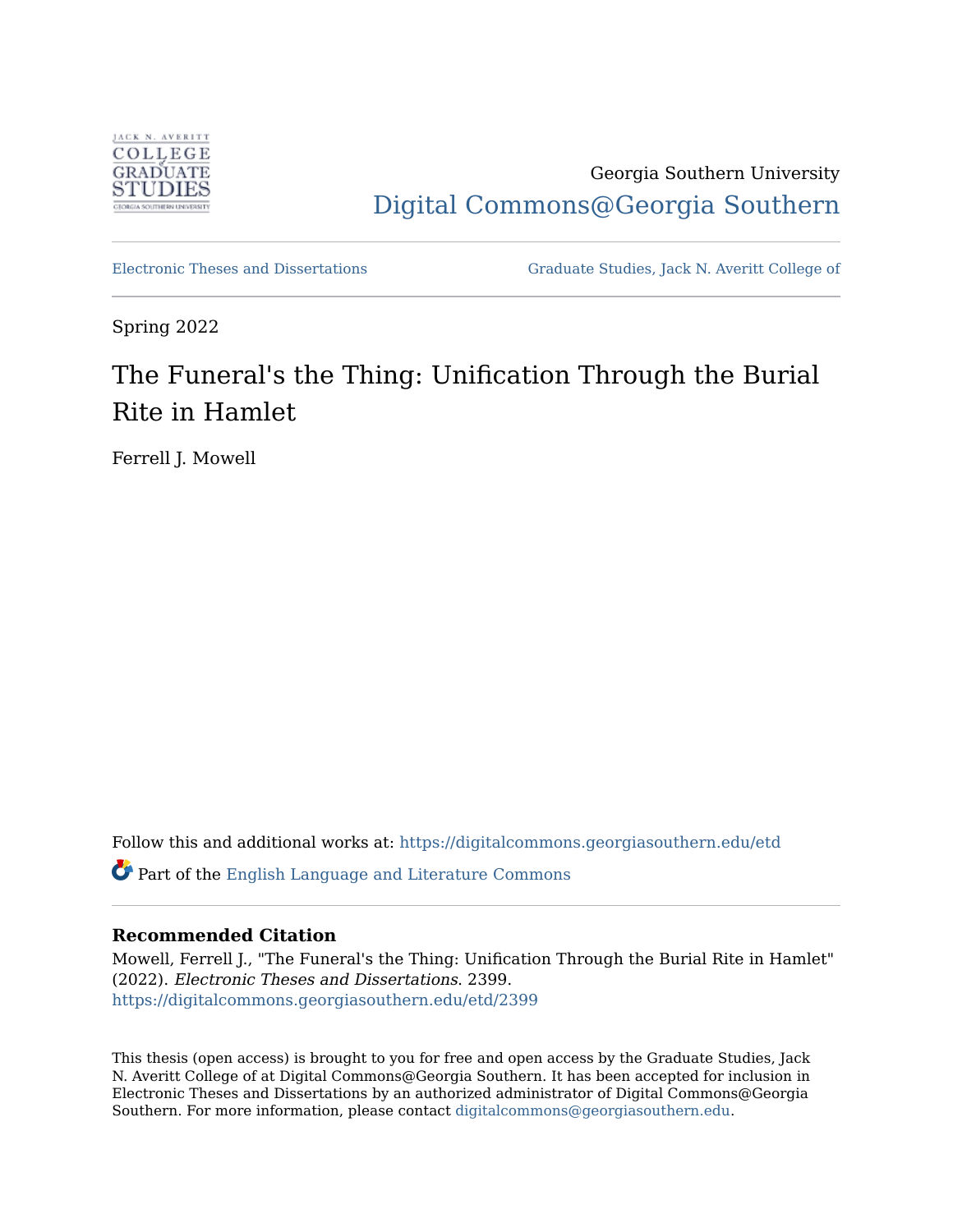### THE FUNERAL'S THE THING: UNIFICATION THROUGH THE BURIAL RITE IN *HAMLET*

by

### FERRELL MOWELL

### (Under the Direction of Mary Villeponteaux)

#### ABSTRACT

The funeral service is an ancient custom that is deeply cultural, and Shakespeare uses it prominently in *Hamlet*. The play's ending with Fortinbras commanding a military-like tribute for Hamlet is somewhat surprising because Hamlet was never a soldier, and he has breached the etiquette of funeral rites in the cases of Polonius, by withholding the remains immediately after the death, and Ophelia by making a spectacle with Laertes in her grave. Additionally, he has arranged for the execution before the observance of confessional rites in the case of Rosencrantz and Guildenstern. Hamlet's dead march is an example of how a funeral ceremony can determine a lasting legacy. It follows the formula of other Renaissance tragedies including many of Shakespeare's own; a funeral service in a tragedy is a form of tribute. The capacity of the funeral service to be a political event as well as a heraldic event is exemplified in the ostentatious funeral of Sir Phillip Sydney which helped enhance his legacy as an English historical figure. Fortinbras similarly enhances Hamlet's legacy by recognizing him not as a soldier but as a king, not what he has been, but what he was meant to be. Hamlet's embarrassing behavior in Ophelia's grave transforms him, and it is not held against him. His body will be revered in the tradition of European kings, embalmed and interred, much differently than the treatment given to the bodies of Polonius and Ophelia. Through Fortinbras' order, Hamlet becomes a king for a moment at the end of the play making him a king in our minds for the rest of time. The funeral is the vehicle through which Hamlet the Prince is acknowledged as Hamlet the King.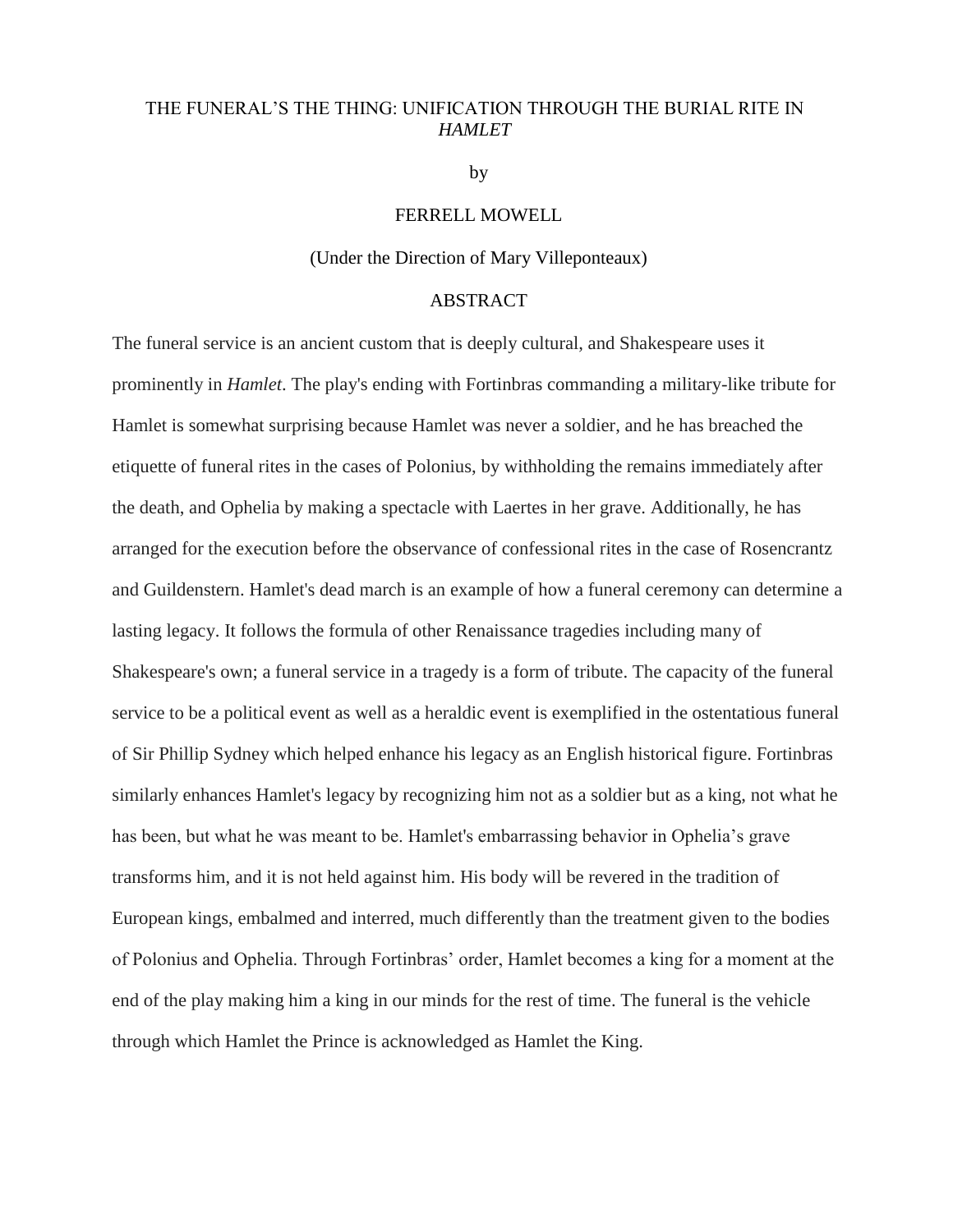INDEX WORDS: Funeral rite, Burial rite, Hamlet, William Shakespeare, Revenge tragedy, Sir Philip Sidney's funeral, Elizabethan Protestantism, Decomposition, Disposition, Embalming, Polonius, Ophelia, Memory, Legacy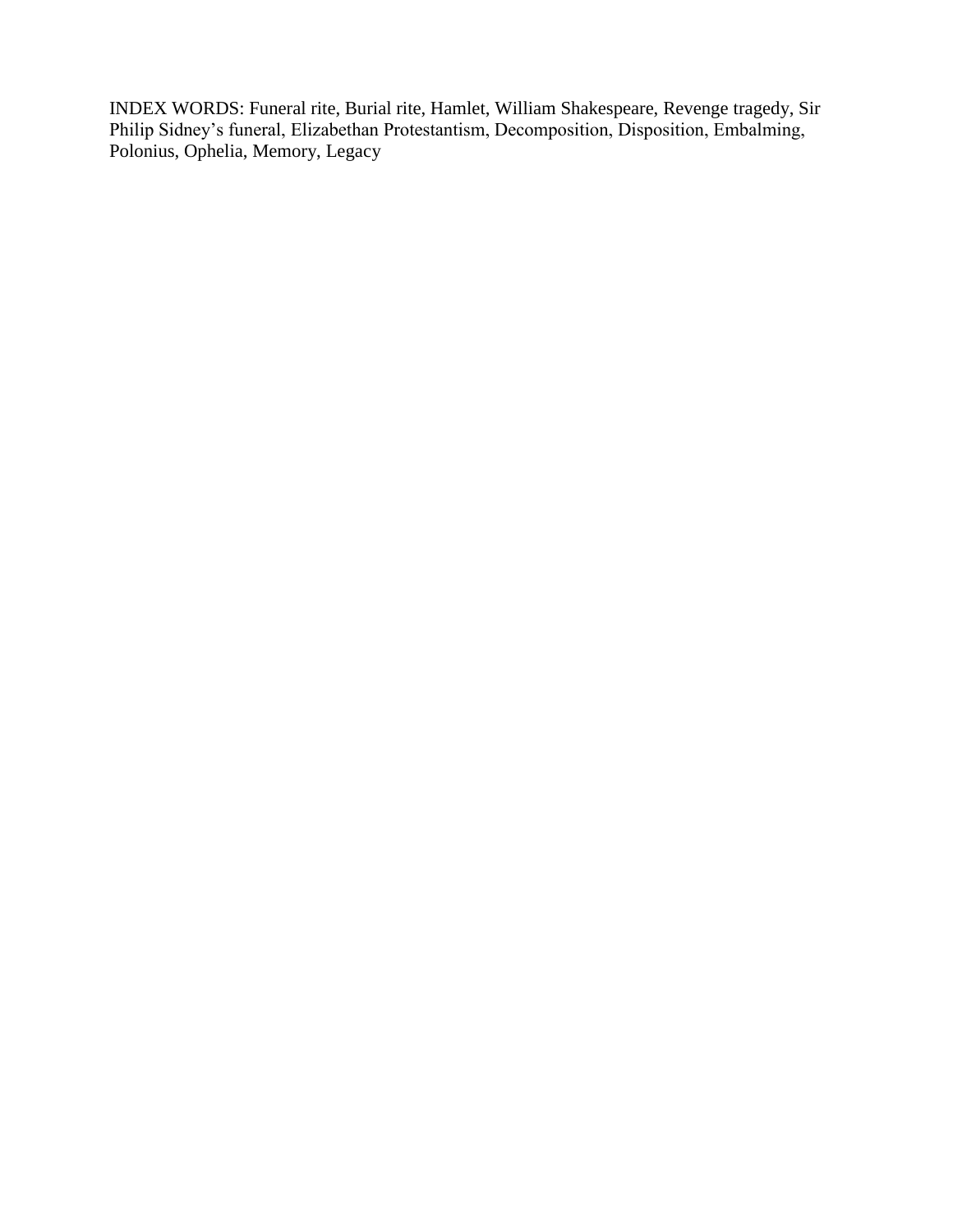## THE FUNERAL'S THE THING: UNIFICATION THROUGH THE BURIAL RITE IN *HAMLET*

by

# FERRELL MOWELL

# B. A. Georgia Southern, 1992

A Thesis Submitted to the Graduate Faculty of Georgia Southern University

In Partial Fulfillment of the Requirements for the Degree

# MASTER OF ARTS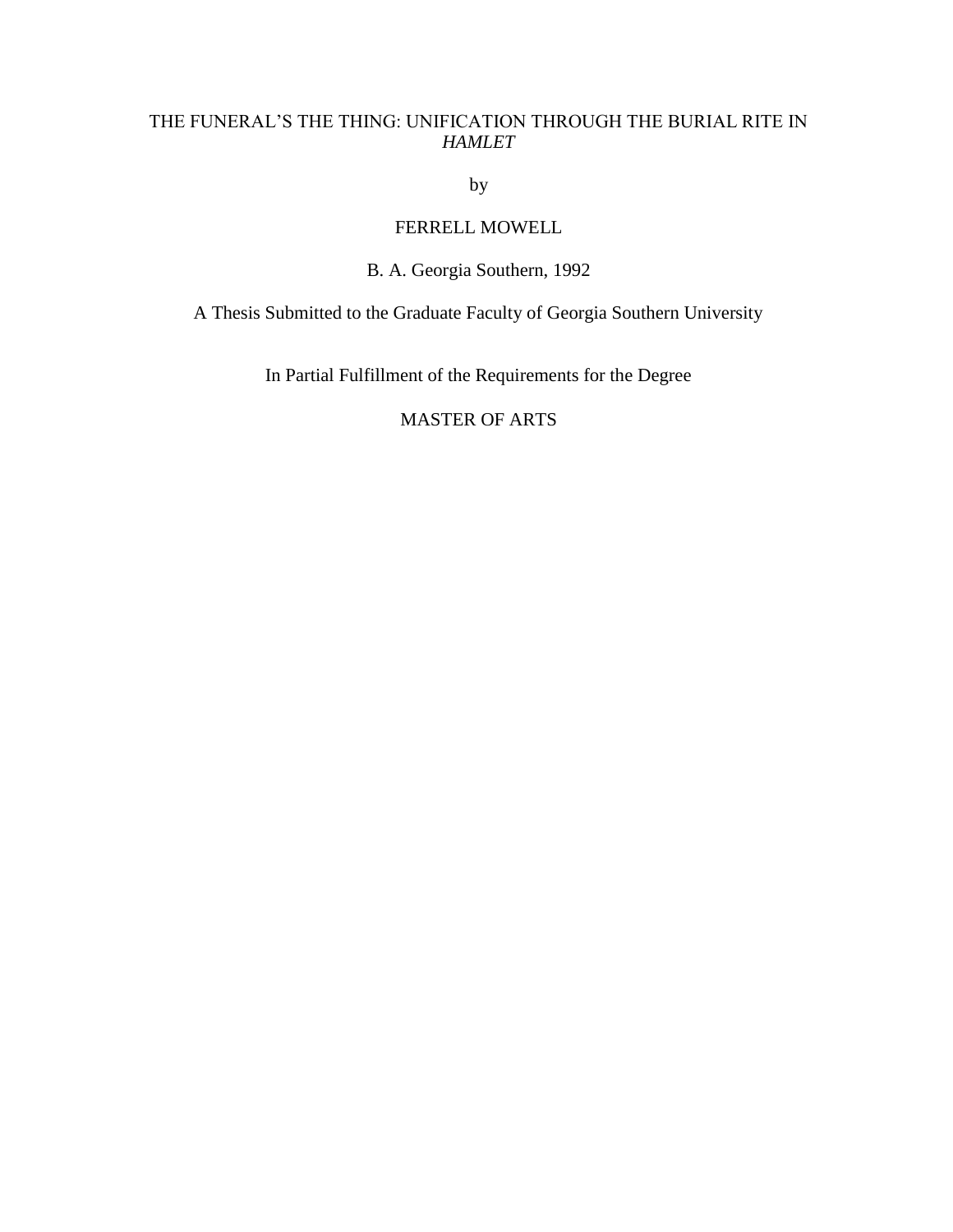2022

# FERRELL MOWELL

All Rights Reserved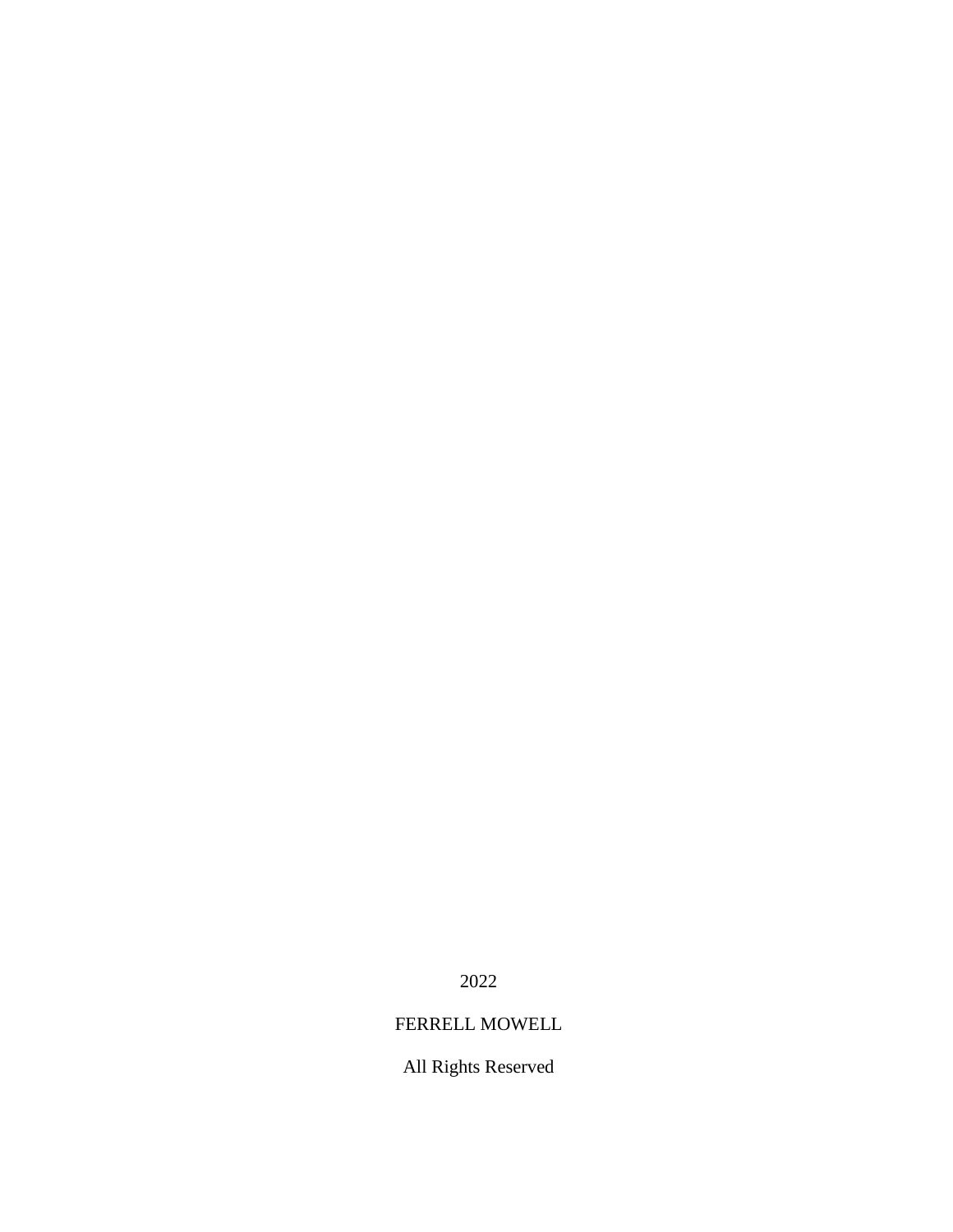# THE FUNERAL'S THE THING: UNIFICATION THROUGH THE BURIAL RITE IN *HAMLET*

by

# FERRELL MOWELL

Major Professor: Mary Villeponteaux Committee: Richard Flynn Julia Griffin

Electronic Version Approved: May 2022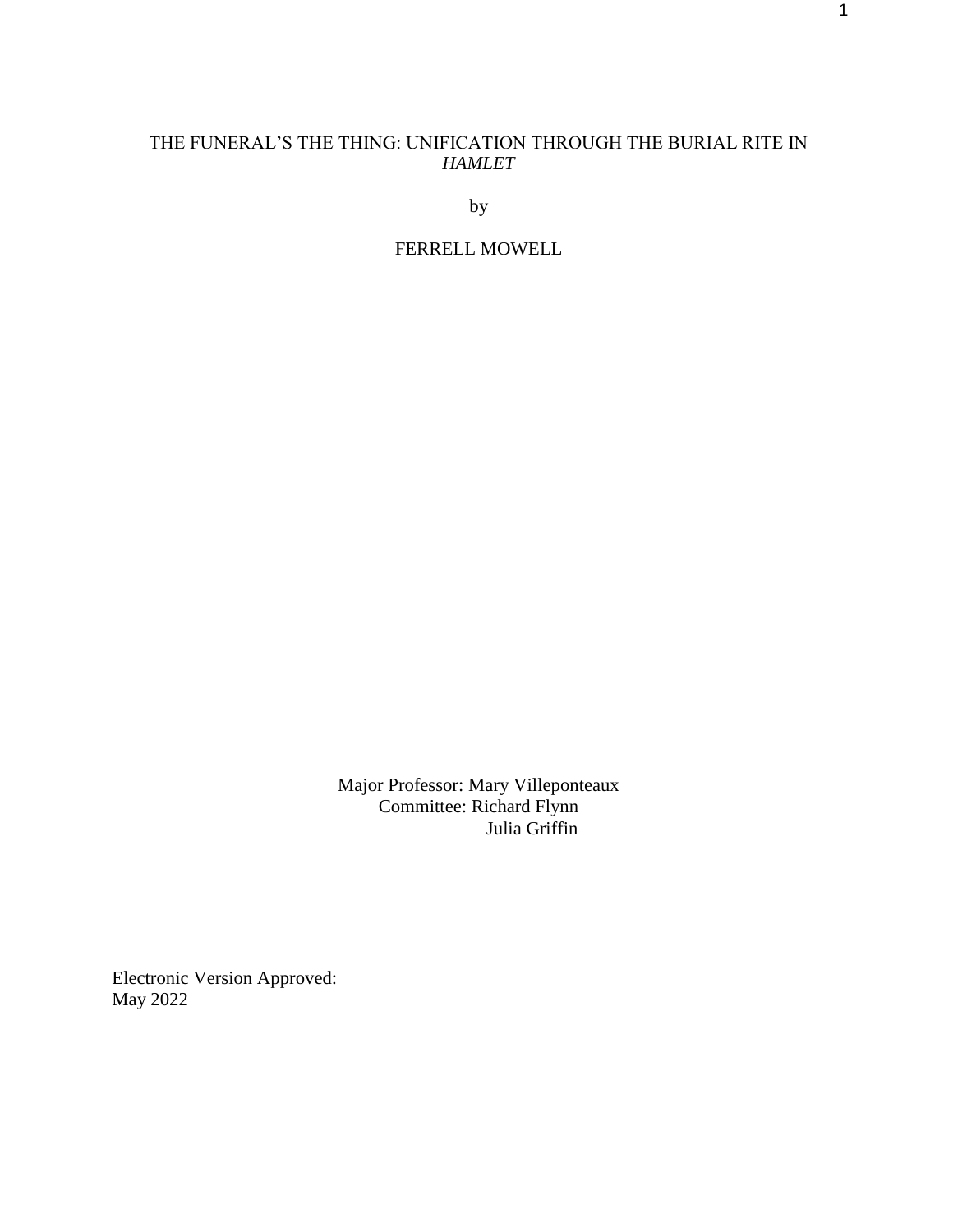#### ACKNOWLEDGMENTS

Sandra Rabitsch ignited my desire to pursue the depths of literature as a way of life. From her, I learned to think critically and to value specificity.

Dr. Fred Richter nurtured me through my undergraduate studies, then helped open the door 30 years later to my entrance into graduate school. From him, I learned the value of genuine authenticity and contentment.

Jeff Seiple, who worked with me on the faculty at my lone teaching position also helped open the door to my entrance into graduate school. From him, I learned the value of loyalty.

Dr. Dustin Anderson, who encouraged me to pursue this topic, welcomed me enthusiastically into GSU and provided a foundation of literary education that escaped me as an undergraduate. From him, I learned the value of the scrutiny of Literary Theory.

Dr. Mary Villeponteaux coaxed and guided my writing to the point where my ideas became clearer to me through her comments. From her, I learned the value of patience.

C. J. and Faye Mowell, my parents, provided the means for me to chase my dream. From them, I learned to never give up.

Susan, my wife, endured my commitment to my studies that altered my psychology and my sleeping habits. From her, I learned the value of feeling accepted.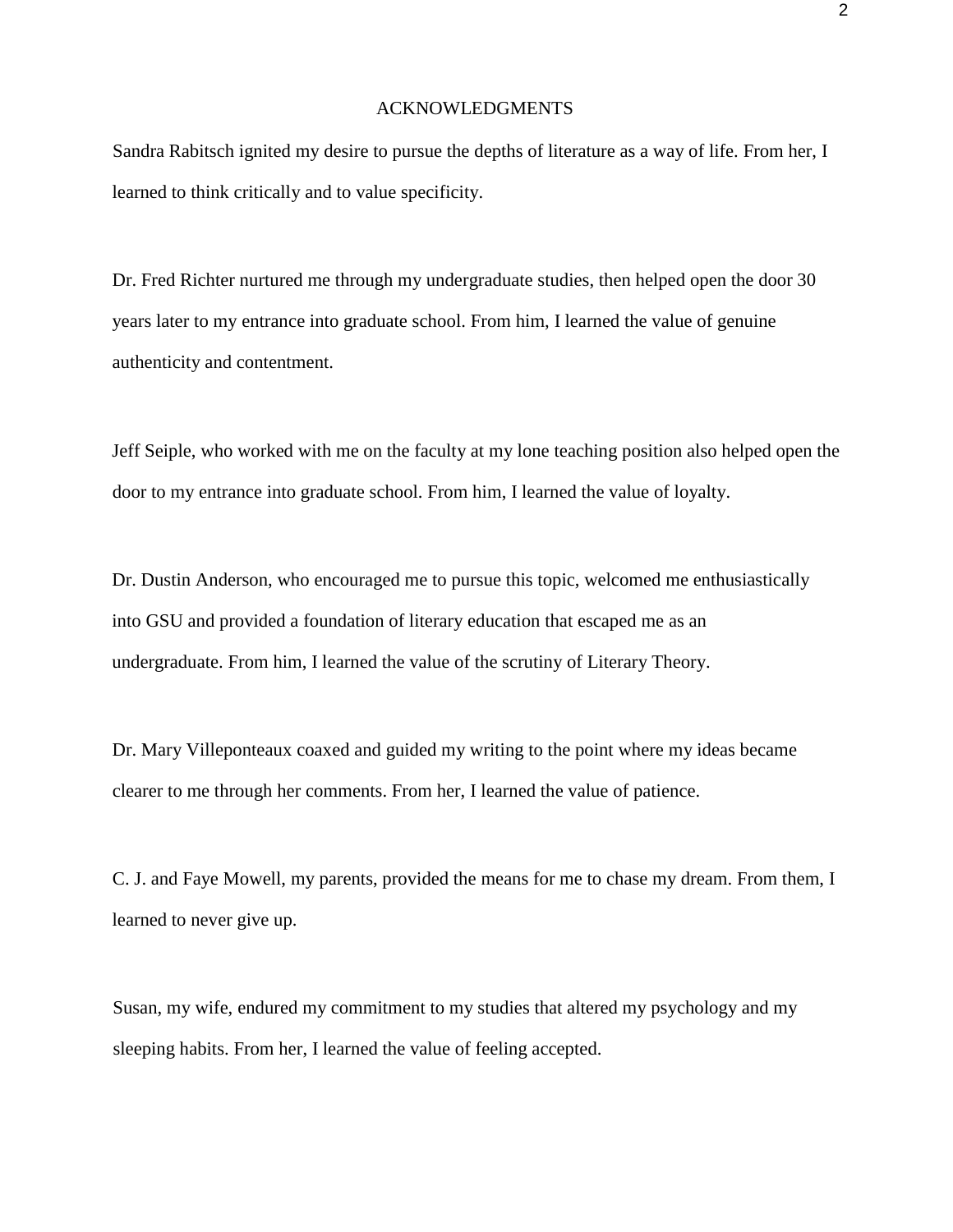# TABLE OF CONTENTS

|                                                | Page |
|------------------------------------------------|------|
|                                                |      |
| <b>CHAPTER</b>                                 |      |
|                                                |      |
|                                                |      |
|                                                |      |
|                                                |      |
| 5 THE FALL OF THE HOUSE OF THE CHAMBERLAIN  30 |      |
|                                                |      |
|                                                |      |
|                                                |      |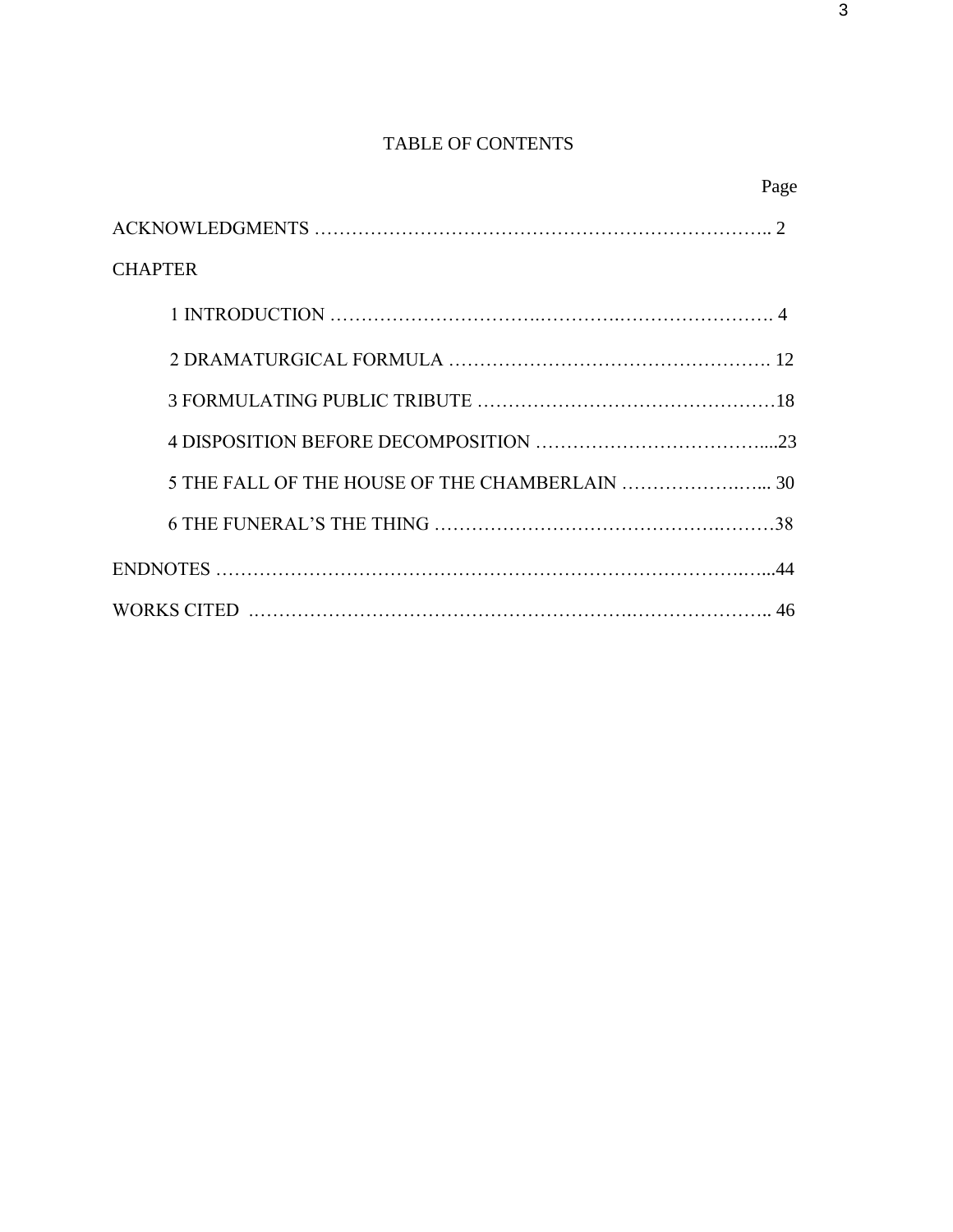#### CHAPTER 1 INTRODUCTION

### "What we remember, / You are."<sup>1</sup>

Every funeral conjoins a general and a specific function, a personal and a public, a historic and a prophetic. Most simply and completely, people assemble, perform a ceremony, administer disposition<sup>2</sup>, and construct a memorial marker. This series of exercises meets needs that are 1) emotional, creating a setting where grief is acceptable; 2) spiritual, acknowledging a difference between the body and the soul; 3) physical, disposing of the decomposing remains, and 4) historical, uniting with the past through traditions intended to be repeated. Words and/or songs and/or performance comprise the principal elements of the event, and whether secular or religious, large or small, sooner or later, people come together – gravitate to one another – for moments of disciplined remembering. With roots in prehistoric time, an event that uniquely offers personal and public solace, an event that has survived, the funeral service may be the smallest common denominator uniting all of human history.

From an individual perspective, the funeral service provides the unique setting in which six specific functions of mourning<sup>3</sup> can be achieved. 1. Acknowledge the reality of death, 2. Embrace the pain of the loss, 3. Remember the person who died, 4. Develop a new self-identity, 5. Search for meaning, 6. Receive ongoing support from others (Wolfelt). Therefore, the funeral endures as a ceremony because comfort is delivered to the survivors; it provides security – security of the inviolability of the body, and security of known, repeatable ceremonies; the decedent is cared for and presented as best as conditions and resources allow, and survivors assemble with an individual and a collective purpose of respect.

A funeral ceremony serves both private and public purposes, in that the welfare of the immediate survivors, as well as that of the community at large, are met. The routine of reverence a family applies to the burial or cremation of their dead is repeated over time to establish a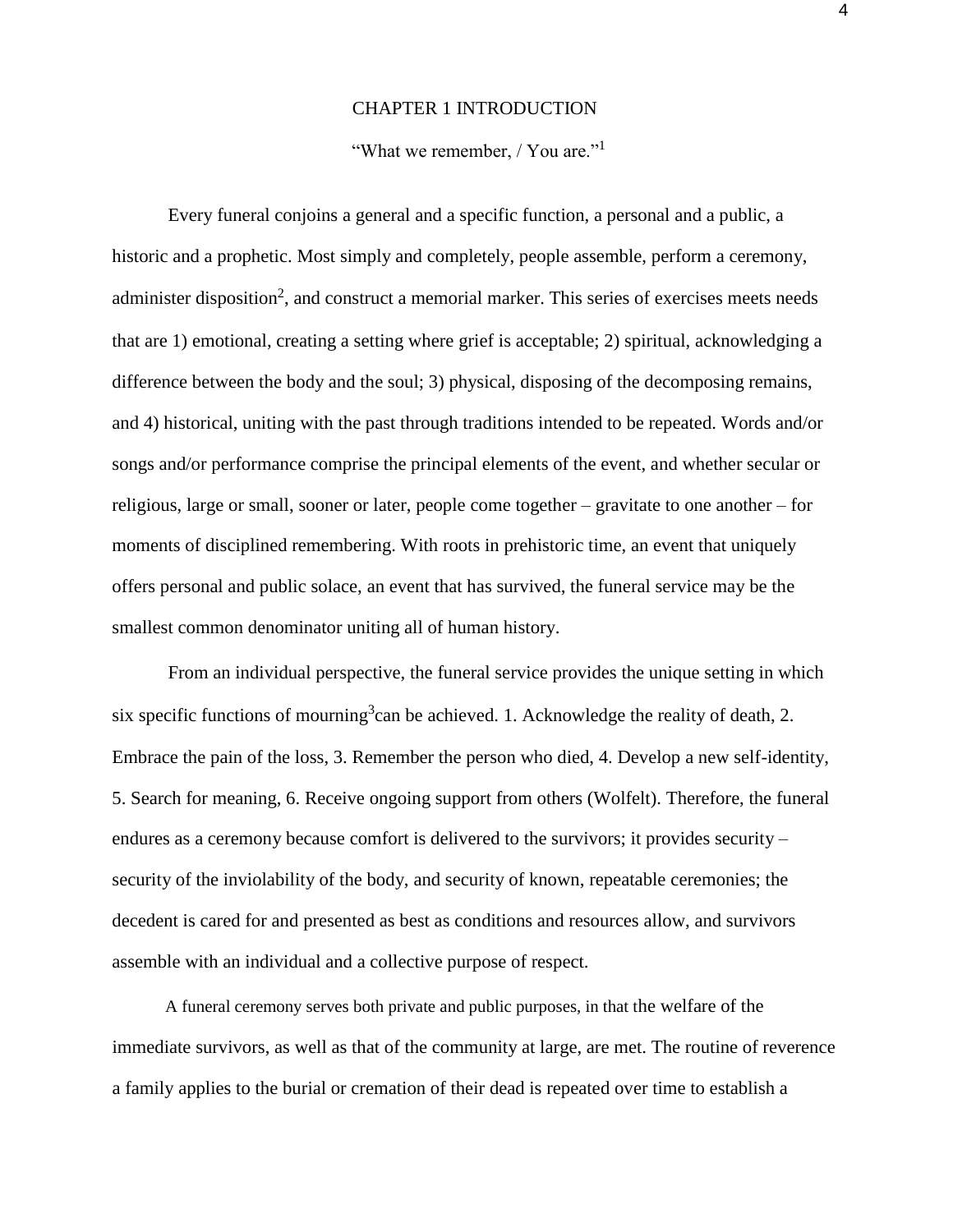tradition that expands throughout the community to unify the entire group as a common culture. Like bricks, the funeral rites create a cultural foundation, a pattern of behavior that becomes accepted and expected; it's what Antigone wants for Polyneices, what Priam wants for Hector. Through ancient western literary history, the funeral rite serves as a prominent plot sequence in classics from *The Iliad,* to *The Aeneid*, to *Beowulf*. Consider Aeneas before leaving Thrace, reviving the memory of Polydorus through elaborate funeral rites, including a restored tomb, professional mourners, food offerings, blood offerings, and an audible, military "shout of farewell" (*The Aeneid,* Bk III: l. 62). Aeneas also witnesses his countrymen honoring with more intense elaboration their recently fallen brother-in-arms, Misenus:

> First they raised a huge pyre, heavy with cut oak and pine, weaving the sides with dark foliage, set funereal cypress in front, and decorated it above with shining weapons. Some heated water, making the cauldrons boil on the flames, and washed and anointed the chill corpse. They made lament. Then, having wept, they placed his limbs on the couch, and threw purple robes over them, his usual dress. Some raised the great bier, a sad duty, and, with averted faces, set a torch below, in ancestral fashion. Gifts were heaped on the flames, of incense, foodstuffs, bowls brimming with olive-oil. When the ashes collapsed, and the blaze died, they washed the remains of the parched bones in wine, and Coryaneus, collecting the fragments, closed them in a bronze urn. Also, he circled his comrades three times with pure water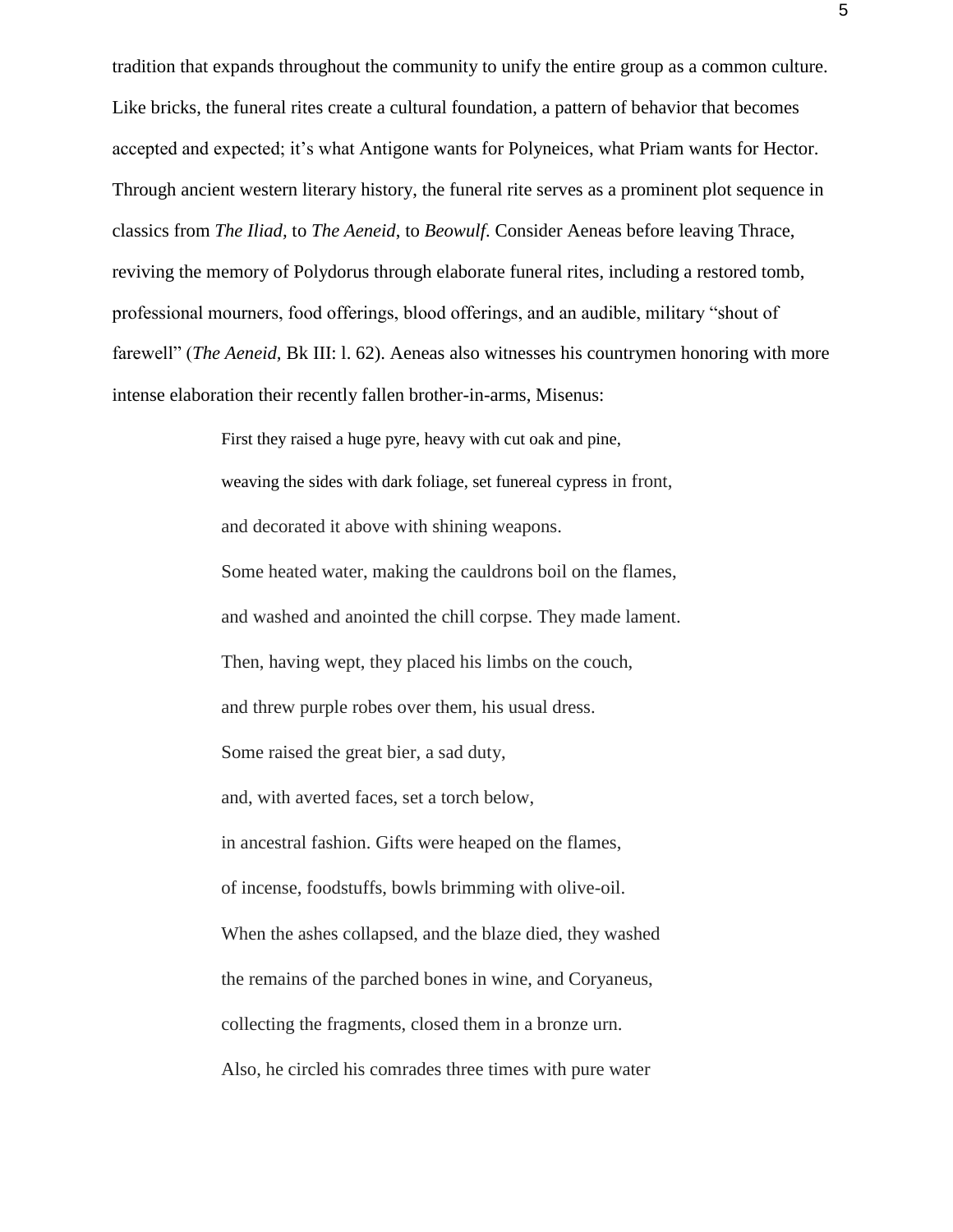to purify them, sprinkling fine dew from the full olive branch, and spoke the words of parting. And virtuous Aeneas heaped up a great mound for his tomb, with the hero's own weapons, his trumpet and oar, beneath a high mountain which is called Misenus now after him, and preserves his ever-living name throughout the ages.

(*The Aeneid* Bk VI, ll. 215-283)

Duty and focus characterize the care upon the corpse of Misenus, and time is allotted to mourn his passing. His survivors hew "heavy" timber adorned with evergreen, wood that will burn intensely for hours. The dead soldier's weaponry is displayed to acknowledge his role as a warrior. After being washed, the remains are audibly mourned over and placed on a receiving "couch" for repose. The mourners regally dress the body and perform the "sad duty" of raising the couch to a height suitable for cremation. The bearers "with averted faces," suggesting both revulsion and deep reverence, in "ancestral fashion" light the fire below the corpse. Just as "warm milk" was included in Polydorus' tomb suggesting immediate consumption by the eternal spirit of the deceased, food offerings are cast upon the flame under Misenus, its distinctive odiferous smoke, cocooning his corpse as it is eventually dehydrated and reduced by the heat of the fire, until only a skeleton remains. "When the ashes collapsed and the blaze died," (a waiting of 24 – 36 hours in the making<sup>4</sup>), the cooled bones were collected and bathed in wine, ridding them of unwanted dust while perfuming and creating a luxurious sugary seal over the osseous tissue. An identified soldier places the bones in an urn. More purification takes place over the bearers using the dew from nearby branches, and "words of parting" are offered before interment. Concluding the ceremony, Aeneas and company build a massive barrow, interring his urn and his prized possessions within it at the base of a mountain given his name, a natural gigantic eternal tombstone. Misenus' name and legend are now available to future historians through his grave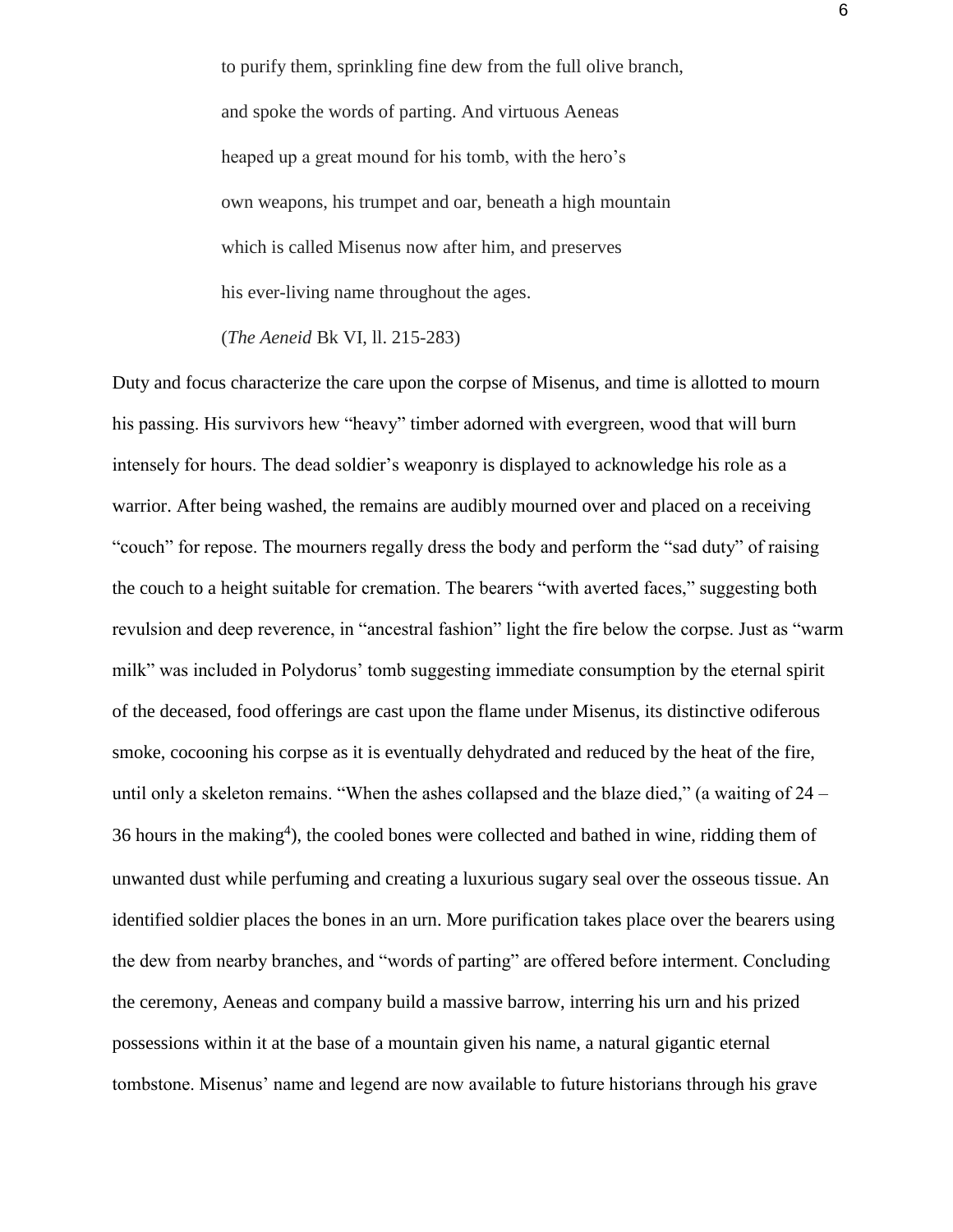marker and his funeral in song, propelling him into an eternal state of honor.

In contrast, denying funeral rites to the deceased violates the intrinsic sanctity of the remains and likewise, casts an element of insult and dishonor on to the related survivors. By intentionally denying a dignified disposition of the body, by refusing to secure its inviolability by allowing nature to publicly run its course of malodorous and colorful decomposition, the image of the rotting corpse is integrated into the eternal legacy of the decedent. Therefore, securing the inviolability of the remains through body preparation and controlled disposition, likewise secures in the survivor a sense of met obligation, a duty upheld, a promise kept, genuine consolation. The exercise of the funeral rite, performed upon an inanimate corpse, evokes prophetic visions of the reanimated spirit, as recited in the ritual performed by the survivors. At least for a moment, a collective vision is shared by all present, a memory in itself.

This inherent link between funeral and memory helps to explain the funeral's enduring power. The ceremony can encapsulate the foundational tenets of a culture, and perhaps no work of literature explores the significant nature of the funeral ceremony more deeply and famously than Shakespeare's *Hamlet.* Neill asserts, "No play is more obsessively concerned with funeral proprieties than *Hamlet*" (300) and further observes, "As *Hamlet* amply testifies, the infamy of degrading burial could cause more pain than the death itself, however disgraceful that might have been" (281). The play explores the ceremony through its presence / absence as a pillar that supports civilized society, while the aberrations of the ceremony represent aberrations of the society in Denmark. McCoy claims, "From beginning to end, this is a play obsessed with getting a decent burial, and nobody seems to get one" (122). The King's funeral marks the beginning and Hamlet's marks the end, with those of Polonius, Ophelia, Rosencrantz, and Guildenstern between. The capacity of the funeral rite to conjoin the living with the dead, the private with the public, the past with the present and future, justifies its presence in the play as a plot sequence upon which the drama progresses and depends. The presence/absence of the funeral rite looms

7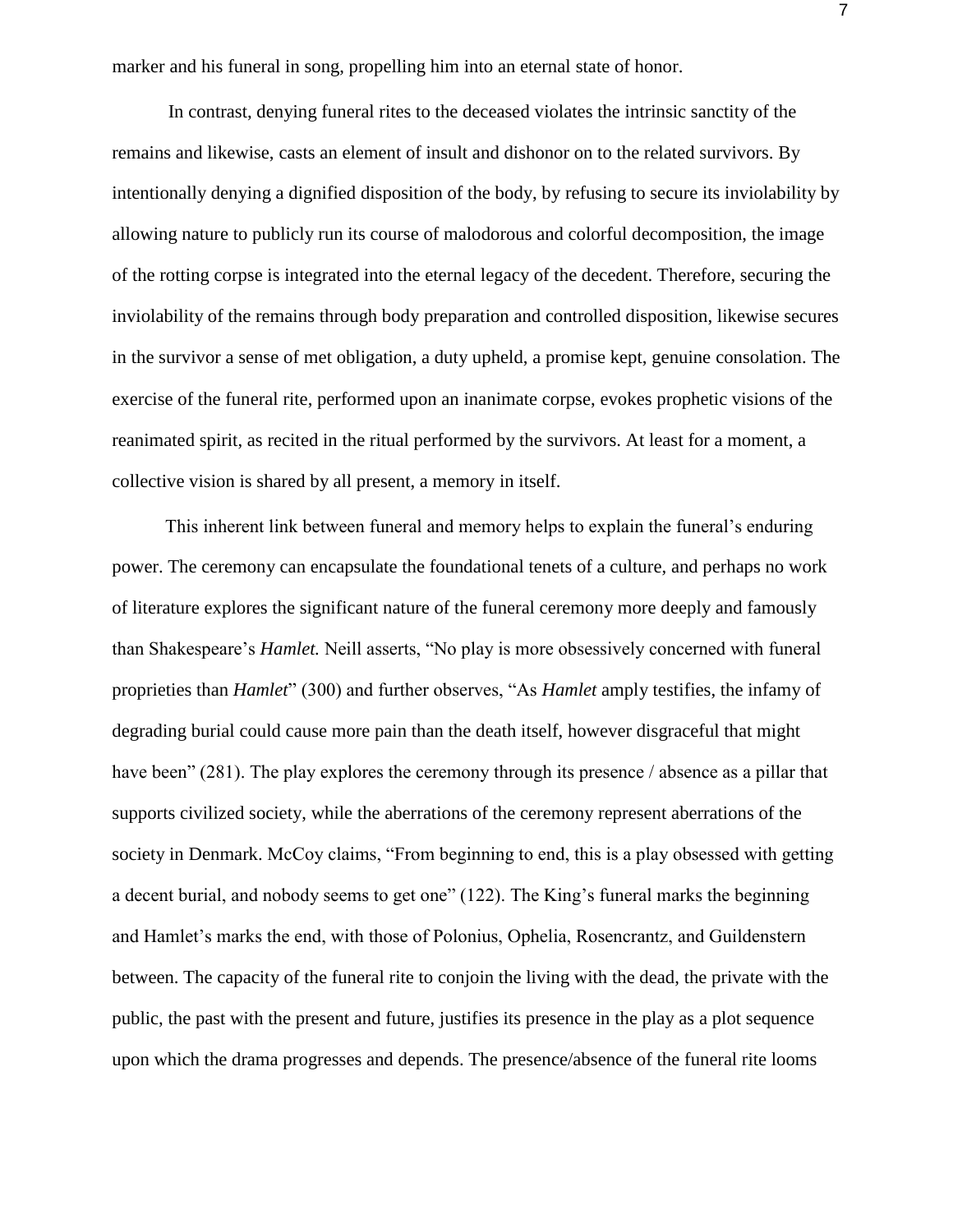on and off stage as obsequies initiate, propel, and close the action: the funeral of the king is absorbed by Gertrude's wedding to Claudius; Polonius is covertly buried, denied any funeral rite; Ophelia's funeral, performed onstage, is riddled with religious and legal complications and disrupted by Hamlet; and Hamlet's corpse receives an "incongruous soldier's funeral" (McCoy,  $122$ <sup>5</sup>. In each case, the preeminence of funerals in the cultural consciousness of the audience is vital for evaluating Shakespeare's intentions. In a play destabilized by interruptions and delays, the funeral ceremony as a recurring event creates a base of familiarity. Yet when a play includes funeral rites, the state's laws also had to be considered.

In 16th century England, dramatizing religious rites onstage was frowned upon and subject to Elizabethan censorship. A royal charter in 1557 was granted to the Stationer's Company, delineating its authority to monitor all publications, in effect, monopolizing the printing trade. Censors investigated violations of "scandal, malice, schism, and heresy" as well as, and possibly with more vigor, violations of publication piracy to protect authors (Hattaway 91). Elizabeth tightened the control in 1559, ordering an injunction that allowed the archbishops and the university chancellors to preview works before being submitted to the Stationer's Company. In 1572, the Queen's Privy Council ordered the leaders to publish "such plays, enterludes, commedies, & tragedies as maye tende to represse vyce & extol vertwe" (Beauregard, 20). By most accounts, the censorship was broad and vague, so the playwrights conditioned themselves to be just as broad and vague in presentation of liturgy onstage. Performing liturgical ceremonies, especially funeral rites, could not realistically be avoided in revenge tragedy so Shakespeare would have to be cautious in all performances to avoid censorship, and as seen, a dead march is vague and adaptable.

At the end of *Hamlet*, amidst the multiple dead bodies strewn about, victorious Fortinbras of Norway gives the closing lines of the play. He arrives from his victory over the neighboring Poland, utilizing Denmark as his path to and from victory, and his commands contain specific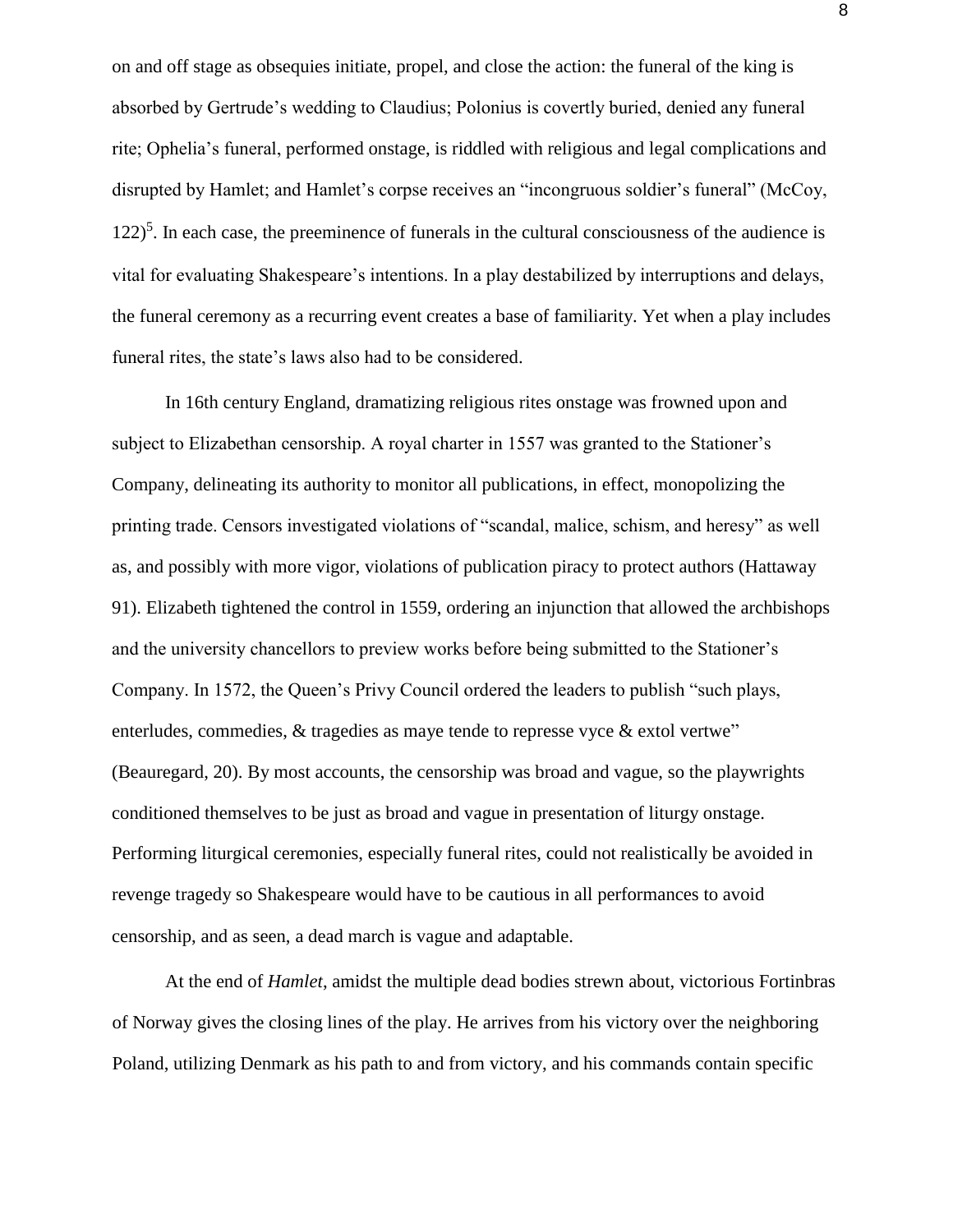instructions on how Hamlet's corpse should be treated differently than the others:

### Let four captains

Bear Hamlet, like a soldier, to the stage; For he was likely, had he been put on, To have proved most royally: and for his passage, The soldiers' music and the rites of war Speak loudly for him. Take up the bodies: such a sight as this Becomes the field, but here shows much amiss. Go, bid the soldiers shoot. (V. ii, 395-403) [A dead march. Exeunt, bearing off the dead bodies; after which a peal of ordnance is shot off.]

Thus, *Hamlet* ends with a broken line and a bang.

Fortinbras claims special interest in the final moment, and his command initiates legacy rites for Hamlet, absent any priest or cleric, and in ignorance of Hamlet's recent behavior<sup>6</sup>. He claims he owns "rights of memory," indicating that in the memories of some of the Danish he still possesses authority over his father's lost territory; but when he speaks the words, some of the audience will hear "rites of memory" indicating a connection between the rituals of the dead and the legacy they leave behind (V, ii, 389-90). Additionally, rites indicate a ceremony or performance, for which Fortinbras commands Hamlet's corpse be borne to "the stage." Could this be a catafalque? a bier? an altar of sorts? The Globe? How is it that Hamlet merits the regal treatment of *his* corpse? From the strewn bodies of the royal family at the feet of Fortinbras, Hamlet's is separated and elevated. Why?

The funerary procession and salute are perplexing for multiple reasons. In the first place,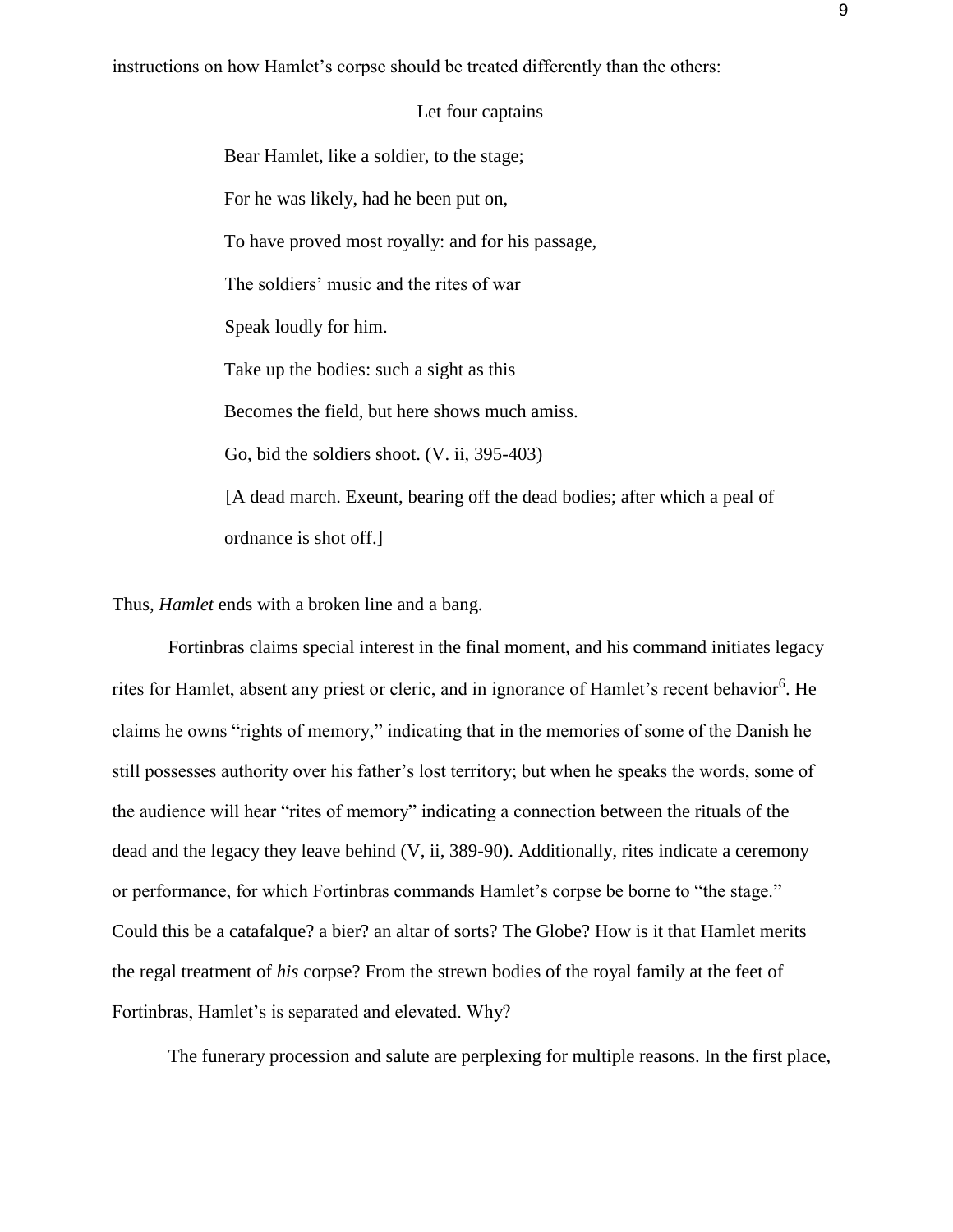Hamlet's bloody corpse is borne by captains, the highest-ranking officers available, of a military to which he never belonged. In addition, Hamlet, keenly sensitive to funeral etiquette, has during the course of the play propelled three characters into the grave, all denied their funeral rites; and thirdly, he acts out an embarrassing display in the open grave of Ophelia's corpse. Shakespeare appears to be applying a magnanimous salute to Hamlet in light of his record of violating funeral etiquette over the course of the play; his dead march is either misplaced or highly symbolic because his identity as a student and his recent unbecoming behavior would seem to preclude him from receiving such a heraldic funeral rite.

Shakespeare, however, convincingly eternalizes Hamlet as a hero by his triumphant exit from the stage, and because Hamlet is a protagonist, the military salute might be initially and mistakenly accepted by the audience as simply a dramatic gesture to elevate the protagonist. But Hamlet's body has not been prepared for burial, no time has been spent arranging a funeral; and when Fortinbras commands his highest ranking officers to separate Hamlet's bloody body from the battlefield-like scene and carry the corpse to the sound of military gunfire in salute, he brings to mind the other funeral rites within the play, especially the physical treatment of the human remains: Old Hamlet's appear as a commander in battle, consistent with his appearance at his funeral; Polonius' have been neglected and interred with no ceremony and with no family present; Ophelia's have been identified as suffering "maimed rites;" and Rosencrantz and Guildenstern have been slyly slain and buried on foreign soil with no acknowledged funeral rites. Death and reference to ritual abound.

Hamlet's funeral serves to remind the audience of the marred or missing funerals that punctuate this play. The final, seemingly undeserved rite serves several purposes. Though the audience is reminded of Hamlet's role in violating the funerals of others, the preparations for his own royal funeral suggest that he has undergone a transformation: he is not the man he was earlier in the play. Young Hamlet and Old Hamlet are unified by the royal treatment afforded the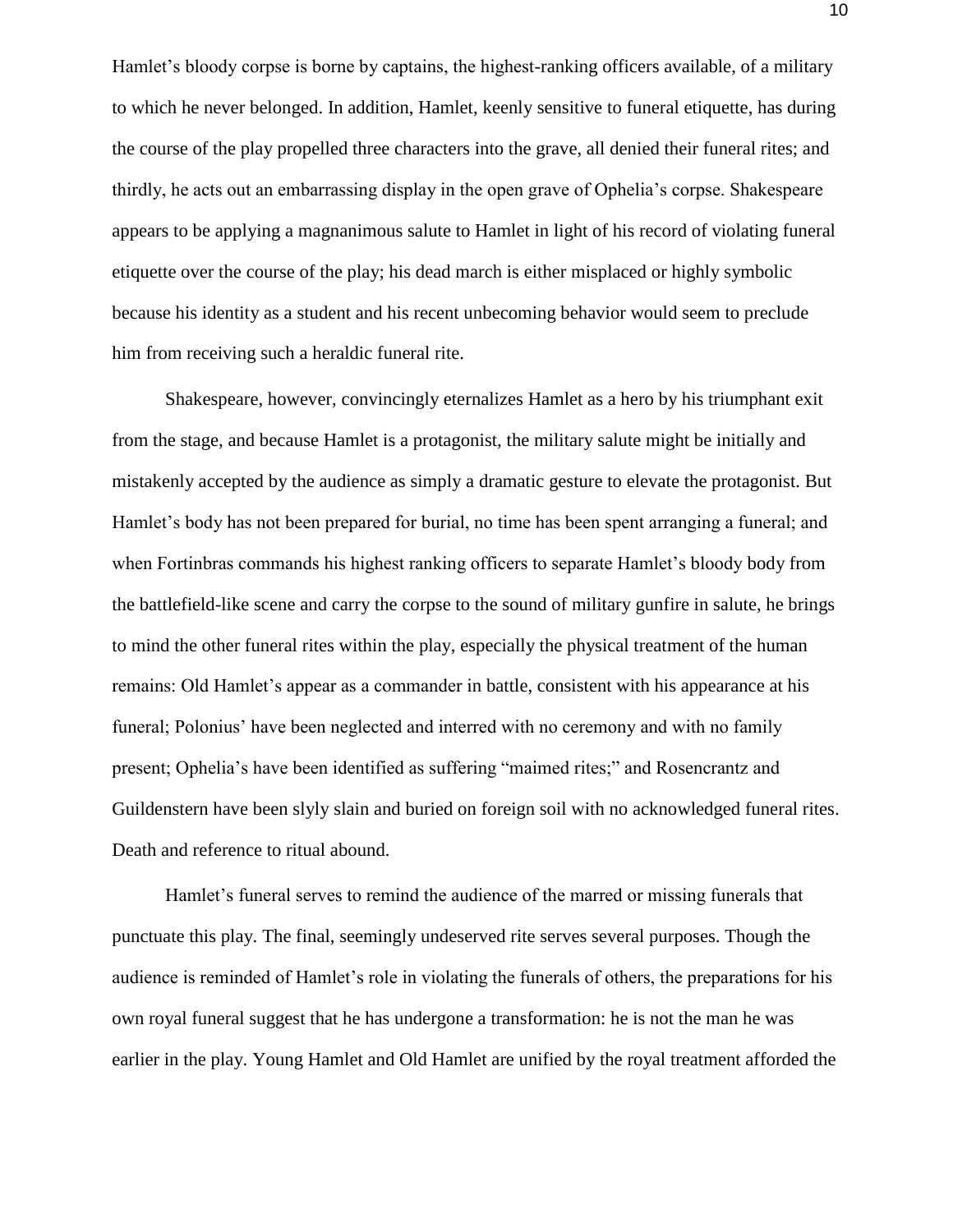corpse. Fortinbras's orders, following closely on Hamlet's plea that Horatio should "tell his story," also establish the power of a funeral to create a lasting legacy, even a legacy unmerited by the life of the deceased. The final funeral rite unifies the themes of remembrance and responsibility in *Hamlet*, ultimately satisfying Old Hamlet's command that he be remembered. The beat of music and blast of artillery seem to serve as Shakespeare's sign that Hamlet is redeemed, and his identity as a king is finally recognized. In contrast to our universe exploding from the inside out – from the center of space and time – Hamlet's funeral salute, through military music and gunfire, creates an event through which *Hamlet's* varied funerary rituals finalize into a rhetorical theme. With his final command, Fortinbras achieves several objectives: he adheres to current dramaturgical formula; he formulates Hamlet's public tribute; he acknowledges the need to move the dead bleeding bodies towards immediate disposition; he assumes immediate control over the rite with only Hamlet's lineage in mind, his recent disregard of funeral rites be damned and forgotten; he usurps any presumed authority claimed by the local state or church, and he asserts his own politically by commanding that Hamlet be elevated above the others - clear acknowledgement of a king by a king.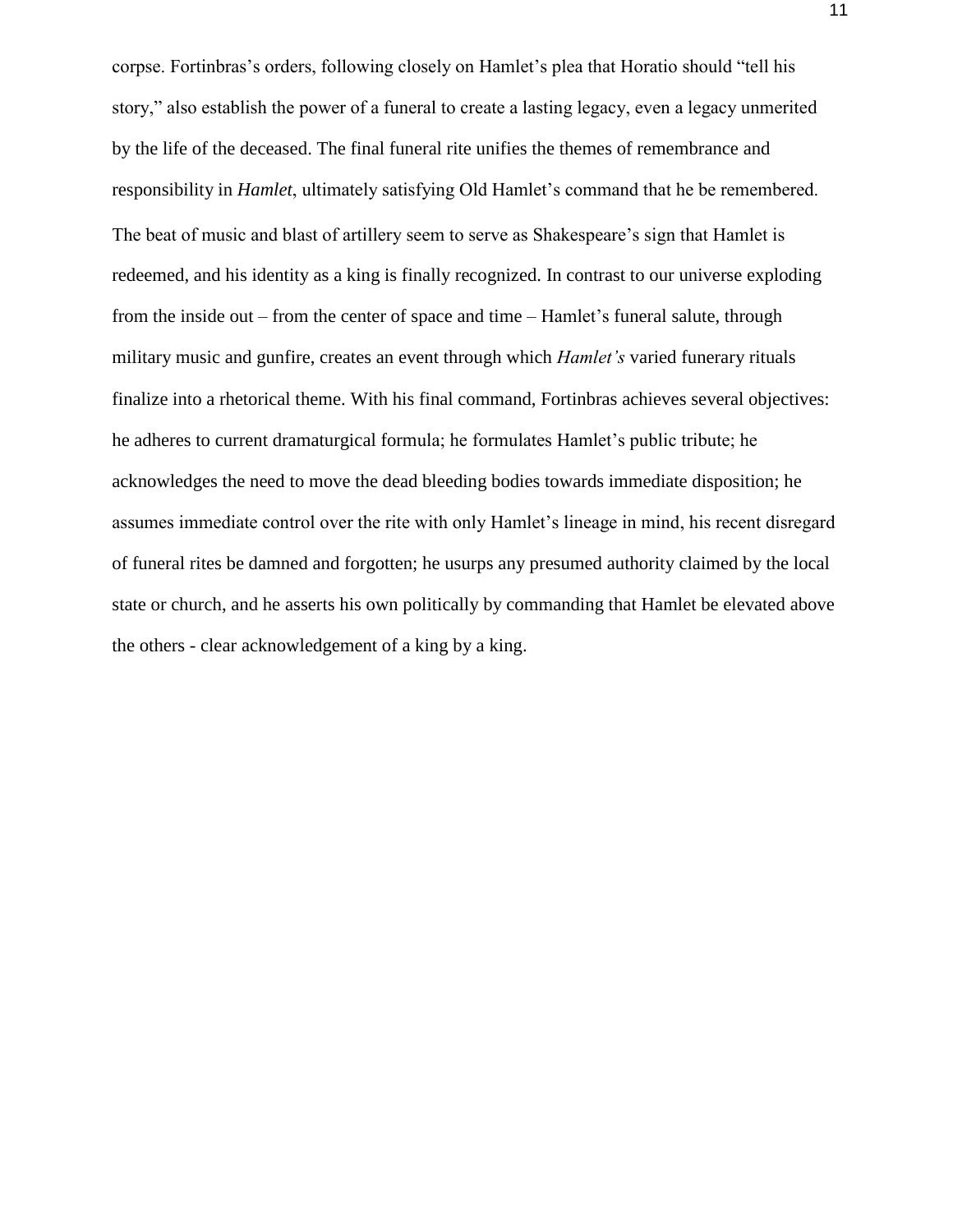### CHAPTER 2 DRAMATURGICAL FORMULA

Revenge tragedies, and early modern tragedies in general, characteristically include throughout and often conclude with funerary activity, so perhaps Fortinbras' final lines are simply conventional. Kermode explains, "It seems likely that a vogue for Revenge Plays grew up around 1599, when Maston's *Antonio's Revenge* was played by a boys' company; this would explain the decision of Shakespeare's company to revive *Hamlet* in a modernized form" (1136). Shakespeare, however, deliberately blurs the lines of the dramatic formula with Hamlet's extremity of wit and deep psychological issues. Are the revenge tragedy generic conventions so strong as to support the magnanimous funerary salute to one who violated funeral etiquette on multiple occasions? By what code of ethics or virtue can Hamlet be deemed a "hero?" To find the answer, one must look to Shakespeare's popular contemporaries, Kyd and Marlowe, who regularly utilized funeral rites to close their tragedies. The audience would see in the finale of *Hamlet* that it follows the dramatic norm, and it should be accepted accordingly.

Thomas Kyd, the likely author of Shakespeare's "lost model," the supposed *Ur-Hamlet,*  opens his Senecan drama, *The Spanish Tragedy<sup>7</sup> ,* with the acknowledgement of funeral rites. The first speaker onstage is the ghost of the valiant Don Andrea, whose passage to the afterlife is delayed until his funeral rites will be performed. Later, Horatio's corpse receives a spoken dirge because the grief over his murder is too depressing for song. The corpse of the traitorous Pedringano is denied burial as a penalty for his offense. Hieronimo, in an effort to console himself if he is given no rite, proclaims "Heaven covereth him that hath no burial" (III, xiii, 19), acknowledging Divine authority over the rite of proper interment. The play ends with the funeral wishes of the Viceroy of Portugal; he is to be cast upon a vessel into the Mediterranean with the corpse of his son, set adrift to die and remain in a mutually shared eternity.

The Viceroy's valiant request for disposition via the sea recalls that of Shield from England's first epic poem, *Beowulf*: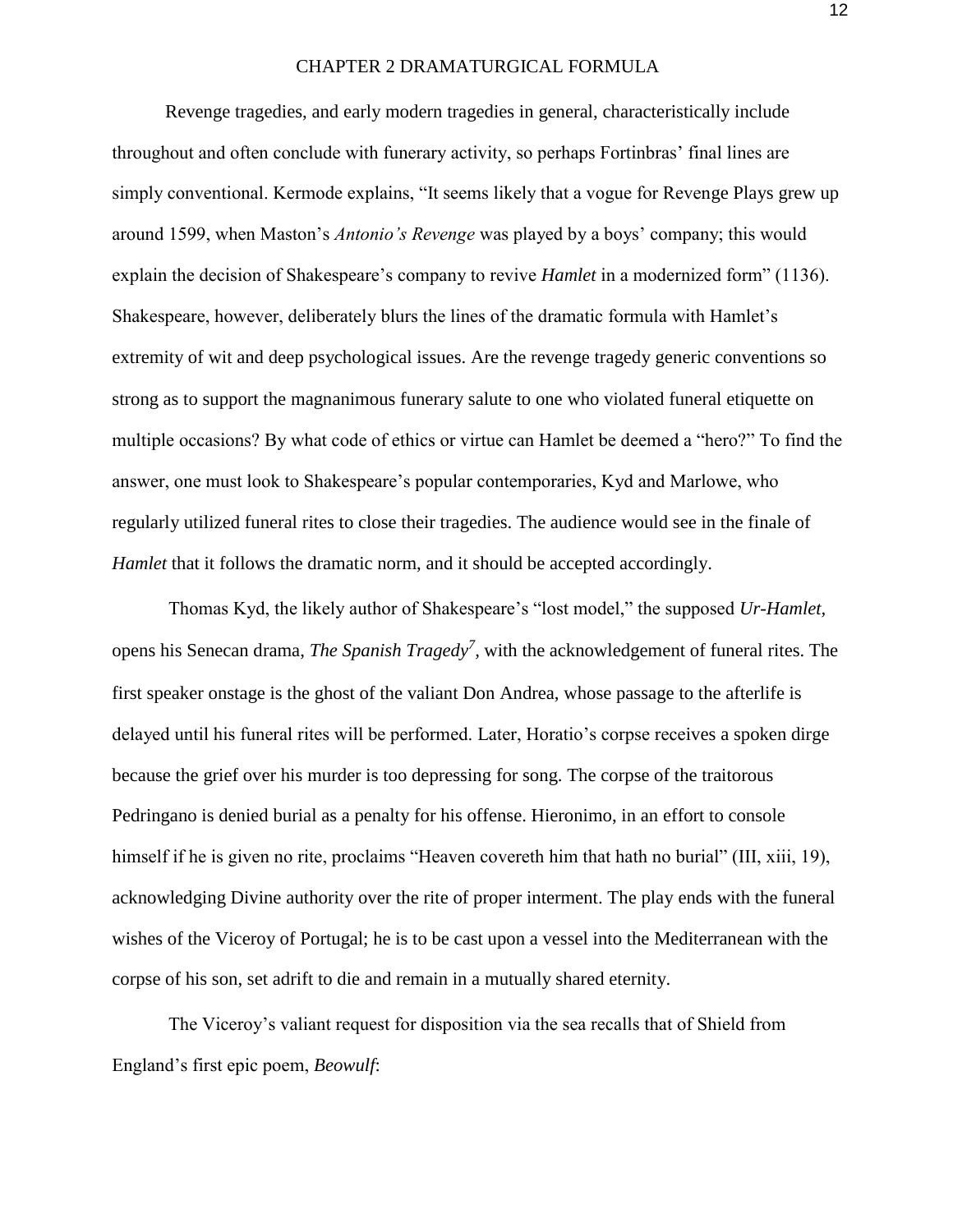Shield was still thriving when his time came and he crossed over into the Lord's keeping. His warrior band did what he bade them when he laid down the law among the Danes: they shouldered him out to the sea's flood, the chief they revered who had long ruled them" (26-31).

As with Aeneas's men, the mourners over their 'beloved' place foods, his armory, and his wealth, presumably for the afterlife, and send him on his craft adrift at the mercy of the wind (Beowulf I, ll. 26-52). Honor is demonstrated reciprocally between the court and its king by following his wishes for his own disposal. In the most ancient literature, the funeral unites the past with the present with the future, it unites the survivors with the deceased, and it unites the survivors collectively.

In drama, the funeral unites the cast with the audience. Kyd's contemporary, Marlowe, dramatizes funeral rites as well, in *Tamburlaine the Great, Part I.* A play that glorifies imperial violence also acknowledges valor in the suicide of an imperial opponent. Techelles and Usumcasane witness and respond to Agydas' words and actions:

And let Agydas by Agydas die,

And with this stab slumber eternally.

[Stabs himself.]

TECHELLES. Usumcasane, see, how right the man

Hath hit the meaning of my lord the king!

USUMCASANE. Faith, and, Techelles, it was manly done;

And, since he was so wise and honourable,

Let us afford him now the bearing hence,

And crave his triple-worthy burial.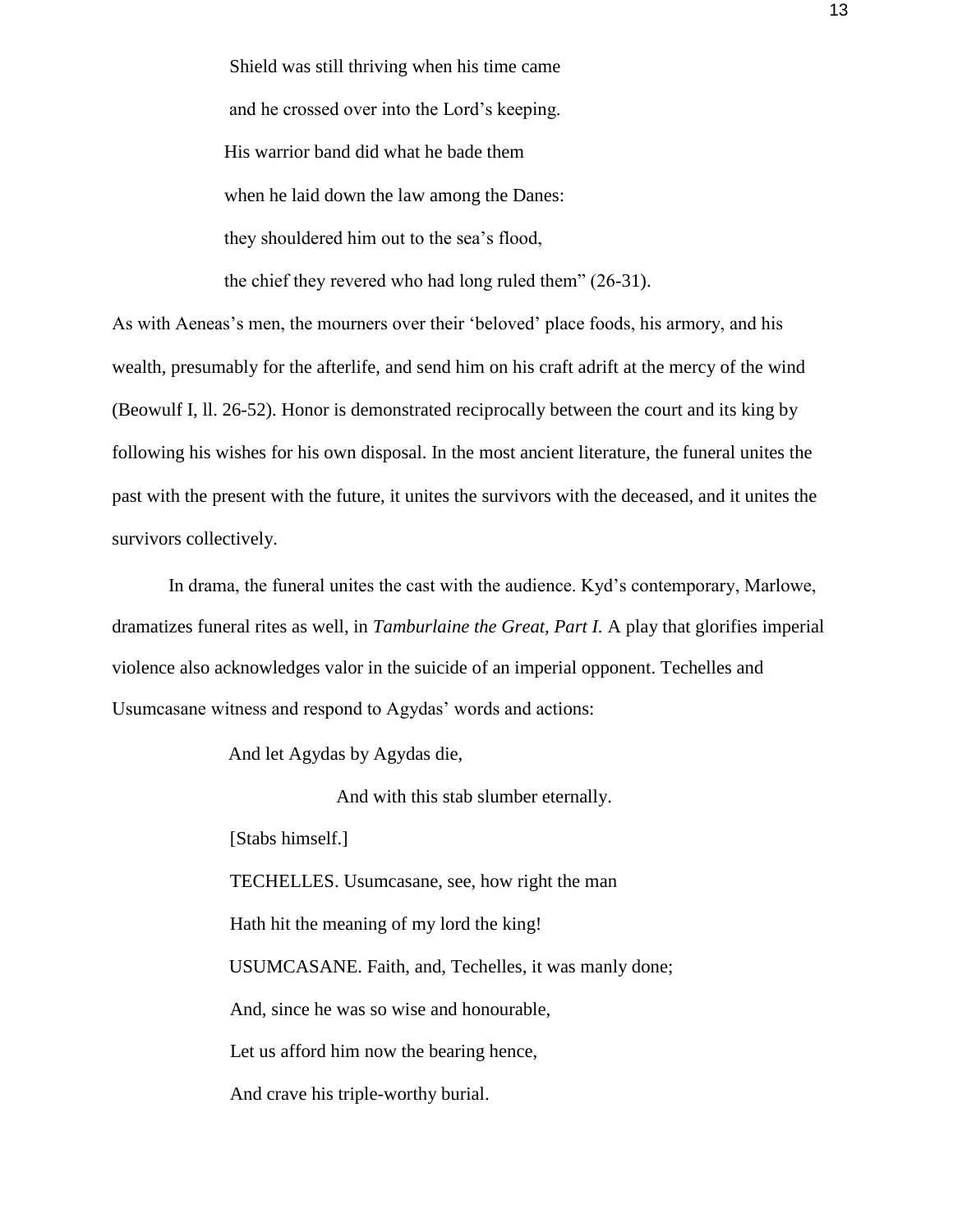#### TECHELLES. Agreed, Casane; we will honour him.

[Exeunt, bearing out the body.] (III, ii, 130-143)

Wisdom, masculinity, and honor are cited as reasons to grant his corpse an exaggerated disposition and funeral rite – three times what would be expected – and Usumcasane and Techelles bear the body themselves, not leaving the duty to lesser officers – lesser men. The audience recognizes that their willingness to bear the corpse signifies the highest form of respect they can give the body, and to an enemy, no less. The respect in this dramatic moment is palpable.

The play maintains a similar pattern of violence and treachery, elucidating the presence and/or absence of a proper funeral rite. At one point, dead virgins "on Damascus' walls / Have hoisted up their slaughter'd carcasses" visually affirm Tamburlaine's terror (V, ii, 80-81). Purity is mocked by cruelty. Decomposition is animalistic, as Tamburlaine recognizes in giving his slaves the ultimatum that resistance will lead to an unacknowledged death: "If not, then die like beasts, and fit for naught / But perches for the black and fatal ravens. (Tamburlaine Part 2, IV, iii, 23). Hungry ravens that have pecked their bones dry. The necessity of removing the remains from public access is to limit exposure to foul odor and the grotesque disfigurement that microorganisms, critters, scavengers, and uncontrolled gasses create; and the primary purpose of embalming is disinfection.

In contrast, Turkish King Balthazar, and his wife, Zubina are treated very differently. Here, Marlowe follows Kyd's formula for the funeral rite to end a revenge tragedy. Tamburlaine, the highest-ranking character onstage, speaking to Zenocrate and her father, the Soldan of Egypt, declares over the corpses of the King and Queen of Arabia:

> Thy first betrothed love, Arabia, Shall we with honour, as beseems, entomb With this great Turk and his fair emperess.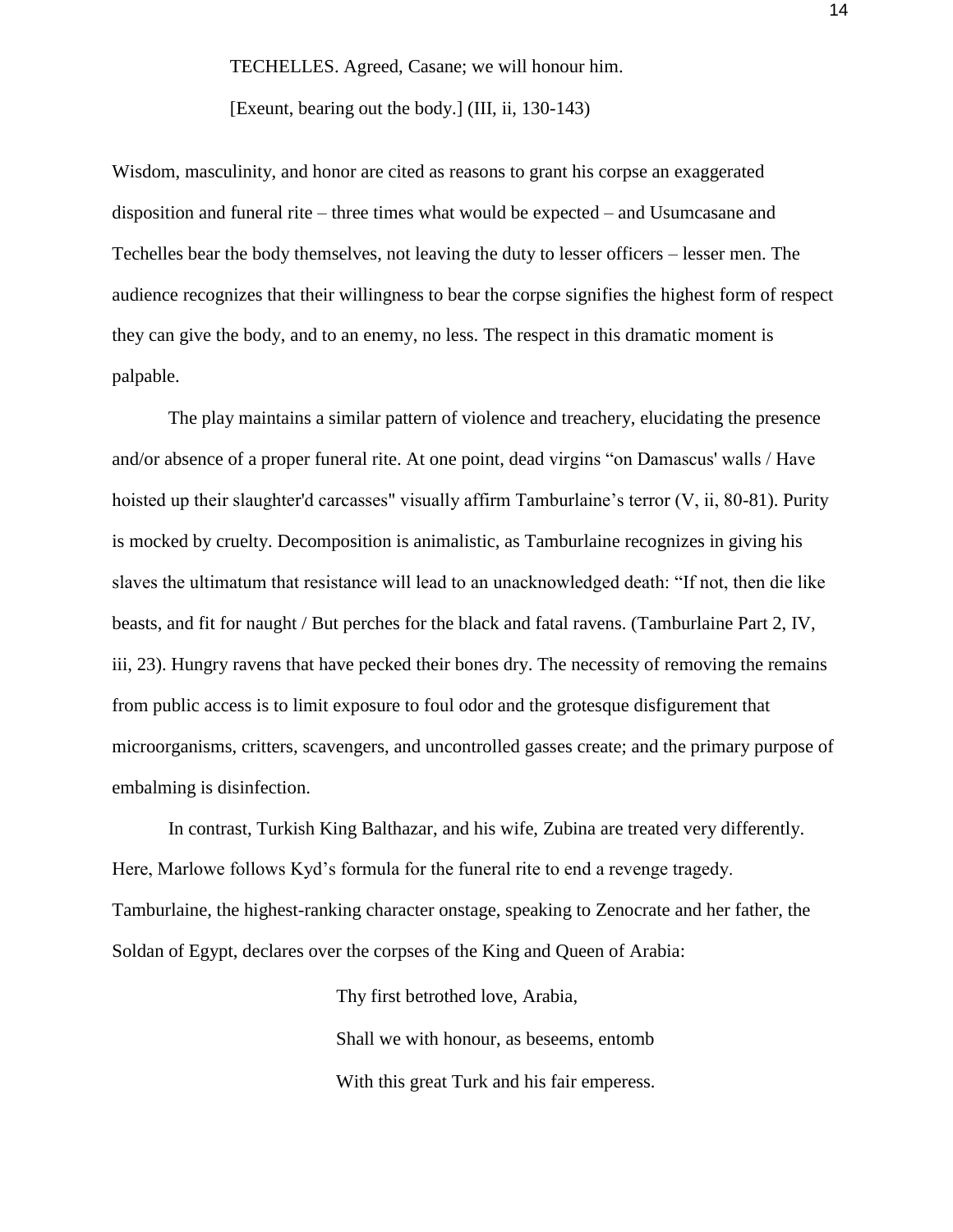Then, after all these solemn exequies,

We will our rites of marriage solemnize. (V, I, 558-562).

The royal decedents are to be given a reverent funeral, fitting their social standing, which might take a while. When the mourning period ends, Tamburlaine and Zenocrate will wed, setting the stage for *Tamburlaine the Great, Part II*, in which Zenocrate's embalming is described in detail, and her preserved remains are brought on stage in the final scene: "Now fetch the hearse of fair Zenocrate; / Let it be placed by this my fatal chair, / And serve as parcel of my funeral" (V, iii, 257-259). Tamburlaine's awareness of his own impending funeral conjoins with the awareness of his deepest love to produce a visual moment he, and all who are present, will carry into eternity, ending the play, ending his life, with a funeral at hand.

As a timeless rite of unification, the funerals in the plot sequence help to stabilize the play: "the processional endings of tragedy answer to the alternative sense of time as an ineluctable linear process … the final procession became a re-enactment in little of the plot's remorseless progress to the grave" (Neill, 284). In effect, the ceremony helps to define the play as a tragedy. The funeral march follows the formula as well as providing a natural cue for the audience to experience finality. As the life ends, so does the play, therefore, the play eternally memorializes the life of the fictional character. To close the performance with the performance of an irreligious dead march, that the audience recognizes as a last rite of sorts, dignifies the character with a recognition of being worthy of respectful burial exercises, unifying all participants, cast and audience, in a spirit of respect, without crossing Elizabeth's liturgical line in the sand.

Because of the participatory nature and immediate familiarity with funeral ceremony in each individual audience member, dramatized funerary activity elicits personal responses. A dead march at any point in the play unites the audience with the cast, and when staged at the end, also grants to each a sense of finale. Shakespeare, similarly to Kyd and Marlowe, characteristically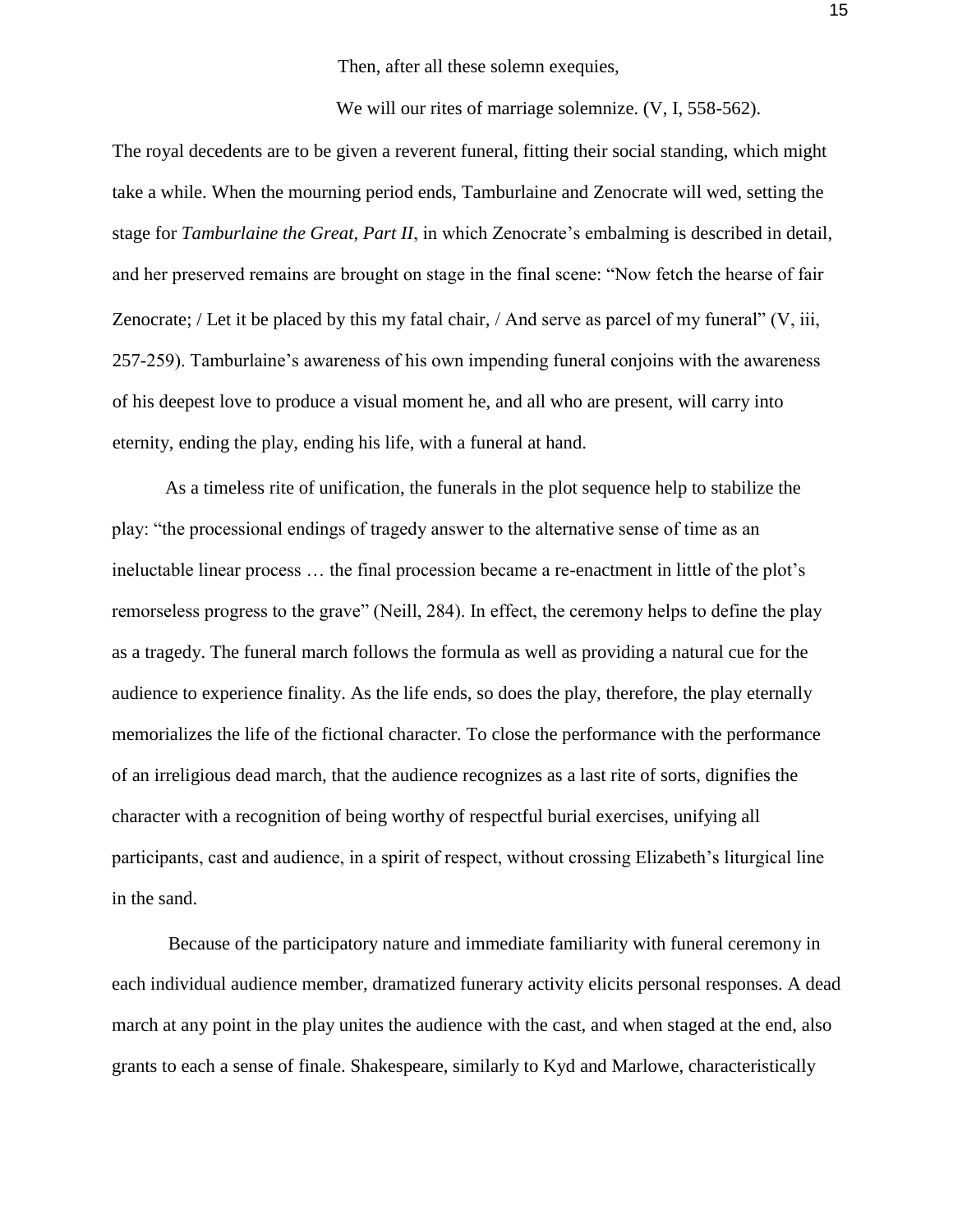concludes his tragedies and histories with a variation of a dead march, as in *Hamlet*, with funerary instructions. *Richard III, The First Part of Henry the Fourth, Julius Caesar,* and *Titus Andronicus*, all written before *Hamlet*, close with funerary language, primarily burial instructions. *1 Henry VI* (scene i)*, Richard III* (scene ii) and *Titus Andronicus* (scene i) also contain funeral rites in Act I, to initiate the plot<sup>8</sup>. Shakespeare repeats the pattern in his later tragedies, *King Lear, Antony and Cleopatra, Coriolanus, and Timon of Athens<sup>9</sup>, enforcing the* generic style of closing tragedies with funerary sound, language, or activity – activity that immediately invites the audience to participate through acknowledgement, and brings esteem to the deceased character, no matter the cause or manner of death.

But is a literary convention strong enough to hold the connotations of funerary commands of Fortinbras? Does Hamlet receive a hero's funeral simply because he is a protagonist in a "villain-hero" play (Neill, 266)? What code of ethics, beyond that of a literary convention, can forgive, forget, and forestall any judgment upon one who willfully desecrates human remains? In what ethic of virtue can this behavior be tolerated, nay celebrated? Hamlet, while succeeding at killing Claudius, dies a death in an occluded plot clumsily executed that leaves all unfortunate participants dead; his weapon, a rapier, was a weapon of gentlemen, not warriors; in ordinary circumstances, the wound would not be fatal; no family members are left to grieve his death. Under these circumstances, it might be usually surmised that Hamlet receives the tribute because the heraldic funeral belongs to tragedy, and no other qualifications are needed; but, no, Hamlet's final words, Horatio's benediction, and Fortinbras' orders reach beyond the conventions of tragedy.

While closing the tragedies with funerary activity is one way Shakespeare affirms to the audience the customary value of the ritual, staging a funeral that is interrupted, distracted, redirected, or abrogated dialectically affirms the unstable environment outside of the funeral in which the characters are also embroiled. *1 Henry VI* opens with a funeral cortege, but the dialog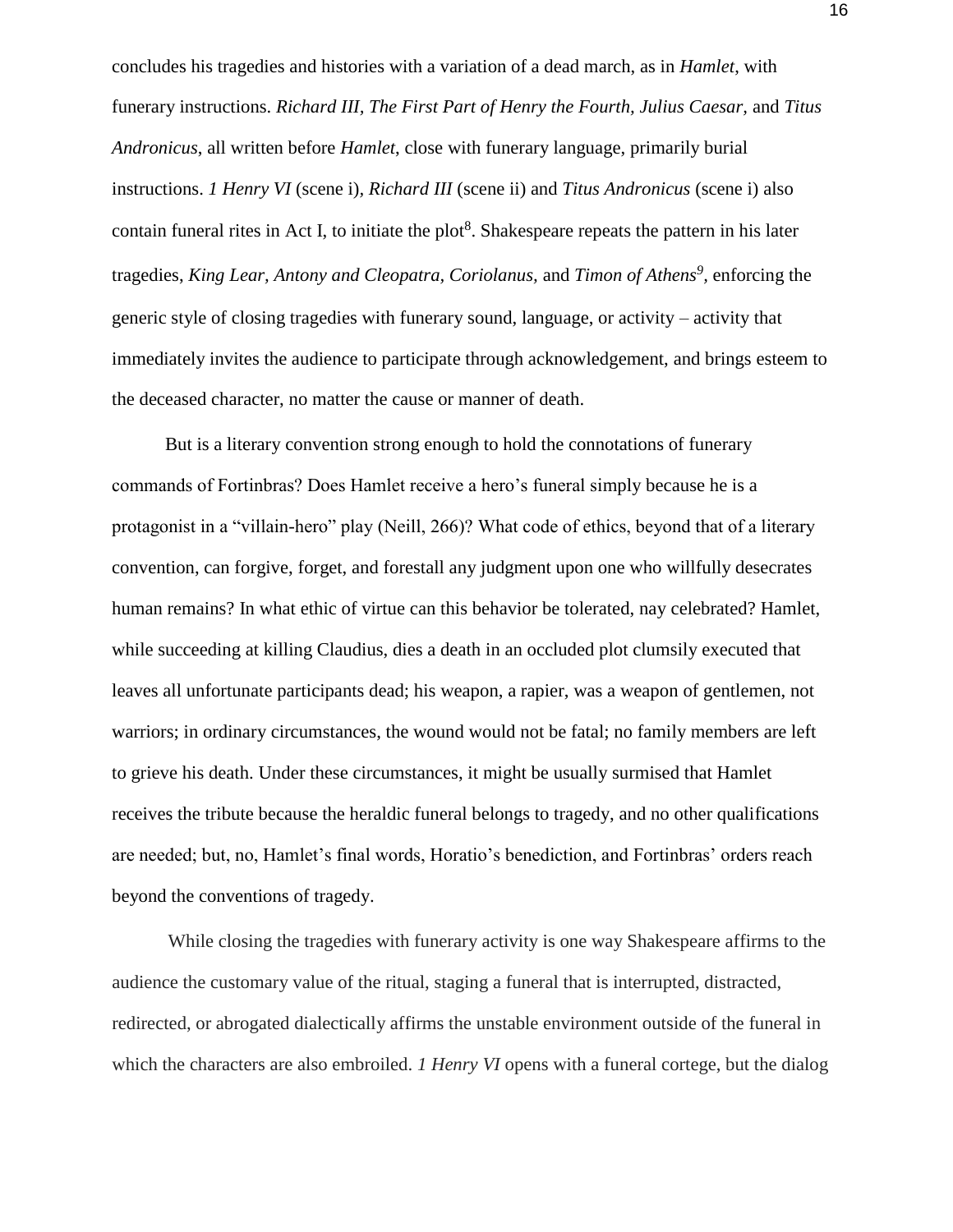is reduced to officers verbally jockeying for political position. In the second scene of the opening act, *Richard III* portrays the funeral of Henry VI during which no rites are performed, but instead, Gloucester propositions Lady Anne. *Titus Andronicus* opens with a funeral cortege of Titus' sons with Titus serving as the officiant. The ceremony is interrupted by Lucius bragging over his dismemberment of Alarbus, and the ceremony later deteriorates into a murder scene in which Titus kills another of his sons. A marred dramatic funeral translates as a symbol of a marred society; rituals intended to unify deteriorate into chaos. When Shakespeare dramatizes irregular funerals, irregularity heightens the drama while simultaneously exposing the irregularity of the other events and relationships onstage – a point proven in the smothered, denied, and abbreviated rites continuing to be referenced throughout the play. The marred or absent funeral rites that occur throughout *Hamlet* indicate a Denmark where "something is rotten," but since Hamlet himself often disrupts or withholds the rites of others, these "maimed rites" are also a sign of Hamlet's flawed character and attitude. By the end of the play, as I will show, Hamlet has experienced a transformation that is indicated by the generous funeral prepared for him.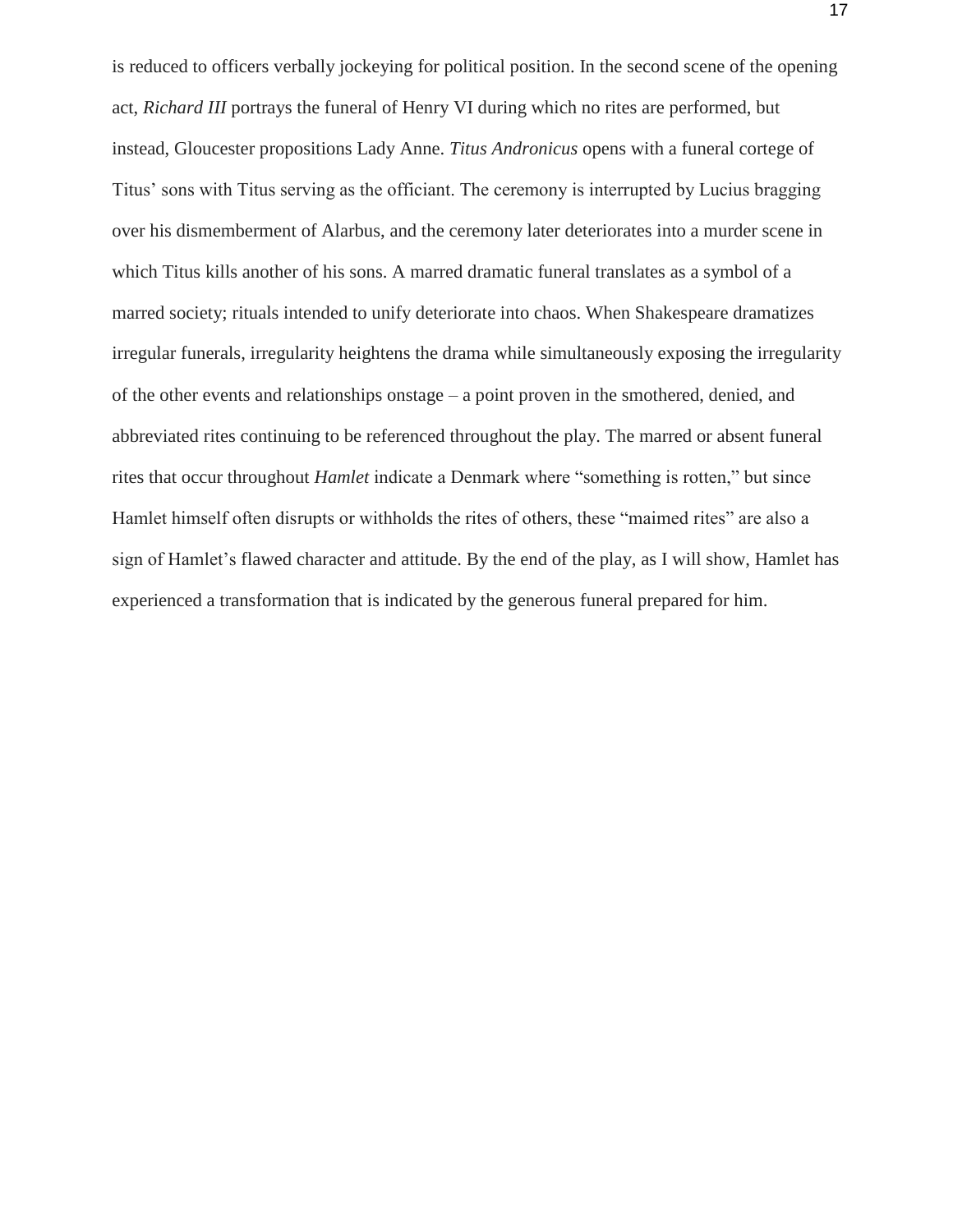#### CHAPTER 3 FORMULATING PUBLIC TRIBUTE

Hamlet's dead march concludes the litany of funerals already integral to the plot. Through the stage direction, the play invites the audience to become participants in his ceremony, likening the experience to heraldic funerals of the Renaissance. Such funerals not only honored the status and reputation of the deceased, but also had the capacity to create an exalted reputation where none existed before. Shakespeare's use of funerals in Hamlet indicates his awareness that funerals have this power to shape the legacy of the deceased. The preparations for Hamlet's funeral at the end of the play suggest that the Danish prince may be generously remembered for what he might have been, rather than for what he was.

In the scope of Renaissance funeral practice, "properties of [the] funeral are at least as important to the living as they are to the dead. The proper performance of such ceremonies has, that is to say, an essential social role" (Neill, 266). Funerals conveyed affirmations of social standing, and the procession was a verifiable symbol of "heraldic biography" (272). State funerals in the Elizabethan era were arranged by the College of Heralds, a council that ordered the cortege of banners, servants, gentry, the decedent, mourners, horsemen, etc. "inside an unassailable social order" (269). For instance, Mary, Queen of Scots, though executed by the state, received a state funeral, and the College of Heralds recorded a cortege numbering over 300 individuals preceding the corpse in procession: "since funeral pageantry belonged to the public language of power, its splendours were vigorously promoted by the state" (279). The idea that public ceremony conjures a collective power to unite its participants helps us to comprehend the power that the funeral can have to establish an eternal reputation.

Elizabeth's edict may have contributed to the modified forms in which Shakespeare dramatized funerals, but the actual funerals of his day influenced his vision of their power. One funeral in which the survivors attempted to define, or rather re-define, the man – a funeral Shakespeare would have possibly attended – was that of Sir Philip Sidney. It's possible that the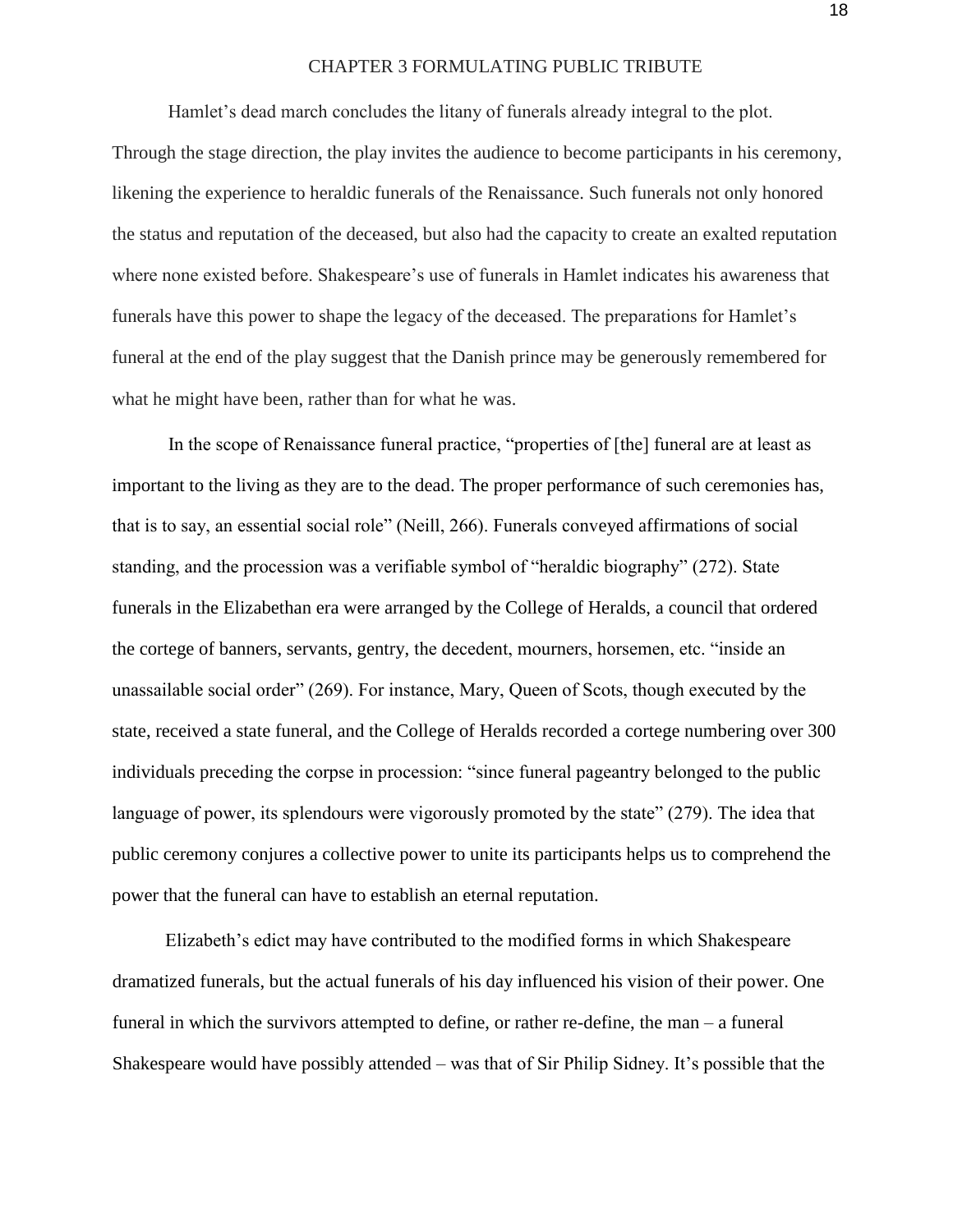hyperbolic nature of Sidney's cortege – in relation to his social standing – provided the basis for the Hamlet scene.

Sidney had gained an international reputation that exceeded his local standing, and his funeral was an attempt to establish his identity as one step away from royalty. Thomas Lant, an extended family member of Sidney's, participated in the funeral and created a written account of the activities with sketched drawings of the cortege. His account, *Sequitur celebritas et pompa funebris*, was published in 1588 and the drawings were immortalized in a 30-plate series of engravings spanning three meters by Derick Theodor de Bry. Lant contended in his notes that the route taken by the cortege was "so thronged with people, that ye mourners had scarcely rome to pass" (Goldring, 202). The engraved metallic plates depict fewer than 400 of the 700 that reportedly marched in the procession. The casket (plate 16) was led by the 32 poor servants, "a number of the years of his life in which Sidney died," and followed by soldiers (his brothers-in - arms). Next came the family colours and extended members of his household, then friends "in order of importance" (43). Immediately behind the casket, borne by dignified relatives, marched the chief mourner, his brother Sir Robert Sidney, with his six assistant mourners, followed by dignified relatives on horseback, who were trailed by Dutch statesmen,<sup>10</sup> signifying the international breadth of Sidney's influence: "Performance was political at Sidney's funeral, and the politics were performance" (200). Aristocratic funerals were in a state of reduction in the 1580's, so the "unprecedented lavishness of Sidney's funeral," almost to a point of regality was an aberration form the social trend (204). The Great Banner, for instance, was borne alongside Sidney's pennon, a presumptive breach of funeral etiquette because the Great Banner was a royal emblem belonging a group to which Sidney did not belong; to display his pennon alongside it was to impose an association upon him which was more embellishment than fact. The presence of trumpets also typically suggested funerals of royals, and his cortege contained a disproportionate number of fifes and drums. The display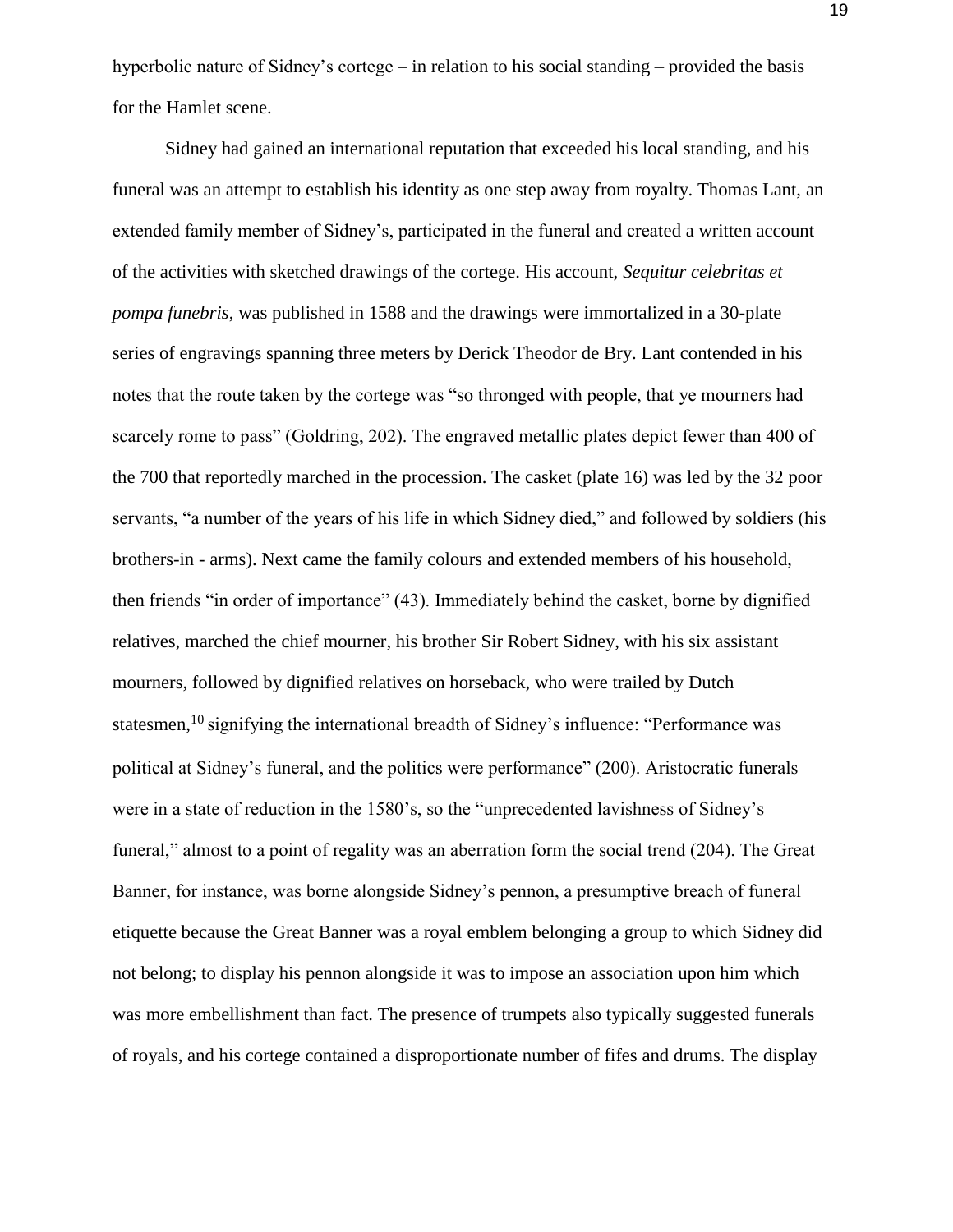overtook the man's legacy.

Sidney's funeral was also a display of Protestant allegiance and influence. It's possible that the nobility from the region who appear on the frieze were added to the procession late and with political purpose because they were staunch Protestants<sup>11</sup> The frieze produced by de Bry was a virtual duplication of Hendrick Holtzius's 1584 series of engravings depicting the funeral of William of Orange, a Protestant martyr<sup>12</sup>. By similarly illustrating his grand funeral cortege, de Bry likens Sidney historically with Orange. Although the funeral occurred four months after Sidney's death, its final stages of planning were accelerated to capitalize on the presence of the Dutch statesmen at hand and to ride the momentum of Mary Queen of Scots' execution eight days before: "Whatever the case, Sidney's family and his political allies seem to have been able to use the occasion of his death and funeral to glorify the cause of militant Protestantism, and, in the process, to shape Sidney's own image for posterity" (210). Sidney was a friend to the court, but he was not royal; however, his royal funeral presented him as such, enriching his reputation for eternity.

As noted above, Shakespeare was possibly among the "throng"13 (knowledgeable of it anyway) and would have been aware of the hyperbolic nature of the procession given that Sidney, a courtier, was not entitled to a funeral fit for a monarch. The political, religious, memorial, and societal dynamics of Sidney's funeral exemplify heraldry taken to its extreme; the funeral was organized to memorialize Sidney as a more influential man than his immediate reputation and social standing would suggest.

Much as Sidney's funeral serves to revise and augment his legacy, Hamlet's, by order of Fortinbras, serves a similar purpose. Fortinbras claims, "For he is likely, had he been put on, / To have proved most royal" (ll. 397-398) opening the door to supposition. Rather than being honored/remembered/celebrated for his actual influence and accomplishments, Hamlet is revered in a fashion that satisfies Fortinbras' projection. The memory that Fortinbras voices into reality is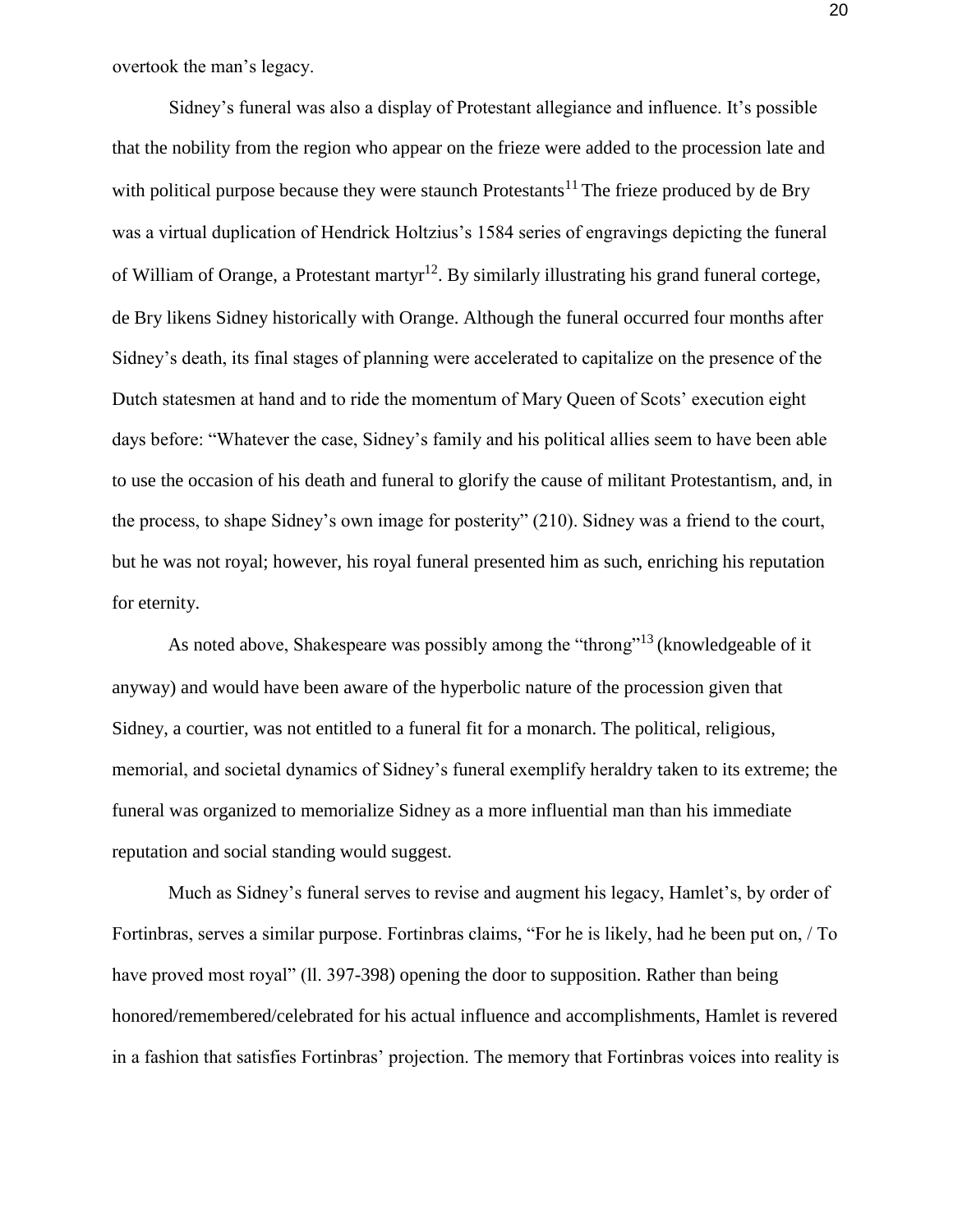the memory of his four captains carrying the corpse. As Techelles and Usumcasane agree to bear the body of Agydas in order to honor him, as Misenus' bearers turn their respectful faces, the four captains, Fortinbras' highest-ranking officers, satisfy Fortinbras' intention of revering Hamlet on the highest level; as Fortinbras recognizes Hamlet, so shall the world.

The military bearing and salute given to Hamlet appear to violate the rules of funeral etiquette. Hamlet is a student at Wittenburg, an academic institution not a military one, yet his body is shouldered and marched to the "stage" which initially constitutes the world at large. With his theater named "The Globe," the audience understands that they are witnesses to the most immediate "stage", intuitively perceiving that the first movement of the body will be to exit "stage" right or left, in a ritualistic act of which they are also willing participants through observation. The metaphor of "the stage" is echoed in Horatio's comments on the scene, "You … / give order that these bodies / High on a stage be placed to the view, / And let me speak to [th'] unknowing world / How these things came about" (ll. 361-365). Horatio's role as Hamlet's historian is manifested in the moments as he is dying. Ensuingly, Fortinbras gives his order, and the theatricality of life and death is cemented in the metaphor of "the stage." The care of Hamlet's corpse, like that of Misenus', like that of Sidney's, proves the funeral to be "the stage" on which he will be celebrated. The catafalque, or bier, or altar, or couch that supports the corpse are all accepted as a stage upon which Hamlet will repose. Another "stage" is the theater in which the play itself stands as his ultimate monument, carrying the legacy of a king's tribute with him into the afterlife, remembered repeatedly by the viewing / hearing publics and casts alike. Much as Sidney received exaggerated rites, the final judgment rendered upon Hamlet via Fortinbras' funerary dictation supersedes his individual reputation. Hamlet's character flaws, and the spite with which he withheld Polonius' corpse, might be reason to withhold reverence for Hamlet, but Fortinbras is unaware of Hamlet's late behavior; his decision stems from his "rights of memory," rights that are rooted in rites. Both funerals, of Sidney and Hamlet, serve as a metaphorical protective canopy over which the transgressions of Hamlet and limitations of Sidney are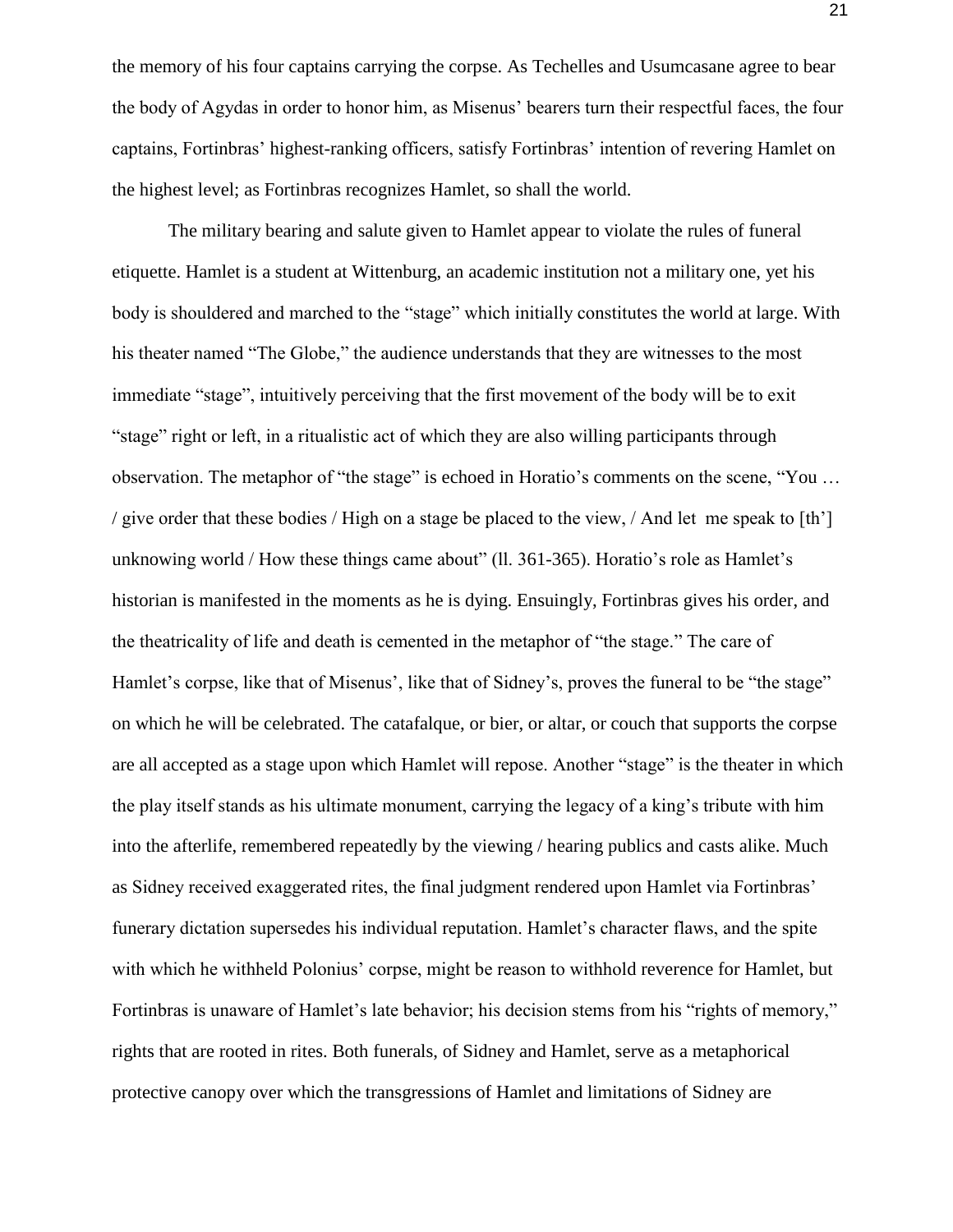discounted.

In Fortinbras' funerary command, Hamlet's past and future are conjoined on the basis of what Fortinbras calls "likely." The two characters never meet, so how can Fortinbras deem Hamlet deserving? Is the tribute a sign of Hamlet's redemption? Perhaps because his words and behavior shortly before and during the final scene indicate his new understanding of those transgressions and his culpability. The funeral preparations at the end of the play will allow the audience to remember the Hamlet who might have been, rather than the Hamlet who was.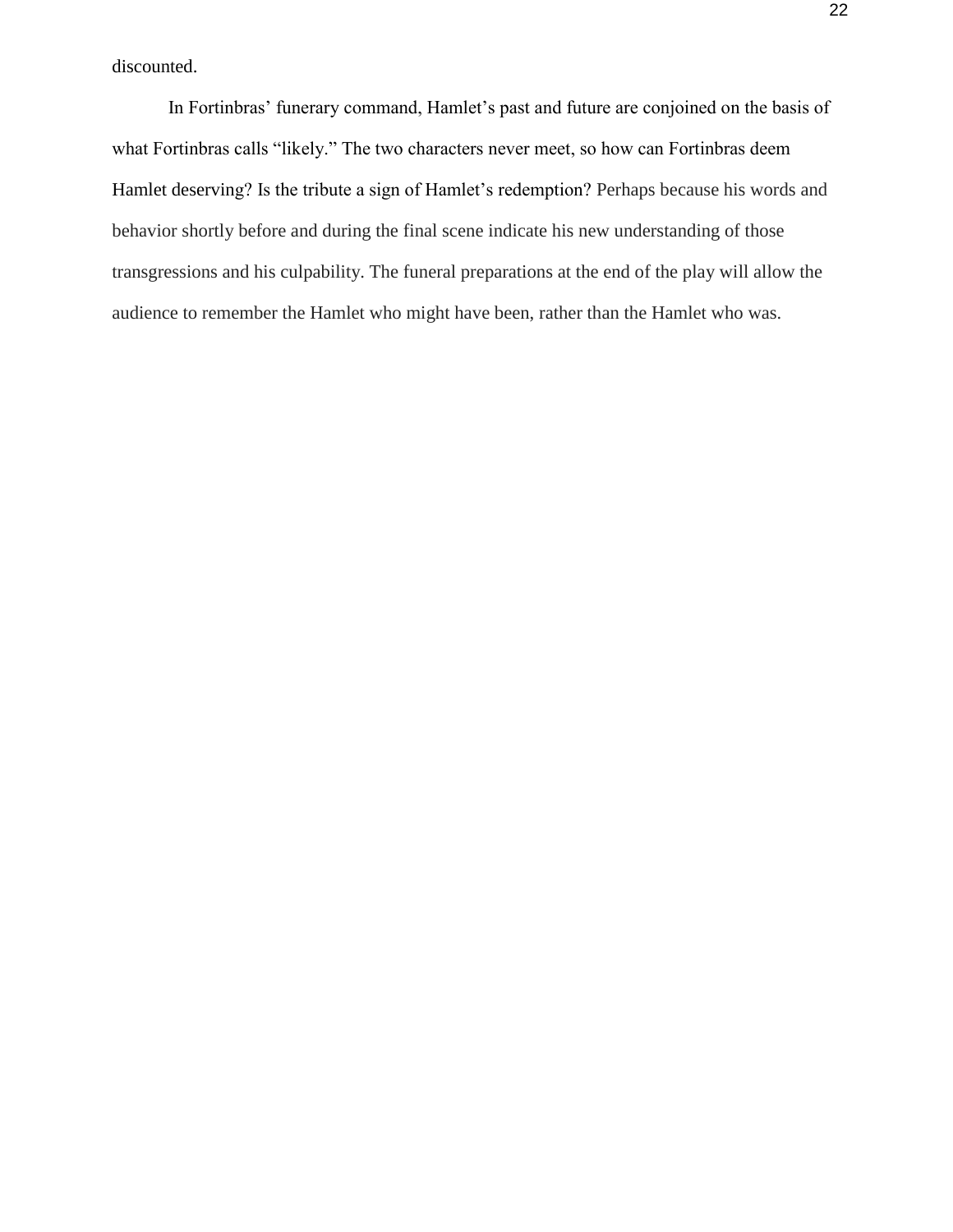#### CHAPTER 4 DISPOSITION BEFORE DECOMPOSITION

When the captains are told to lift his corpse, we see that Hamlet will be treated with maximum affordable respect, which would most likely include embalming. An ancient tradition<sup>14</sup>, European countries continued through the centuries to prepare the remains for viewing and disposition. Preservation tactics were superficial in nature, absent yet the recognition of principles such as 'arterial circulation' and 'normal flora.' Undoubtedly, Shakespeare possessed an Elizabethan understanding of the physical and chemical changes that occur during decomposition, an intimate understanding that we in the 21<sup>st</sup> century do not possess because of the timeliness with which hygienic treatments are applied, and the cultural shifts toward alternative methods of disposal, namely, direct (unattended) cremation. 21<sup>st</sup>-century audiences live with knowledge of bacteria and cold storage, the Globe audience did not; today's audience could identify stages of decomposition that creates malodorous compounds, while the Globe audience just knew the inevitable physical changes in color and odor. The specific year or period isn't designated in the play; however. the armor and description of battles suggest a relative modern history to the Renaissance audience. Hoisting young Hamlet with captains suggests expediency and priority of care. He will most likely be returned to the palace where his body will be prepared to the extent of local custom for regals, in the tradition of his father. The fact that the original audience would have understood the elaborate rites, including embalming, that were normally afforded the bodies of the noble and the royal suggests how shocking they would have found Hamlet's treatment of Polonius's body, as well as his hasty and secret burial.

In the "ancestral fashion" of his father, young Hamlet's royal remains will be taken back to the castle to be embalmed. Embalming practices had not advanced since ancient times, and the Renaissance physicians would recognize the process. In a modern account, the Countess of Hautekerken was embalmed by Dutch physician Petrus Forestus in 1582. He reported on the procedure in the following log entry: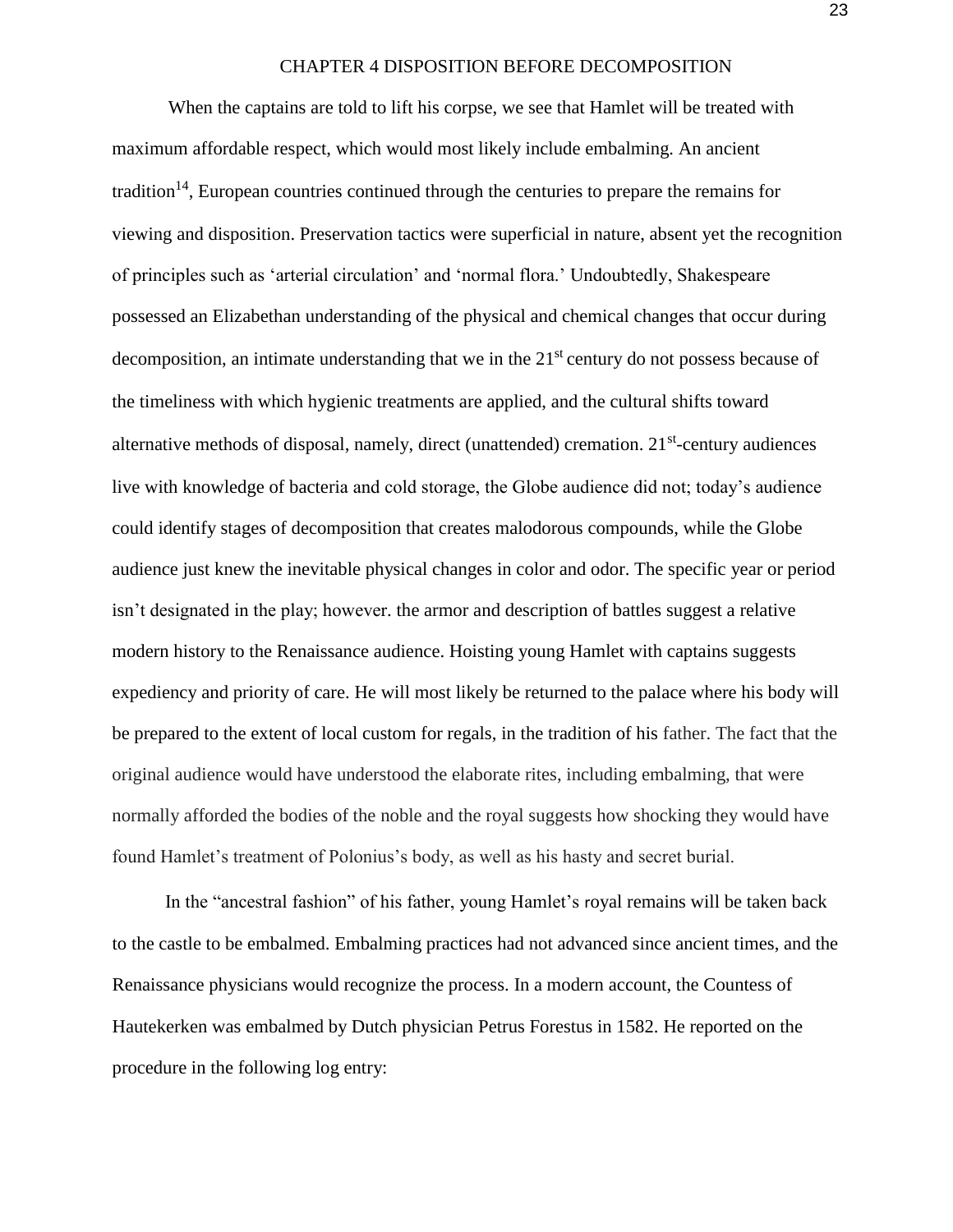I personally was bidden to embalm the Countess of Hauterken, who was a daughter of a nobleman of Egmont (Holland) and who died of childbirth on January 9, 1582 at the Hague (Holland) before Johannes Heurinius (1543 – 1604), my good friend, and professor at Leyden in Holland was asked. Preceding all things before the embalmment was begun, there was made the following preparation ... I took 2  $\frac{1}{2}$  lbs. aloes; myrrh, 1  $\frac{1}{2}$  lbs; ordinary wermut, seven hands-full; rosemary, four handsfull; pumice, 1 ½ lbs.; marjoran, 4 lbs.; storacis calamata, 2 loht; the zestlinalipta muscata, ½ loht. Mix all and reduce to a powder. Lay open the trunk of the body, remove all the viscera, afterwards take such sponges which were previously immersed in cold fresh water, afterwards dipped in aqua vita, and wash out the interior of the body by hand with sponge. This having been done, fill the cavities (of the body) with a layer of cotton moistened in aqua vita; sprinkle over it a layer of the previously mentioned powders; place another layer of the moistened cotton and a layer of powder one over the other until the abdomen together with the chest is entirely full. Afterwards sew the above (abdominal walls) again together. Wrap around the body with waxed cloth and other things. Now having heard this you understand this embalmment was performed by me, the aforementioned Heurnius and Arnold the Surgeon on January 10, 1562, in the dwelling of the wellborn Count and Countess Von Wassenaer in the Hague. (Mayer, 19).<sup>15</sup>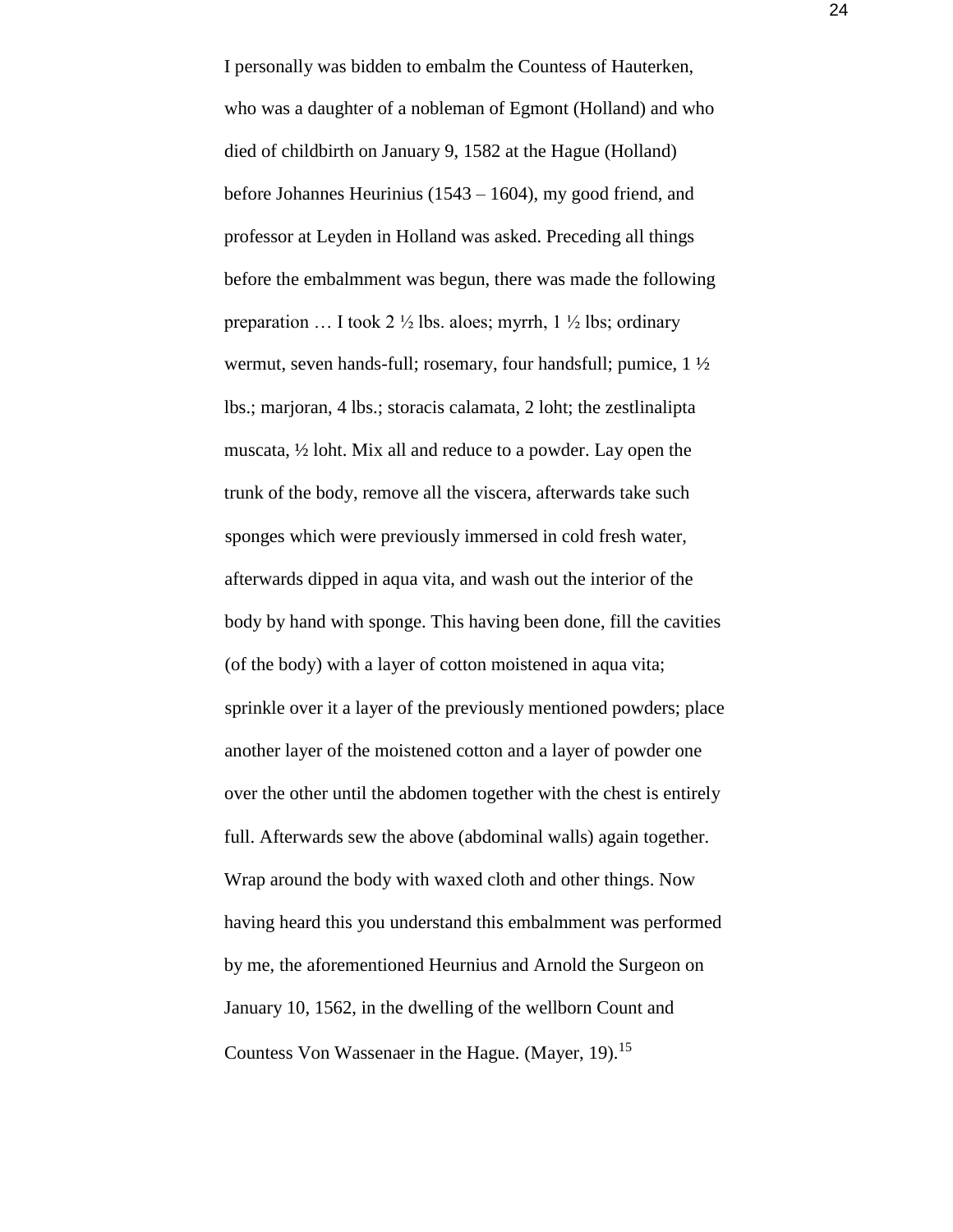First the balm is mixed, then the trunk cavity is surgically opened, and the easily corruptible viscera, consisting primarily of watery cells and molecular foundations for decomposition and decay, are removed. The open ribcage and abdominal cavity are reconstituted with cotton, moisturizers, and perfuming agents. After suturing the incision, the positioning of the limbs is controlled with a wrap. Dehydrated, perfumed, contained, and dignified all become new characteristics of the decaying corpse. Horatio identifies the ghost's "fair and warlike form / In which the majesty of buried Denmark / Did sometimes march" (I, I, 47-49). One cannot bury majesty except in the form of a preserved corpse. An unembalmed King would constitute another transgression against him.

The Norse legend of Hamlet, first printed in the twelfth century, would be subject to "Early Modern" interpretations, and the rituals of the day would shape the thinking of the audience. But, as were the embalming techniques, traditional rituals were slow to change. In Borkowska's study, she captures the color and custom of Royal European kings from 1370 – 1734. She asserts, "these funerals showed features in common use in central, and in part in western, Europe, too" (516). Borkowska confirms my earlier point that the funeral reflects the culture of a community: "Apart from the coronation, the funeral rites of European monarchs were the most developed ceremonies aimed at emphasizing royal majesty" (514). At the funeral of Casimir the Great, who died October 5, 1370, "we find already the characteristic division between the act of burying the king's body and the ceremonial exequies" (514). Casimir's corpse was buried on the third day after his death. His ceremonies, however, were delayed within the kingdom until they could be performed in conjunction with the coronation of the new king, Louis of Anjou, on October 19. The biers and banners of the funeral cortege were paraded in procession through as many as three churches. The intricate clothwork that covered the "[n]umerous biers" would later be hung in a church or monastery, a gift from the estate<sup>16</sup> (515). On June 18, 1434 the funeral of Ladislaus Jagiellon was held and the events were recorded by a nineteen-year-old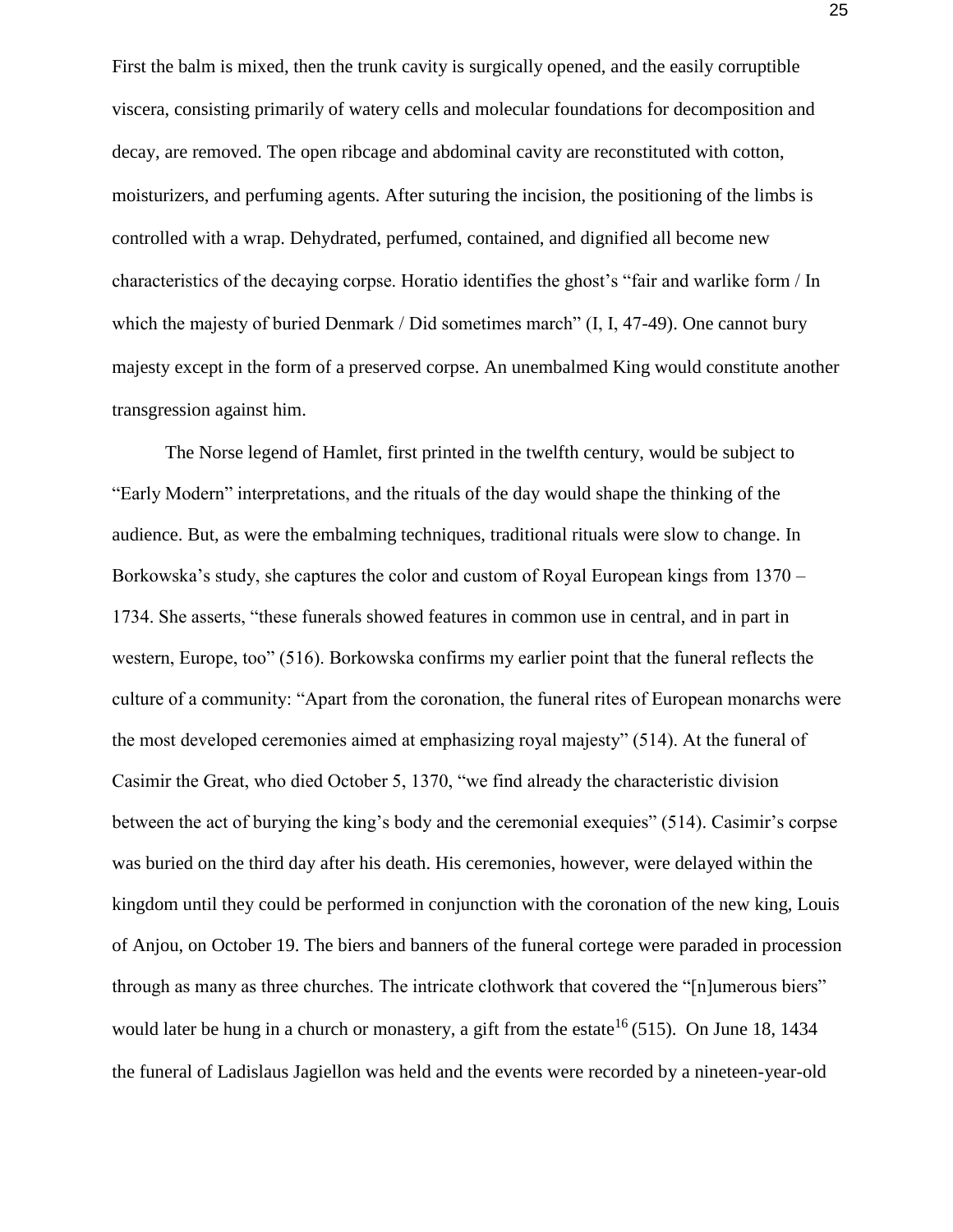student, John Dlugosz. The funeral mass occurred with the body present, and as was the custom in *Beowulf* and other much older works, food and drink were made as offerings onto the altar during the mass, after which the body was moved to a marble tomb. On October 11, 1506, King Alexander was buried in Wilno, the capital of Lithuania, but the ceremonies continued for three more days. Processions and prayers continued through "as many as five churches" (519). The account of the ceremonies was written down by a young prince, who died a King of Poland himself in 1548, Sigismund I Jagiellon. To assure the rubrics of the mass were properly and historically observed, a Catholic manual for funerals was written, *Ordo pompae funebris serenissimi Sigismundi Regis Poloniae,* in effort to preserve the rite for the next generation. The work chronicled the exercises of the funeral mass, both in the present, for Jagiellon, and for earlier royal funerals already described above. According to Borkowska, "[t]he sources enable us to see clearly the successive stages of the rite in 1548: the preparation of the king's body for public display, its reposal in a viewing chamber, the funeral procession, the burial, the processions around the churches of Cracow and the ceremonies on the third day" (520). A funeral was not only a family ritual, it was an event to be shared by the kingdom, which requires time to plan.

In the first stage of the planned ritual, the body must be prepared for viewing. Jagiellon's corpse "was washed and embalmed" in effort to retard the rate of decomposition (520). Hygienic practices, perfuming agents, and dehydrating compounds aid to hide the malodorous condition of the decaying tissue, internal and external, so the public at large can comfortably approach and pay respect to the remains.

Next, the bishop of Cracow, Samuel Maciejowski, the man in charge of arranging the funeral ceremony, personally dressed the king; prayers, hymns, and bells accompanied him and his aides during the ritual, one in which "clothing the king (not only in imitation regalia but possibly sacerdotal robes) went back at least to the fourteenth century" (522). The garments used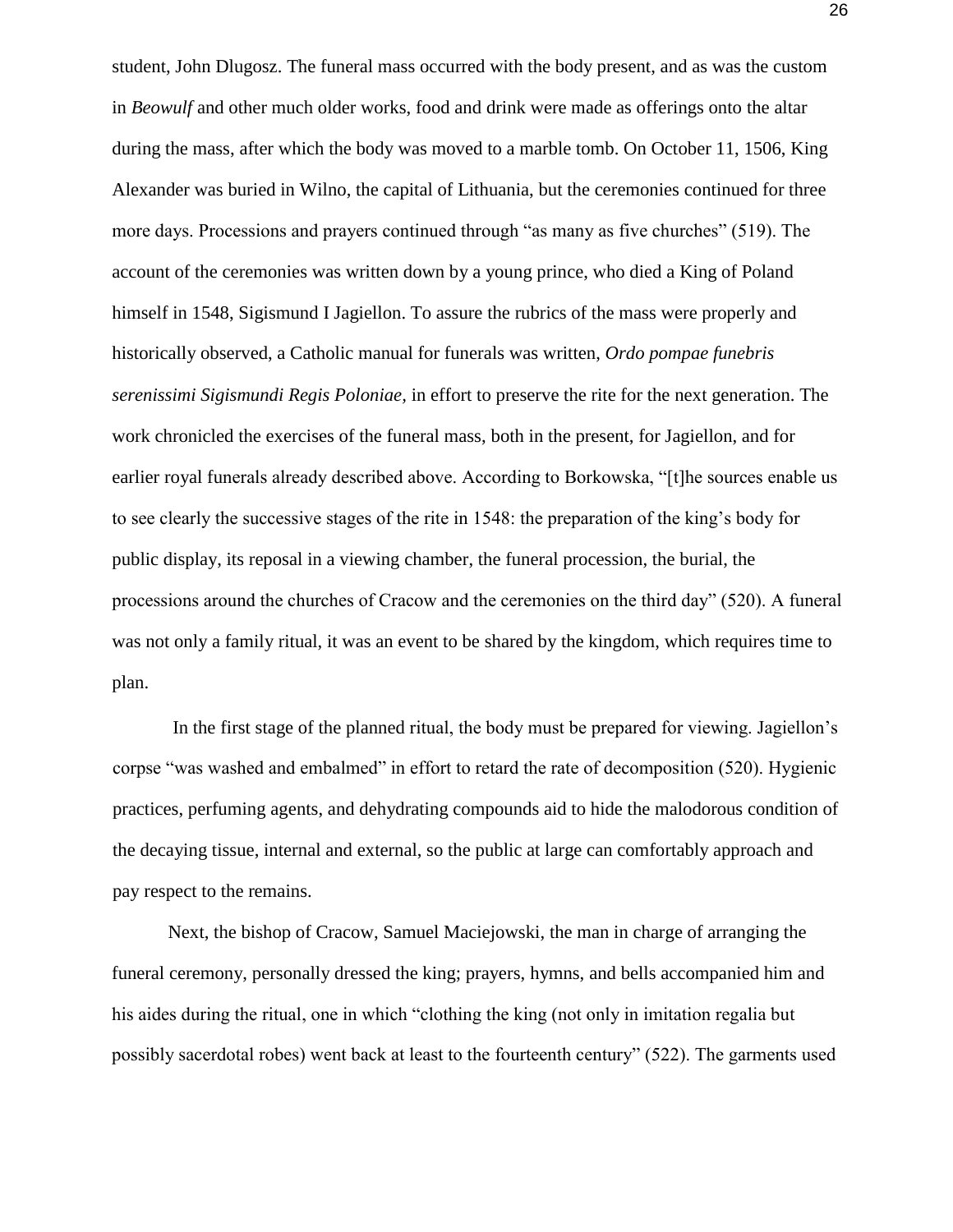for repose were the same garments the king wore at his coronation, "an alb of gold, a dalmatic and a priestly stole,"<sup>17</sup> a veritable priest in image at the opening and closing of his royal reign. The music, the prayers, and the ecclesiastical poetry produce the atmosphere of a divine presence.

Continuing to outfit the king, "they put on his feet golden sandals with spurs attached, brassards on his arms and on his hands silk gloves with iron gloves over them; then the king was clothed in the bishop's mantle (pluviale) of brocade. Finally, they put the crown on his head and placed a scepter, orb, and sword in his hands" (520-1). The visual display of the king in his attire was a memory to last in the minds of all who were present; in this way his royalty will endure. The body of the king was then placed on a throne draped in gold, where it reposed for two days before it was buried. The display of the past confronting the future amidst a golden regal setting of an adapted throne serves to exemplify the reverence reserved for the dead human remains. As one lives, so shall he die; in the minds of the kingdom, he still exhibits royalty.

On the third day, the body was placed in a coffin and set in a castle room that was adapted to function as a chapel. It "was set on the catafalque covered with black velvet, surrounded by candles, in a chamber transformed into a chapel. Walls and floor were covered with funeral palls. Over the coffin were placed the royal insignia themselves" (521). The catafalque, a "stage" in itself supporting the coffin covered in black velvet, and walls in a candlelit room recall the image of a tomb in torchlight, his next and eternal destination. Family and friends alike passed by his body reciting prayers for his soul, and "[f]uneral rites were performed throughout the country" (522). The procession to the grave resembled that of Sidney's in that "the order of precedence and the attire of the participants reflected their status and place in the hierarchy of the community" (522). The casket upon a portable bier was "covered with purple cloth with a veil of black and gold. A hundred courtiers in black hoods surrounded the bier, and a throng of others with candles and torches accompanied the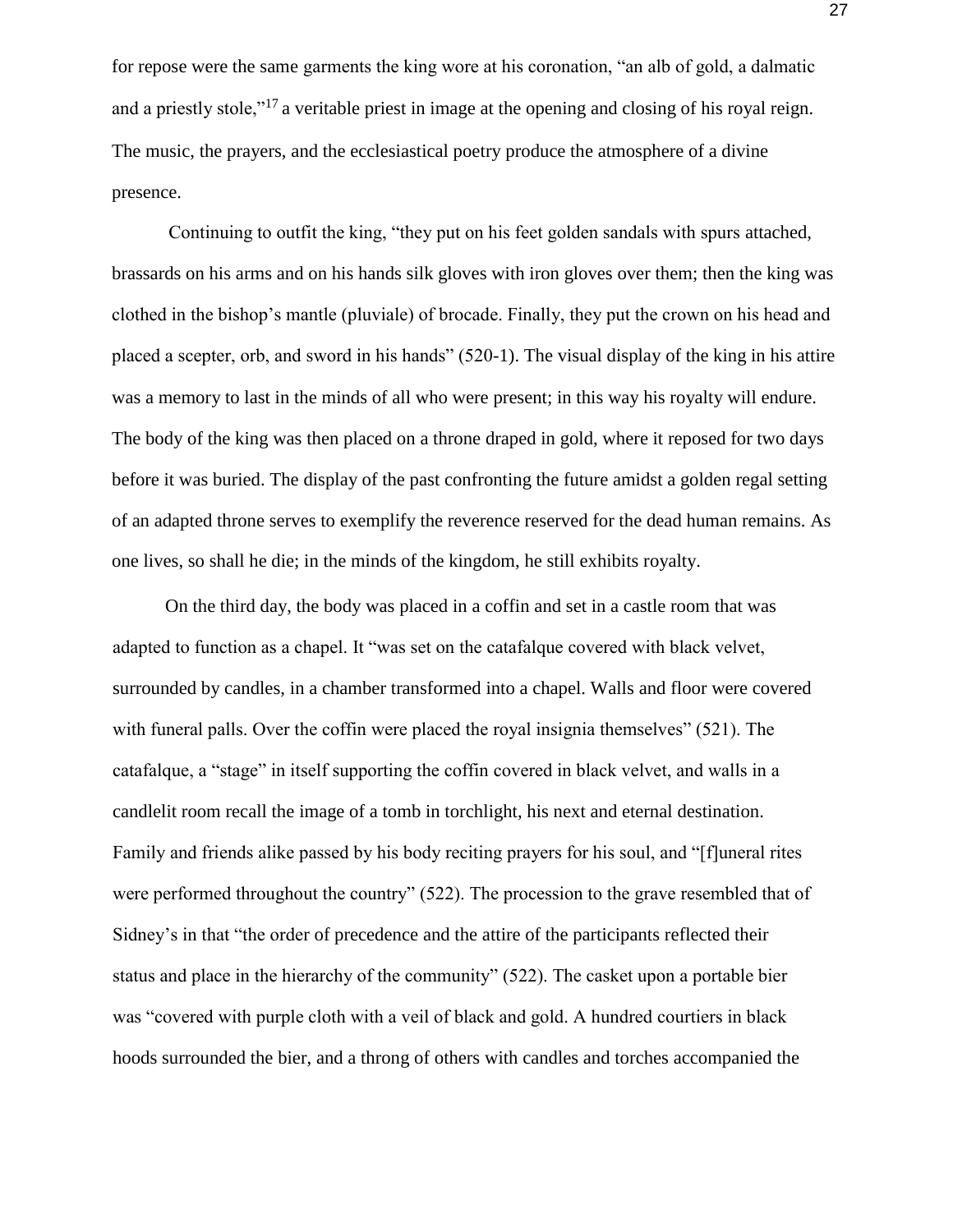procession on either side" (523). The body, encased and embellished by the finest of material and attended to by the most devoted of subjects, continued to be adored until the moment of entombment. Following the mass, Jagiellon was entombed and the ropes that lowered his casket were passed on as sacred vestiges to the incoming regime.

The casket bier continued to be used the following day as the platform for the king's regalia; it was taken into four churches and received masses recited by bishops and food offerings upon it. The third day, the bier with the regalia upon it was taken finally to the presbytery cathedral at Warwel. "[T]he stage for the last act had now been prepared and decorated in the presbytery of the cathedral on the Warwel, where coronations took place. Stalls and floor were covered with black velvet; the picture over the high altar was veiled in black velvet adorned with a golden cross; a pall covered the royal throne and the canopy over it. On the walls were painted coats-of-arms; black candles stood all about" (524). Religious iconography once again identifies the king as a religious leader. The Funeral Mass will terminate his reign in the same cathedral that hosted his coronation. The familiar black imagery lit with candles recalls the inevitability of the tomb; the black veils in *1 Henry VI* and the black clothing worn by Hamlet to enter the stage, all serve to accentuate the mourning customs of the time period. Hamlet, like his father, would most likely be embalmed according to the practices of the day. Through Fortinbras' dictum, Hamlet's corpse is receiving royal honor as the audience applauds the play's conclusion. The practice and pageantry of the European Kings' funeral was mimicked on stage by Shakespeare's contemporaries, Marlowe and Kyd as well.

A prime example of embalming within a revenge tragedy occurs in *Tamburlaine the Great II* when Tamburlaine decrees how Zenocrate's corpse is to be treated:

> Where'er her soul be, thou [To the body] shalt stay with me, Embalm'd with cassia, ambergris, and myrrh,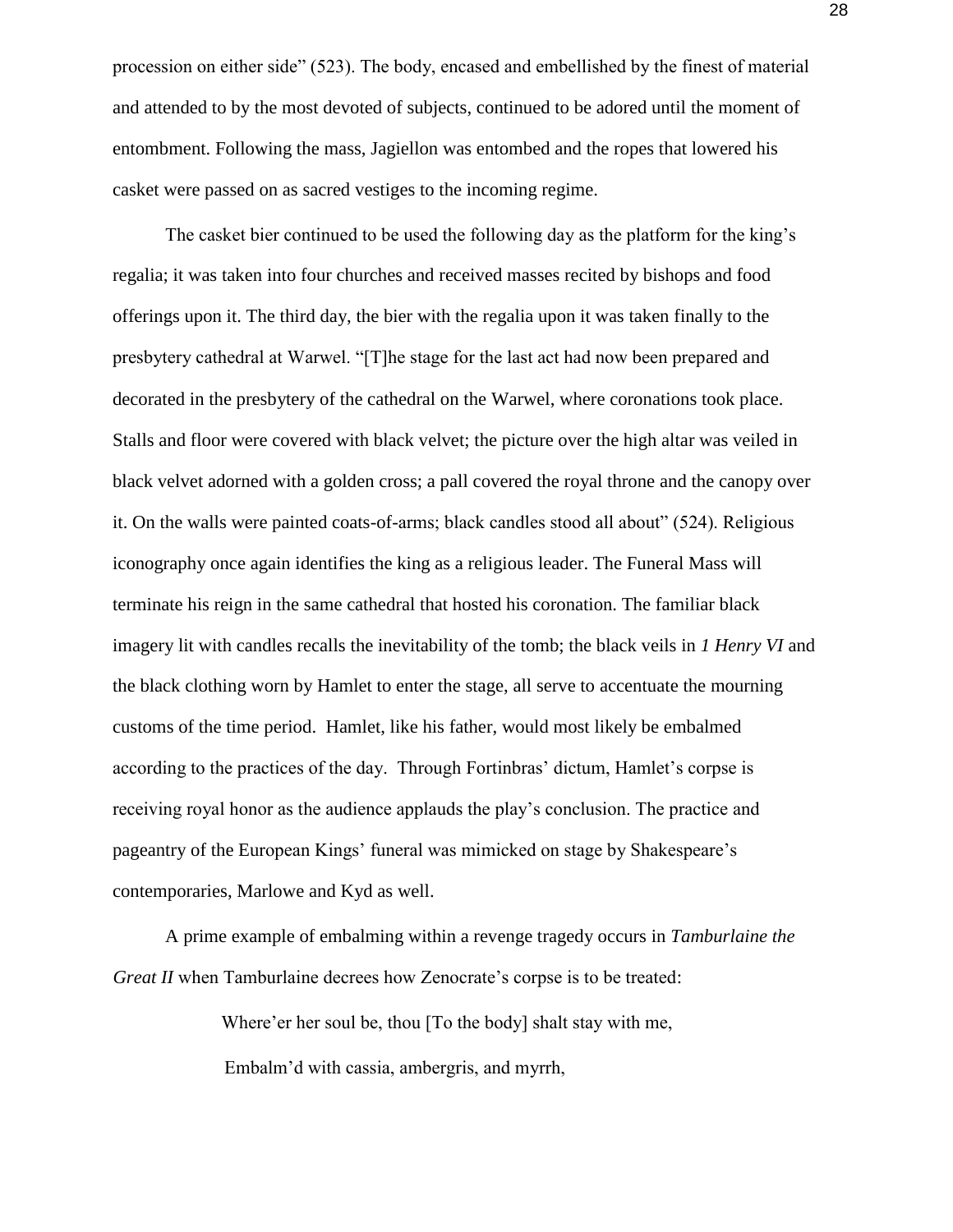Not lapt in lead, but in a sheet of gold, And, till I die, thou shalt not be interr'd. Then in as rich a tomb as Mausolus' We both will rest, and have one epitaph Writ in as many several languages As I have conquer'd kingdoms with my sword. This cursed town will I consume with fire, Because this place bereft me of my love; The houses, burnt, will look as if they mourn'd; And here will I set up her statue, And march about it with my mourning camp, Drooping and pining for Zenocrate" (Tamburlaine the Great, Part 2, II, iv, ll. 130-143).

The preparation given to Zenocrate's body is a physical effort to enhance his own sepulchral legacy by including her in his tomb. Her gilded corpse sharing this monument of secure containment, will endure through language to reach every nation of the known world. Tamburlaine's sovereignty determines his eternity. We can be sure that the sovereignty of Fortinbras is with him onstage, a sovereignty that allows him to recognize Hamlet, not the "named" king, Claudius. The audience witnesses, reacts, and ultimately applauds in participation in the ritual of the play. The play stands as the ultimate monument to the man.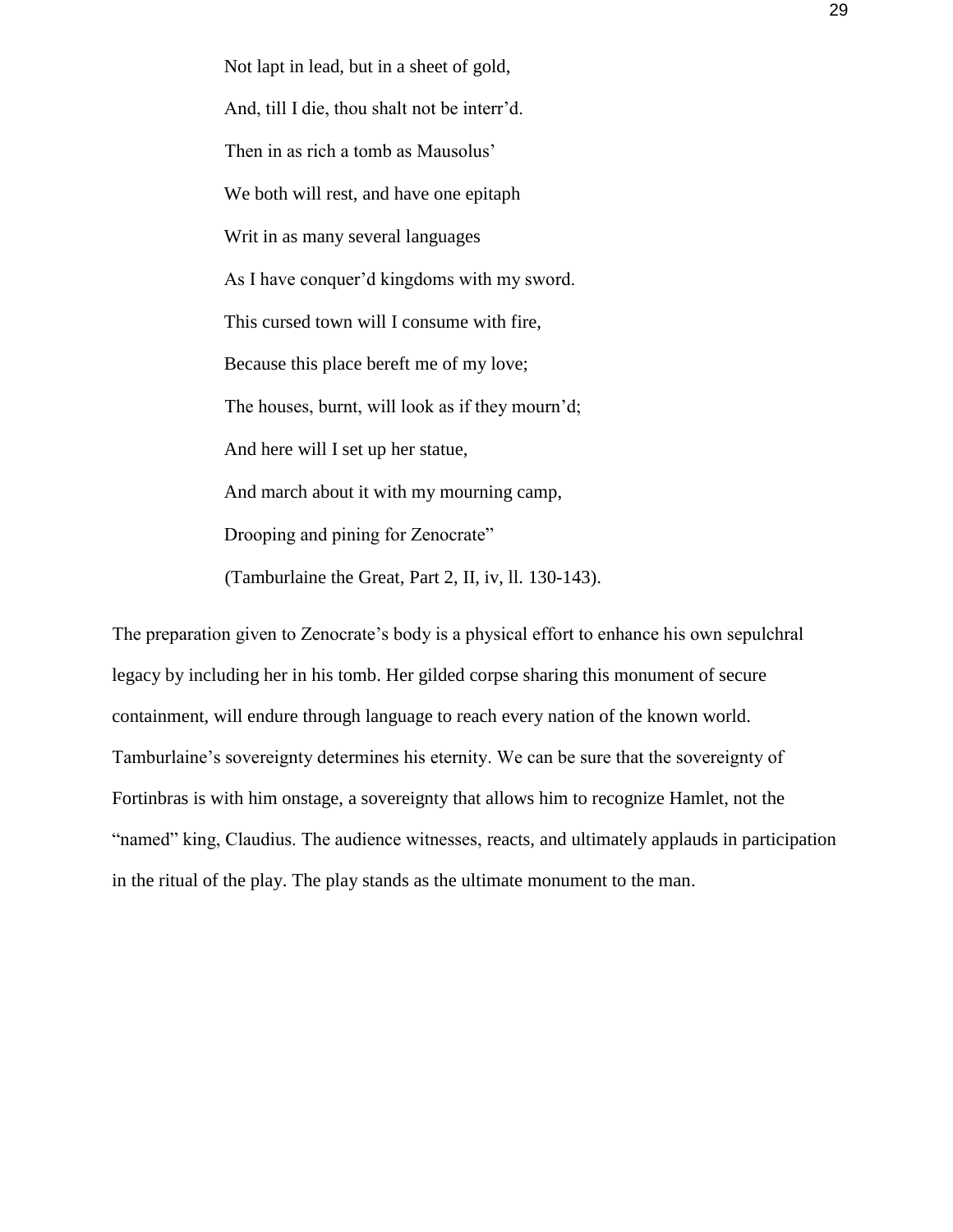#### CHAPTER 5 THE FALL OF THE HOUSE OF THE CHAMBERLAIN

Hamlet's funeral rites are not subject to the jurisdiction of Claudius, but Ophelia's and Polonius' are. Thus, Hamlet and Claudius share responsibility for the conduct of these inadequate and disrupted rites. At Ophelia's burial, what does Hamlet see when determining the "maimed rites" of the minimal cortege approaching the grave (V, i, 219)? The stage directions call for "King, Queen, Laertes, and (a DOCTOR of DIVINITY following} the corse, [with Lords attending]. Ophelia's corpse would have been given the minimum treatment required for a swift, sanitary burial, and likely, nothing more. The refusal to provide full rites by the "churlish priest," his refusal to pray for her, the lack of priestly aides present, all preclude any idea that her death is acceptable in his judgment: "She should in ground unsanctified been lodg'd / Till the last trumpet, for charitable prayers, / [Shards,] flints, and pebbles should be thrown on her" (V, i, 229- 231). Hamlet acutely acknowledges the hierarchy of ritual performances as her body is brought to burial:

> But soft awhile, here comes the King, The Queen, the courtiers. Who is this they follow? And with such maimed rites? This doth betoken The corse they follow did with desp'rate hand Foredo its own life. 'Twas of some estate" (V, i, 217-221).

The association of the royals with the small group and uncasketed remains immediately strikes Hamlet as incongruous; in fact, he also immediately perceives that the body is a suicide case who came from a wealthy family, all at first glance. His sensitivity to funeral customs is evident here, as it is when he insists on clothing himself in mourning attire. His keen awareness also suggests his arrogance in knowingly withholding Polonius' dead body. In his evaluation of Ophelia's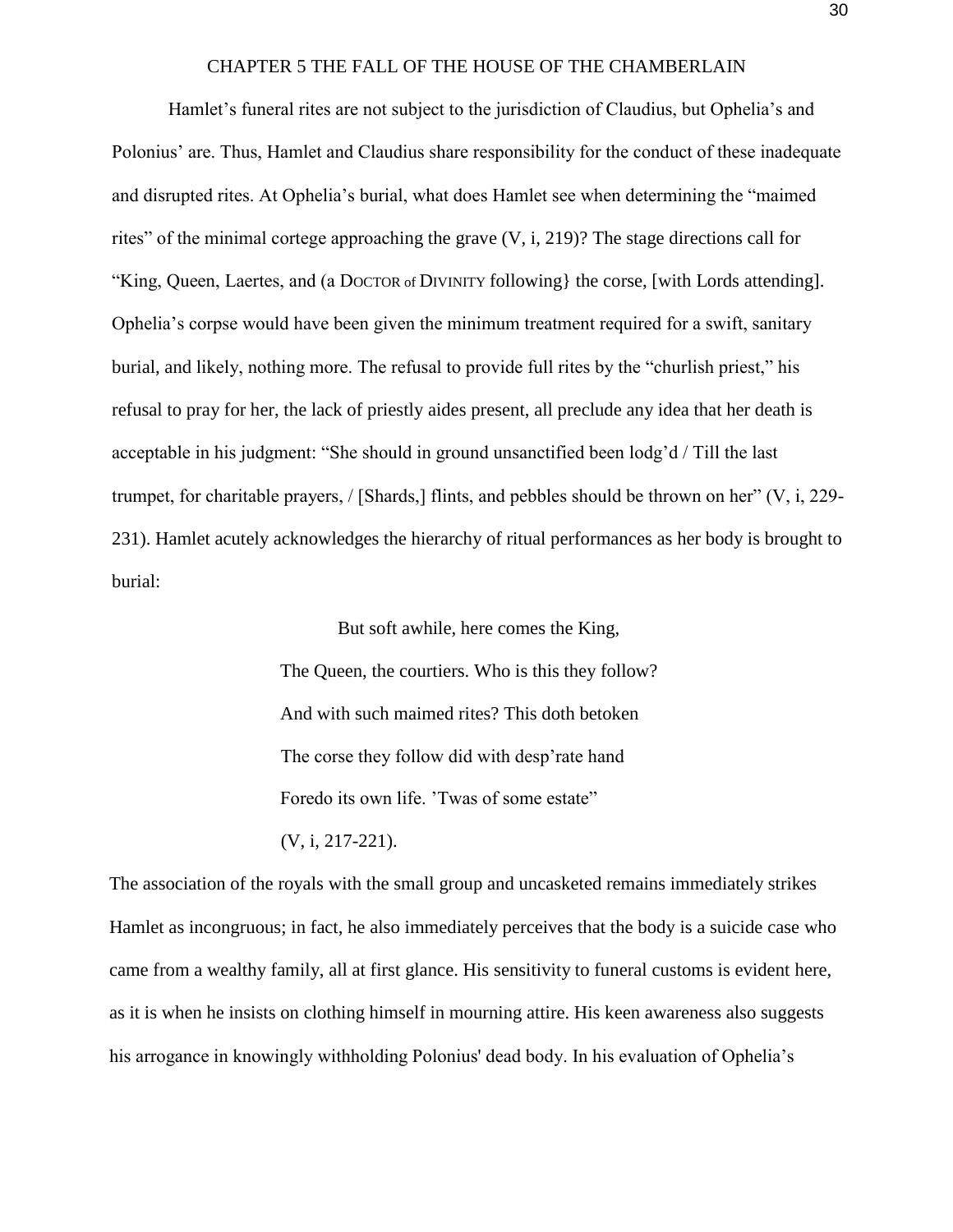cemetery procession, she may have been prepared for burial for sanitary reasons, in effort to keep odors down, but she most assuredly did not receive the royal treatment. Her remains, however, were at least attended to, contained, and disposed of almost immediately in comparison to her father's.

The Elizabethan audience would not yet possess the vocabulary necessary to describe the molecular process of decomposition in today's terms, for bacteria weren't discovered under a lens until 1683, but the common uneducated gravedigger clown is most certainly familiar with the progression of the signs of decomposition: color, odor, gasses, desquamation (skin blistering and tearing), and purge.

Ham: How long will a man lie i' th' earth ere he rot?

1Clo: Faith if 'a be not rotten before 'a die – as we have many pocky corses that will scarce hold the laying in – 'a will last you some eight year or nine year. A tanner will last you nine year.

Ham: Why he more than another?

1 Clo: why, sir, his hide is so tann'd with his trade that 'a will keep out water a great while, and your water is a sore decayer of your whoreson dead body.

(V, I, ll. 163 – 172).

The tanner – Shakespeare's father was one – knew to preserve animal skin through dehydration; the gravedigger proves his knowledge of hydrolysis (destroying cells through the excessive intrusion of water): as the body decays, the abundance of water in the cells is released, creating a condition of moisture, blisters, and desquamation that serves to accelerate the process. While the language may be primitive, the imagery is vivid, just as Hamlet's in the case of decaying Polonius.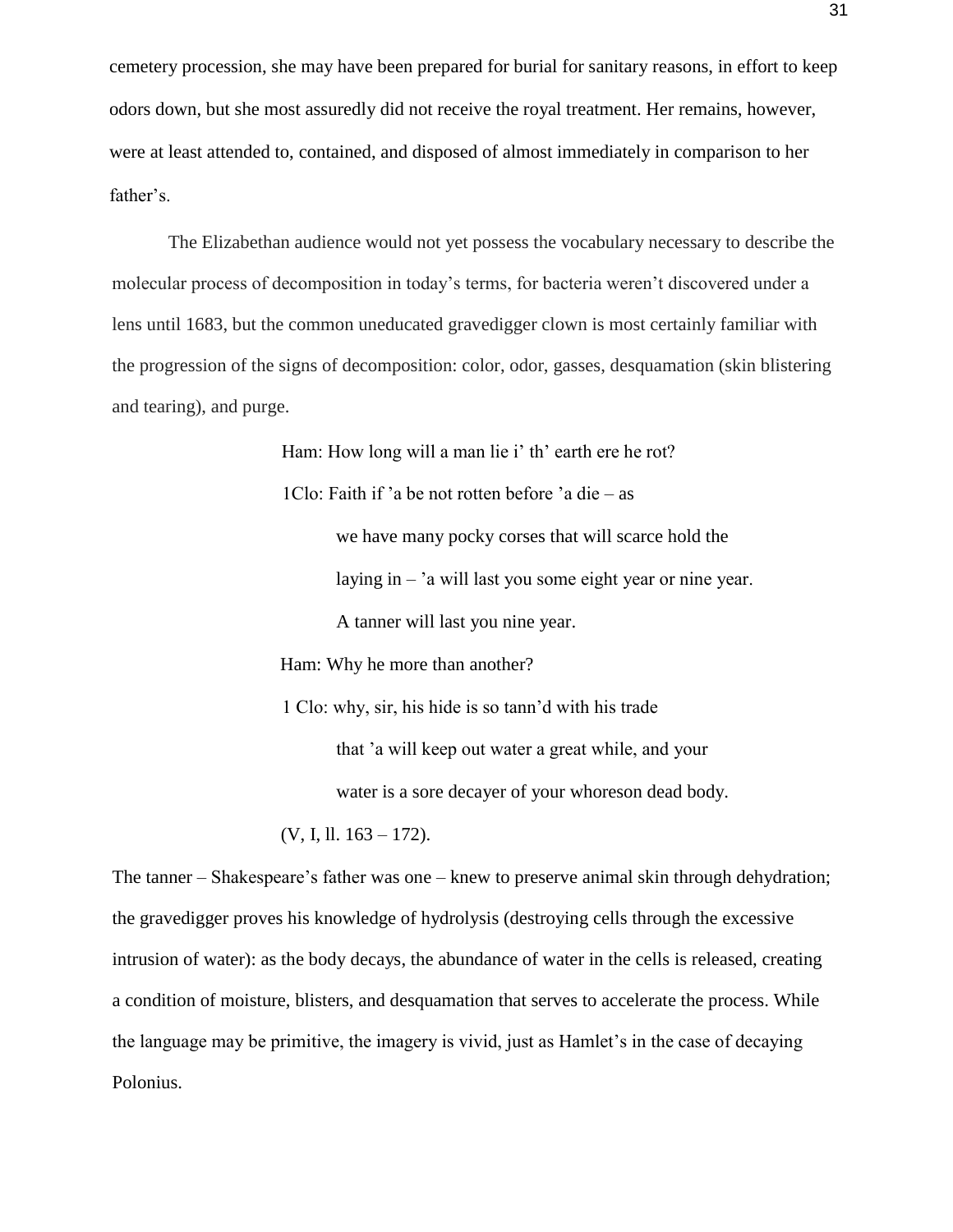Hamlet exclaims upon discovery of the slain Polonius, "Thou wretched, rash, intruding fool, farewell!" (III, iv, l 31), the only address the body receives upon the parting of its soul. After dismissively blaming Polonius for causing his own death, Hamlet abruptly transitions to continue his scolding of Gertrude in complete disregard for the bloody corpse between them. He flippantly acknowledges the corpse 141 lines later, and from his perspective, relieving himself of any guilt from the murder, "I will bestow him, and will answer well the death I gave him" (ll. 176-7); and finally, 40 lines after his scolding of his mother in her closet complete, he claims he will now "lug the guts," which suggests a strenuous messy affair (1, 212). Hamlet's removal of the bloody, flaccid remains from the place of death is not easy, and he possibly loosens the viscera through the lacerations. So, upon a murder for which Hamlet shows no contrition, he grants the body of Polonius an exclamatory eulogy of satire, then lifts and carries a wounded corpse away instead of calling a priest. Inevitably, decomposition begins at the moment of death.

Hamlet knows that by denying the family the body, he is denying them the opportunity to practice the customs of a hygienic bath, vigil, eulogy, hymns, and Christian committal at grave, while he has nothing to gain – inexcusable behavior in a respectable member of society. Consider Priam in *The Iliad* risking his life to entreat Achilles for the abused remains of Hector; or remember Antigone risking her own life to provide respect to her brother's otherwise rejected remains. Hamlet finally tells a persistent Claudius, "If indeed you find him not within this month, you shall nose him as you go up the stairs into the lobby" (IV, iii, 36-37). Hamlet's comments regarding Polonius being at supper with the worms, and his reluctance to reveal his location leaves the audience with a final image of Polonius as a decaying corpse. The microscopic processes of decomposition had not been discovered yet by Renaissance physicians, and the attempt to conceptualize them emboldened adventurous anatomical observations. In 1543 De Humani Corporis Fabrica (1555=second edition) written by Flemish physician Andreas Vesalius (1514 – 1564) was a landmark publication and set the standard for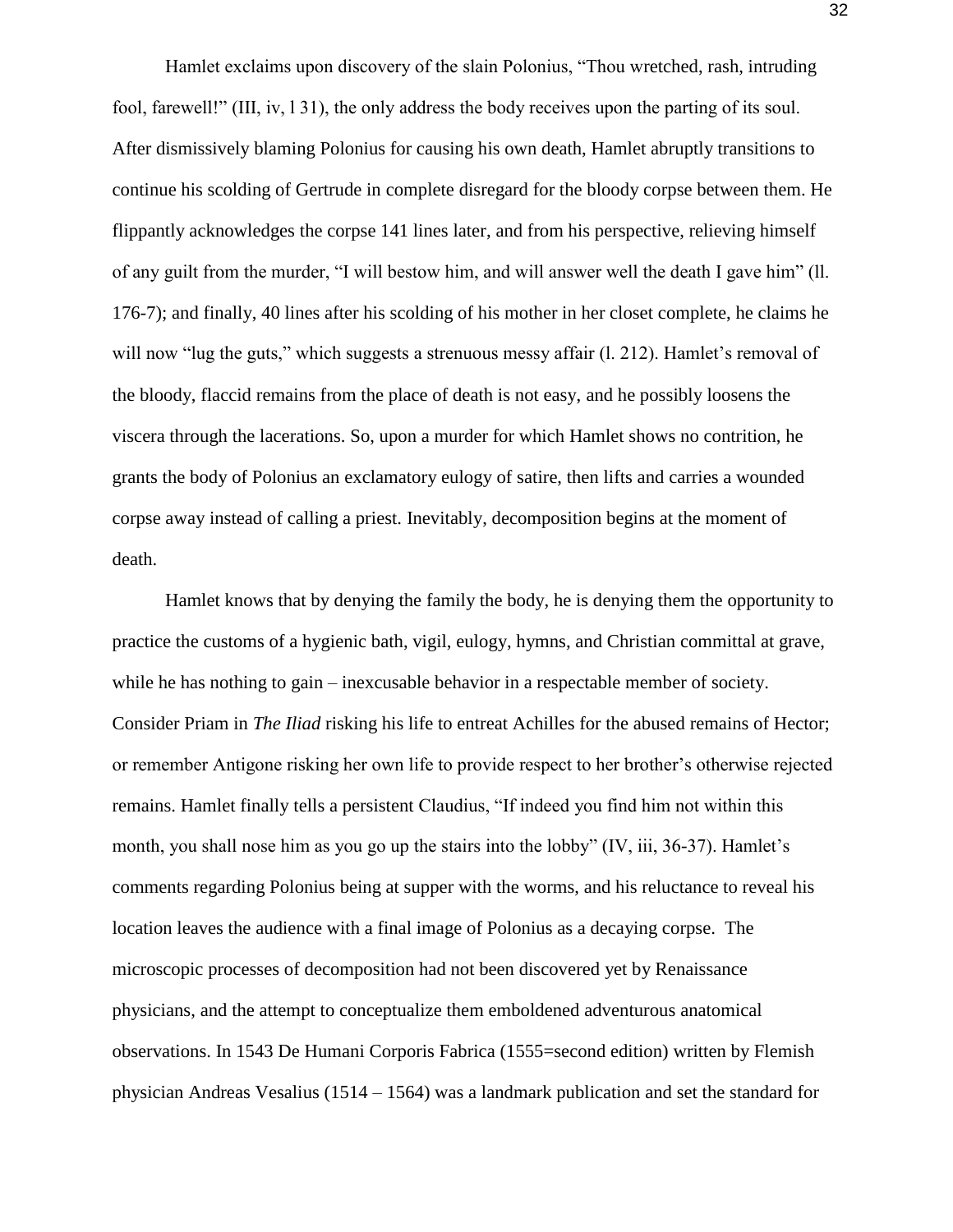clinical discourse on anatomical dissection: "The *Fabrica* is acknowledged as one of the founding masterpieces of modern Western medicine, but as critics have increasingly begun to recognize, it is also a key document in the larger cultural history of its period" (Neill, 104). Public dissections became events that might be scheduled in accordance with other festivals: "A Renaissance public dissection, then, was at least as much a piece of drama, a species of didactic tragedy, as it was a scientific event; and as with other kinds of tragedy, its dramatization of the human encounter with death was not confined to the simple moralization of imperfection" (119). The performance gave rise to the idea that mental or spiritual injuries could be physically observed, in that "the mysteries it contained were not merely physiological, but moral ontological, and psychological. In a fashion ambiguously poised between the metaphoric and the literal, the interior of the body was imagined as inscribed with the occult truths of the inner self" (123). It was believed that the body was a 'container of secrets" (124): Elizabeth's maid of honor, Margaret Ratcliffe, died in a state of emotional depression, and Elizabeth had her corpse opened and examined in an attempt to expose her broken heart. Neill quotes Sir Philip Sidney on catharsis; he relates internal injury to psychological or emotional trouble. Sidney describes Tragedy and Anatomy as related in that Tragedy opens "the greatest wounds that showeth forth the ulcers that are covered with tissue" which led to the "perception that tragedy and anatomy, through their common preoccupation with unveiling, opening, and discovery, were not merely analytic but (in the most literal sense) apocalyptic arts" (qtd 121). The human body became an exhibition-case for the human spirit, as reflected in the studies and drawings of Italian Renaissance anatomist, Leonardo da Vinci, and other scientific texts.18 As the internal anatomical organs and systems were discovered and documented, advancements in knowledge brought humanity closer to the old Delphic injunction, "know thyself" (p. 44). The parallel between anatomy and tragedy is that each is anchored in revelation of mortality.

By not revering the sanctity of Polonius body, and by preventing, at least initially, proper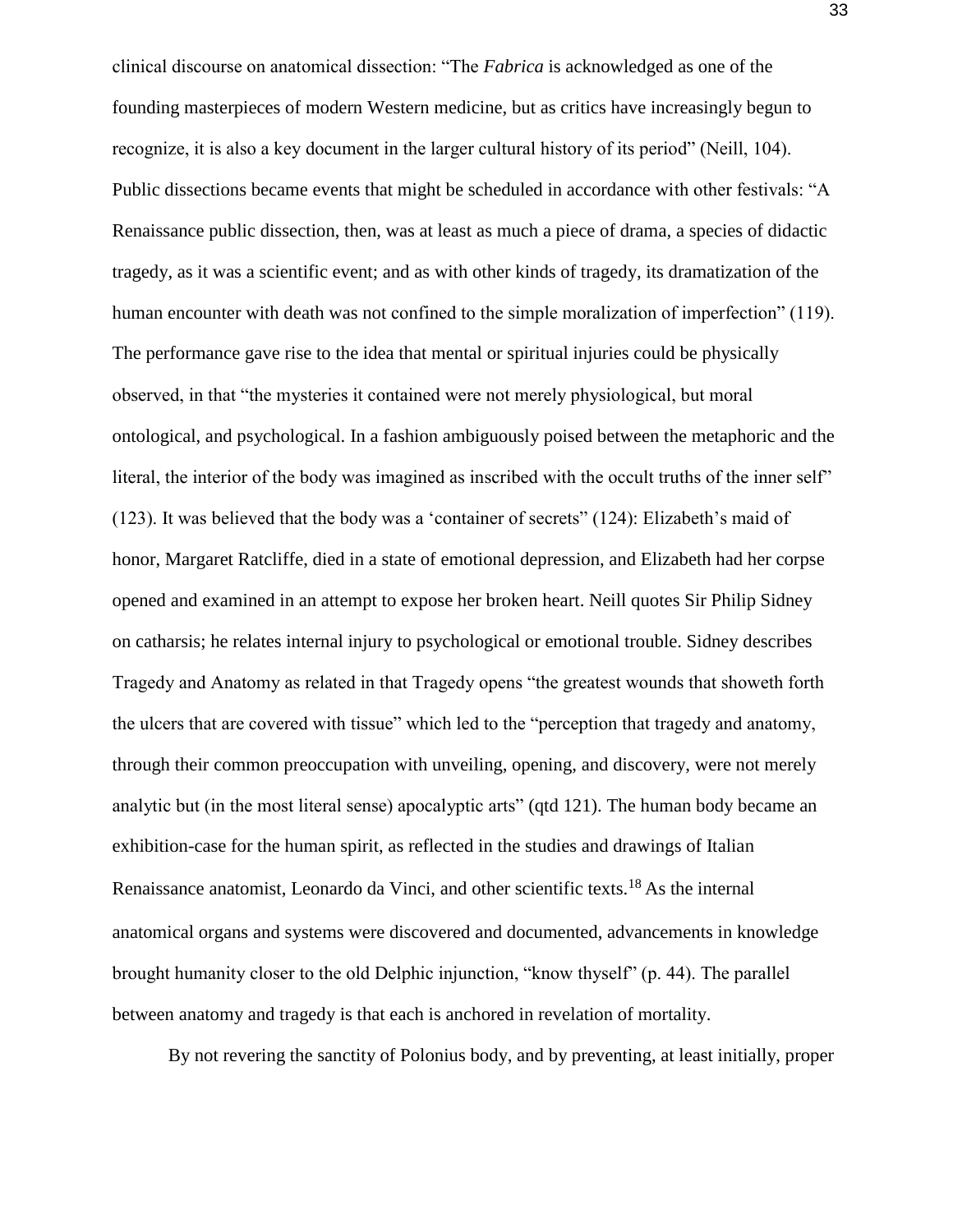hygienic treatment or embalming, Hamlet has left us with an image (or memory) of a rotting corpse. Upon Claudius' initial question into the whereabouts, Hamlet replies that Polonius is "At supper ... Not where he eats, but where 'a is eaten; a certain convocation of politic worms are e'en at him" (IV, iii,  $17 - 20$ ). Hamlet's satire produces the image of maggots and worms feeding upon Polonius, therefore creating a "rotten" legacy for him, reflective of Hamlet's overall disdain for him. As stated above, the deceased is characteristically portrayed at a funeral in the best possible light, but Polonius never receives that respect, and his survivors never receive that support.

A lamenting Ophelia symbolically bequeaths her father the hymns, flowers, and eulogy – the public funeral – he never received, her instinct for mourning uncontainable. Whether or not she attended his interment is questionable as she recalls it in her dream-like state, but she describes him with dismal imagery as "dead and gone … [laid] i' the cold ground" …barefaced on the bier … (IV, v. 30, 69-70, 165). Claudius alludes to the sociological wounds to which the surviving family is subjected: "the people muddied, / Thick and unwholesome in their thoughts and whispers / For good Polonius' death; and we have done but greenly / In hugger-mugger to inter him;" (IV, v, ll. 81 – 84). The disgrace the family suffers through the improper burial is a subject of gossip. "Greenly" suggests not only inexperienced and clumsy, but also the discoloration of a decomposing body and the possible sign of nausea in the sextons attending the decayed remains. By denying the inclusion of a public funeral during mourning, the survivors lose out on the therapeutic nature of a ceremony, and they suffer an embarrassing mode of grief.

Hamlet has defiled the remains by "tugging" and "lug[ging]" the bleeding body to the next room, then later coyly avoids answering interrogations on its location; but perhaps the greater moral violation occurs in Claudius' actions. He identifies himself and the Queen as the ones to properly assume responsibility, "It will be laid to us" for disposition and resolution of Polonius's murder (IV, I, 16-17). Rather than send for Laertes and arrange proper services,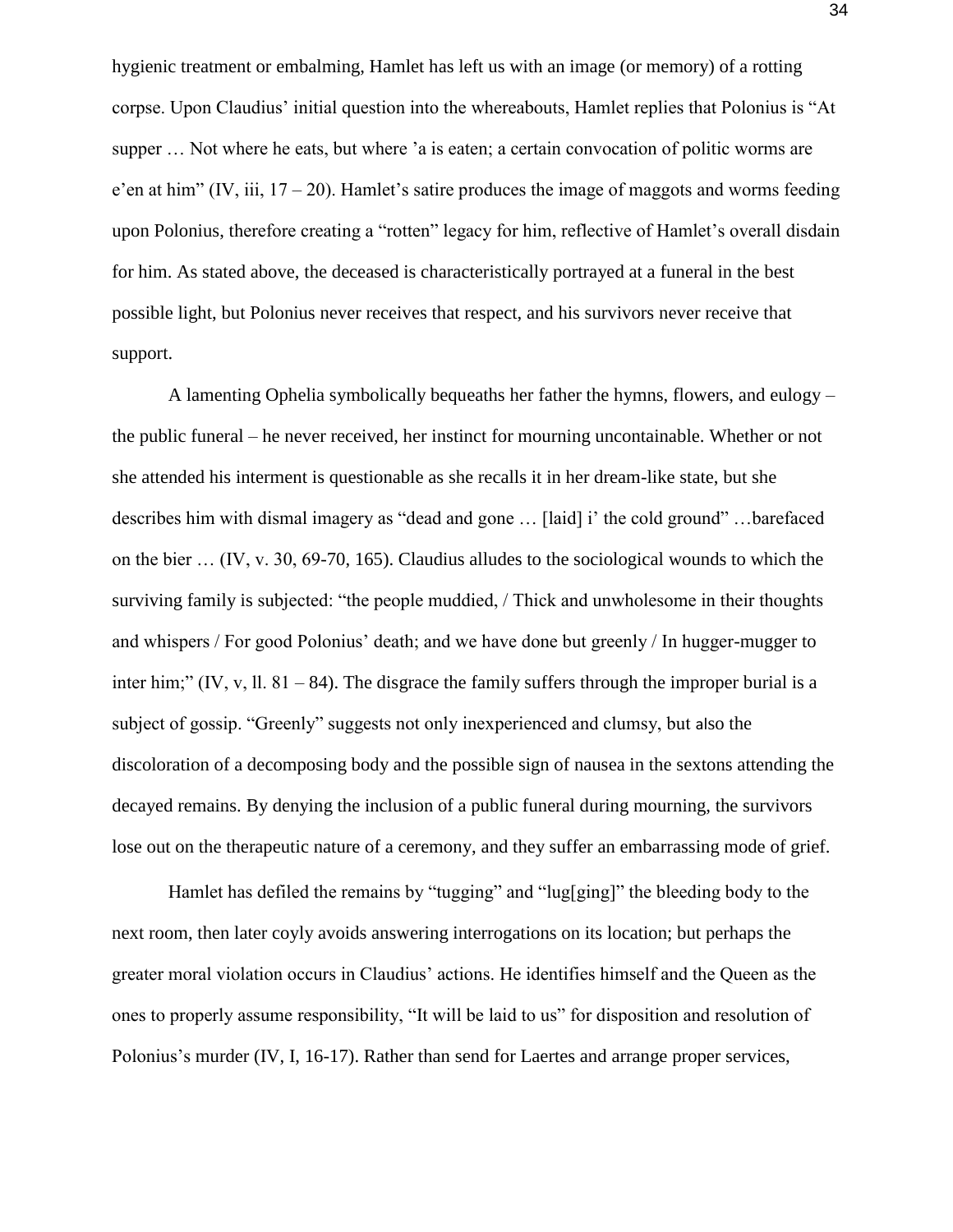Claudius determines that haste is his best path and foregoes all formality … He hopes to "bear all smooth and even" by sending Hamlet, the killer, away and burying Polonius quietly (IV.iii.7). Once Claudius gained control of the corpse, "it is he who has interred Polonius 'hugger-mugger' and left him without a proper funeral rite" (Beauregard, 63). Claudius, therefore, bears responsibility, with Hamlet, for Polonius being denied religious rites – a responsibility he also bears upon the death of Polonius' suicidal daughter.

Principals of law and religion were at odds in determining the case of the 'self-murderer,' Ophelia, and MacDonald provides the results of his study of the suicide rate in England during the Renaissance. He describes the dual process of legal/religious verdicts upon self-murderers. The coroner makes his legal judgment, and the priest will make his judgment alone, but it "normally reflected the commonly held view of the parishioners" (71). The priest had to balance his decision between the heirs and the courts, and traditionally, his opinion was more respected than the coroner if a dispute occurred. A jury would determine if the "crime" was committed by a person who was declared *felo de* se, a sane individual, committing a felony to the self, or *non compos mentis,* not put together mentally, therefore innocent of a crime. Apparently without authoritative, governmental prompting, juries overwhelmingly decided upon *felo de se,* revealing the true pulse of the religiously-convicted community. Only 1.6 % of all suicides filed in the courts between 1487 and 1660 were determined to be committed *non compos mentis*. If the case is decided *non compos mentis,* forgiveness could be extended, the deceased would receive judicial absolution and a Christian burial rite, and the estate could be retained by the family.

However, the estate of the one of the 98+% of "self-murderers" (Clare)19 found to be *felo de se,* was "forfeited to the crown, and the corpse was buried profanely, interred at night in a public highway with a stake driven through it" (310). According to MacDonald's research, suicides that were tried in the genteel community were decided *non compos mentis*  approximately 10% of the time, 5 times the rate of the common citizen. Compound that figure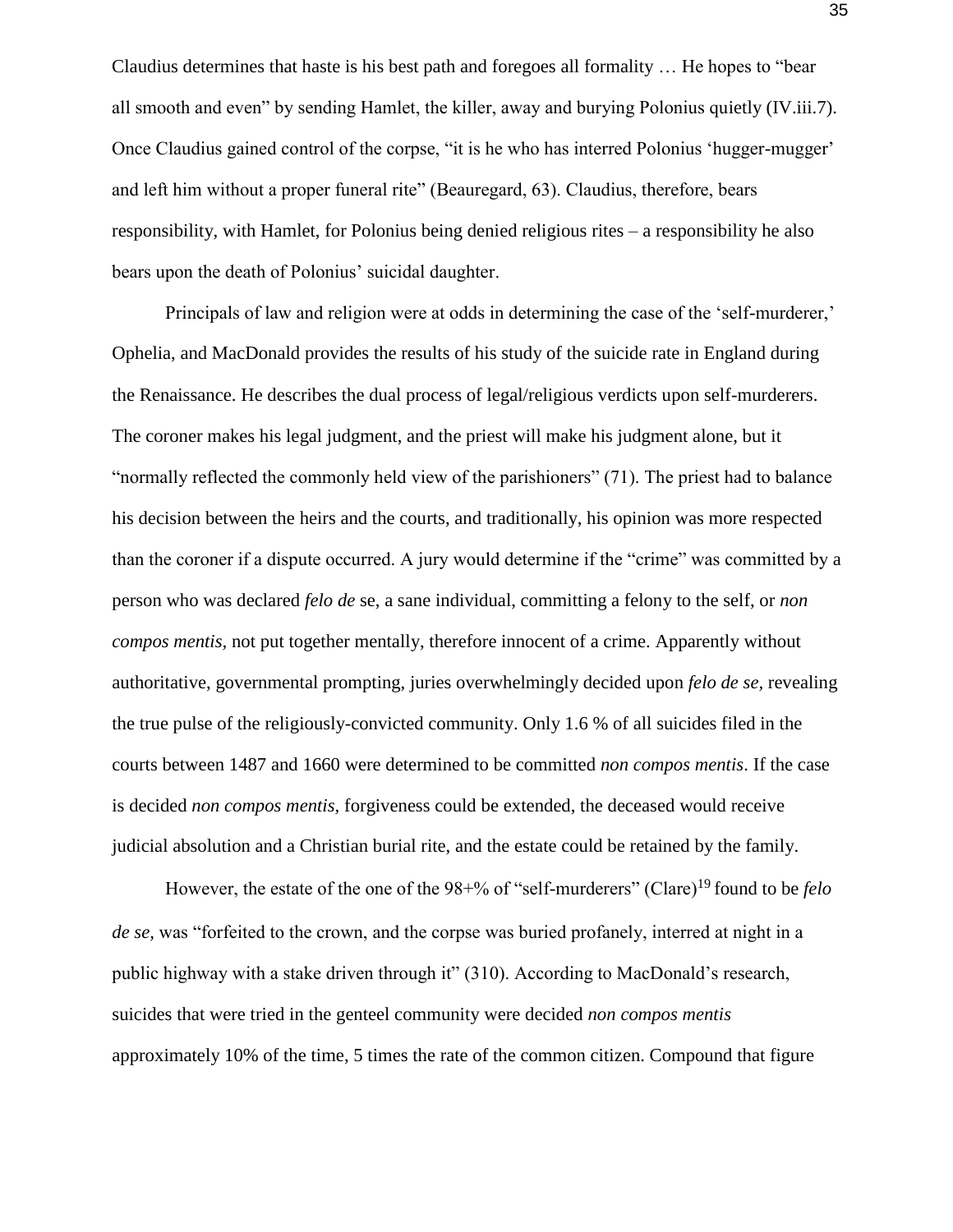with evidence that "men and women of quality" only accounted for less than 1% of all suicides investigated years 1485 – 1660, which according to modern-day historians would most likely account for 4-5% of the entire population, a figure clearly skewed in effort to favor the well-todo (313).

Concurrently across Europe, suicide victims in Sweden were taken out of the community to the woods and burned instead of being allowed burial in a cemetery; in Geneva, bodies were buried behind the shooting range or the potter's graves for plague victims; and in France, bodies of self-murderers were buried North/South (instead of facing the East anticipating Christ's foretold second coming) and face-down. The cultural stigma attached to a "self-murder" would drive survivors to argue that the death occurred accidentally – especially a drowning, as these were recorded as the primary cause of death in women's suicide – rather than risk the plea for *non compos mentis* because the verdict was so rare. Furthermore, we must remember that these cases are not decided upon by "government officials", but by juries – panels of local landowners – that MacDonald describes as "tribunals of ordinary men of humble social rank who shared the common people's belief that self-murder was literally diabolical" (311). The "churlish" priest references additional public disgrace normally given to decedents determined to be *felo de se;*  "Shards, flints, and pebbles should be thrown on her" (V, I, 231). According to studies by Clare and Holleran, the list of forfeited rites of self-murderers consisted of a church service including a sermon, hymns/psalms, a procession to the grave, prayers over the grave, and burial in blessed soil. Whether the state or the church rendered its judgment, the stain of suicide clearly cost Ophelia her full rites. Holleran suggests that Shakespeare presents the distorted ceremonies that accompany Ophelia's burial as his acquiescence to the law against staging religious ceremonies, and that he also gains dramatic effect because distorted ceremonies are more exciting and dramatic than ordinary ones. The emotional tug that Ophelia's cortege applies to Hamlet, in fact, pulls him into his transformation from princely to kingly.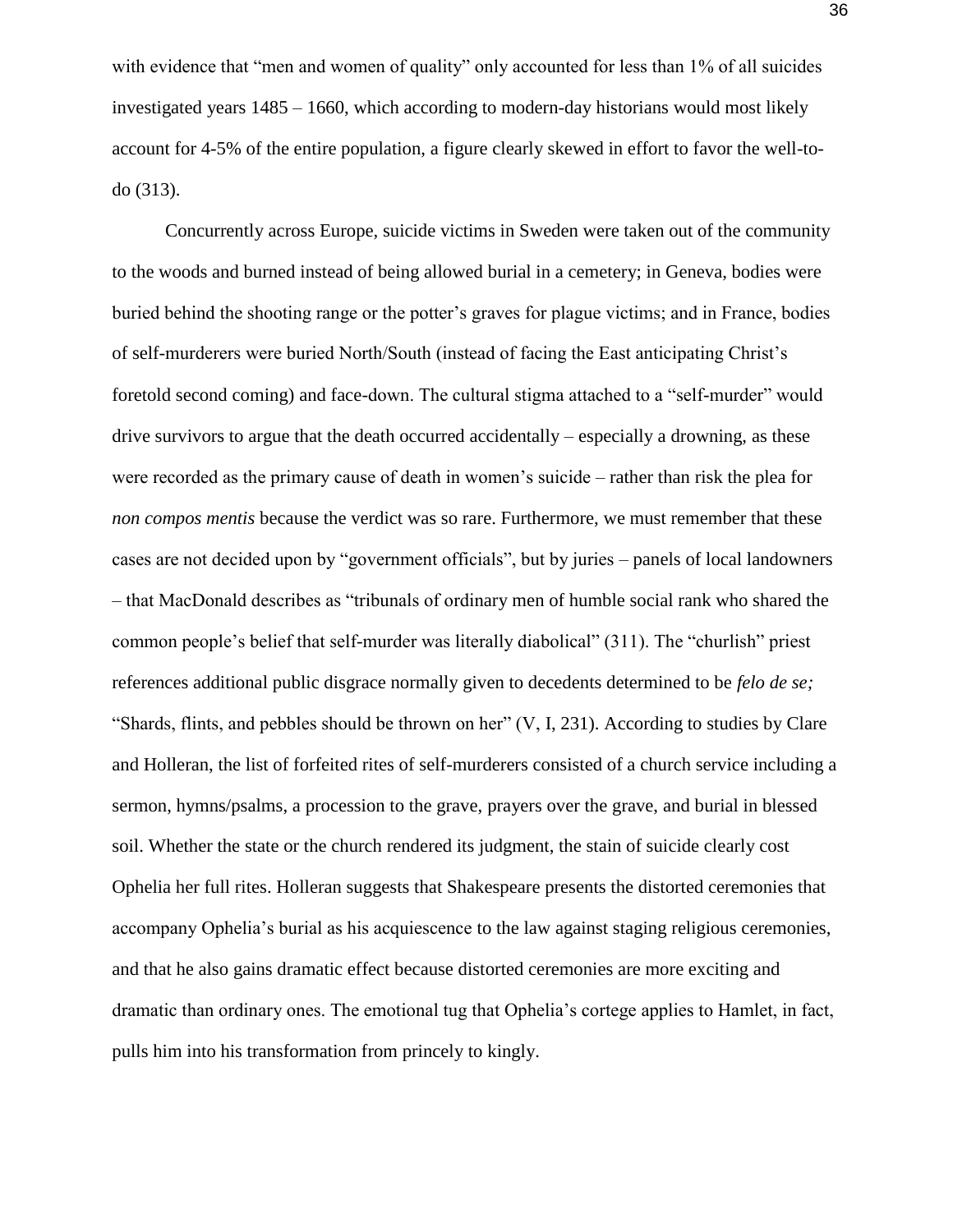Ophelia's funeral cortege arrives at the cemetery as Hamlet banters with the clown on the philosophical nature of life and death. The bones seem to be the only lasting evidence of man's existence, until the familiar sight of a funeral intrudes upon and halts the conversation. At that point, the importance of tradition supersedes the tangible, visible grave remnants before him. Here, Hamlet loses his intellect and responds with his heart, daring to challenge the vindictiveness of a noble Laertes in an effort to prove his love. "I loved Ophelia," he proclaims. "Forty thousand brothers / Could not with all their quantity of love / Make up my sum" (V.i.269- 71). In the grave over a shrouded Ophelia, Hamlet earns his glory; he mourns passionately within the boundaries of a funeral, after which he rises from the grave to release his passion and recognize his need for Laertes' forgiveness. His obsession with his own torturous debate on whether it is better to live or die is forgotten in the throes of grief – in a setting that allows it. This is a moment of transformation for Hamlet. The self-knowledge, the identity, that Hamlet has been searching for in vengeance is found in grief – at a funeral – for it is in his humility that he truly understands wholeness.

The capacity of the funeral rite can indeed be cavernous; for within Ophelia's, the politics of Claudius, the influence of the church, the violation of Laertes' rights, and the transformation of Hamlet all converge. The rites accorded Ophelia and Polonius suggest that Denmark is rotten, and Hamlet's abuse of Polonius's body and disruption of Ophelia's funeral signal his own character flaws, painting him as arrogant and disrespectful. But the rite also allows itself to be curated under the influence of true human impulse, an instrument of tradition to standardize human emotion. Hamlet's generous rites, then, accorded to him at the end of the play are only legitimate because he merits them. He is a changed person as a result of Ophelia's marred burial rite.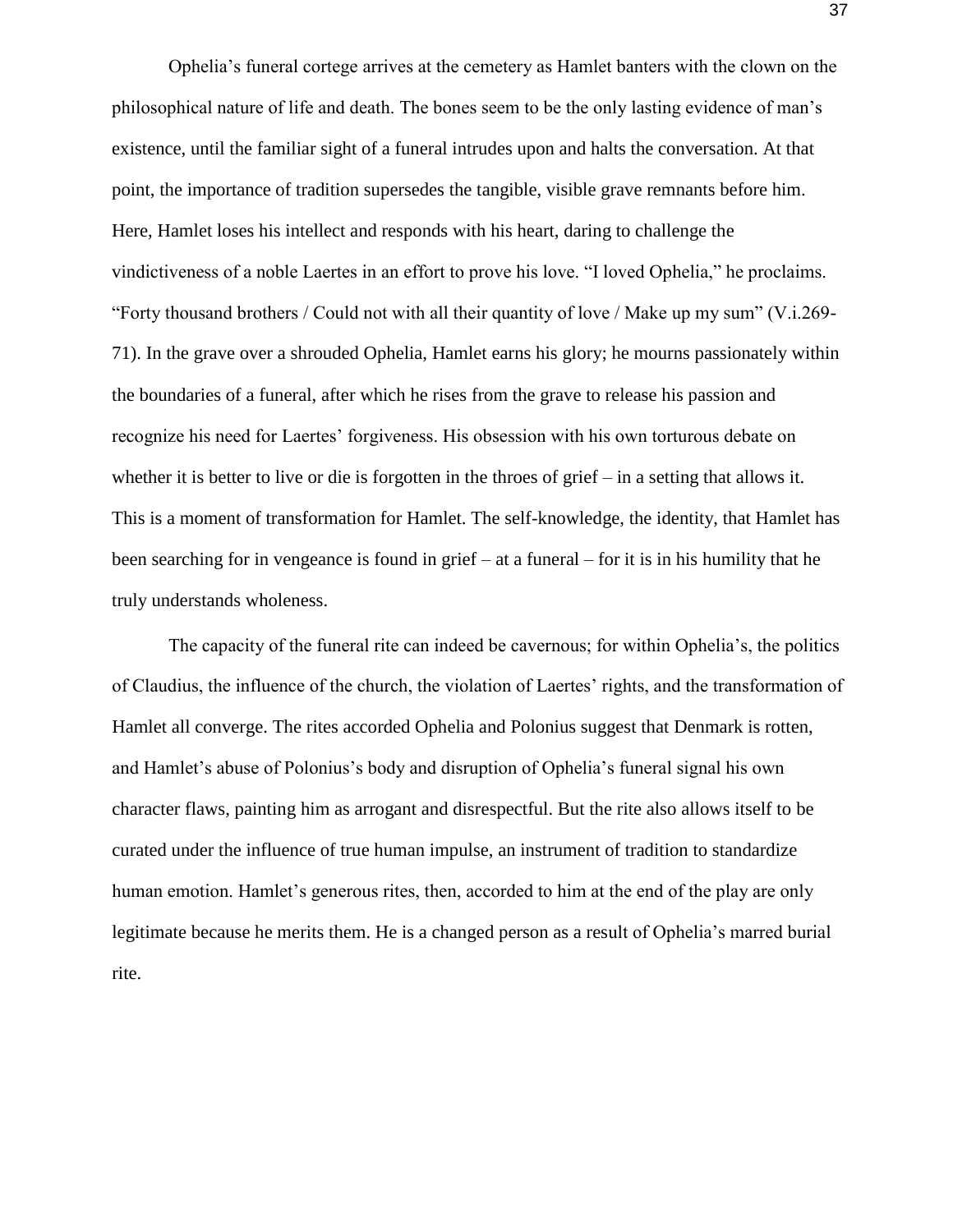#### CHAPTER 6 THE FUNERAL'S THE THING

The "rights of memory" claimed by Fortinbras authorize him to grant a heroic funeral to Hamlet, the troubled protagonist, could be heard ambiguously by Shakespeare's audience as his "rites of memory," recalling the funeral masses of the past, including that of his own father (king of Norway)<sup>20</sup> and Hamlet's father. The royal attention given to Hamlet's corpse supports Greenblatt's assertion that King Hamlet's ghost removes himself for the last time from the stage and subliminally infuses himself into the body of young Hamlet. He contends that the statements of the prince as he is dying, "I am dead" are manifestations of the ghost King inhabiting Hamlet's body, "as if the spirit of Hamlet's father has not disappeared; it has been incorporated by his son (229). Greenblatt traces the path of the Ghost from beginning, in which he is visible to the general public, to his last appearance in Gertrude's closet, in which he is invisible to her and only visible to Hamlet. This serves as a culmination of development of the Ghost from harbinger to Barnardo and Francisco, to obsession and inhabitant of Hamlet, melding his past and present. If Greenblatt is correct, then Fortinbras' command to honor the body of Prince Hamlet, in effect, honors the body of his Father, the King. In acting as such, Fortinbras, a minor character, serves a major role: He remembers the King, fulfilling the wish of the Ghost, resolving a major theme in the play.

Fortinbras enters the stage briefly in Act IV, speaks one line, as he is just passing through, and appears once more in the final scene, yet his influence can be felt from the play's opening scene. His name means "strong arm"<sup>21</sup> and the feud between his father and Hamlet's father is contained within identity of the Ghost at the outset:

Marcellus: Is it not like the King?

Horatio: As thou art to thyself.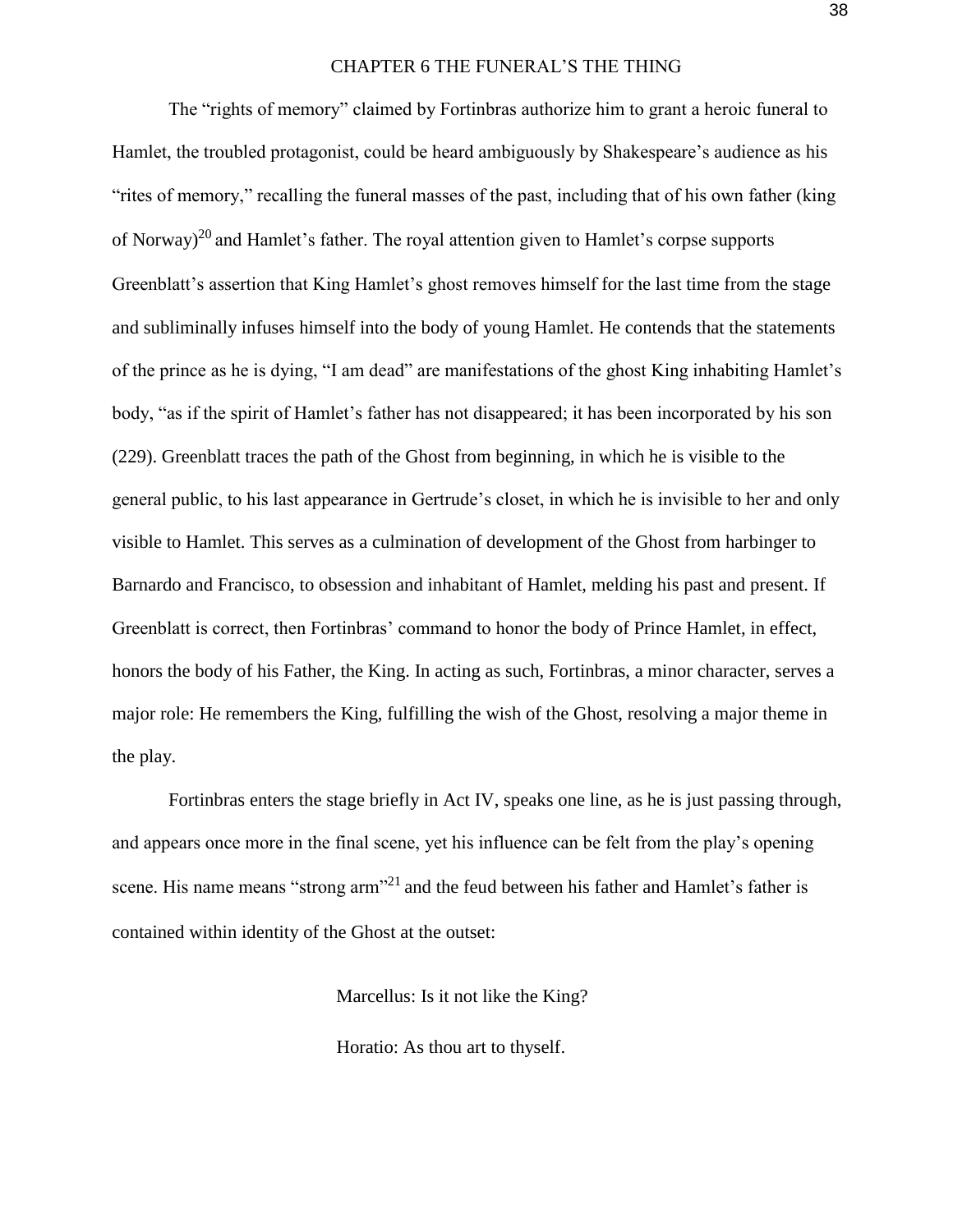When he the ambitious Norway combated (I, i, 58-61).

The combat between the monarchs resulted in the death of "Norway" and the assumption of part of his domain by the conquering "Denmark." In a parallel subplot within the play, Fortinbras, like Hamlet, seeks to restore the legacy of his father and to reclaim what Old Fortinbras has lost; vindication is his only apparent motivation. Similarly, Hamlet declares he will "wipe away" from his "table" of books and distractions – everything – only to focus upon the mission given to him by the Ghost, his father, his King (I, v, 98). Ironically, young Fortinbras, like Hamlet, is a crown prince who is a subject to the brother of his slain father. His movement against Claudius to reclaim the land looms large in the opening of the play; his anticipated encroachment is the very reason for the guard posts appointed to Barnardo, Francisco, Horatio, and Marcellus. Claudius dismisses him, appealing to the Norway's king, the convalescing uncle, to curb the aggression of the nephew and his militia: "So much for him" (I, ii, 25). By Act II, the emissaries appear to also dismiss Fortinbras; they assure Claudius that the aggression of young Fortinbras is in fact directed against the Poles, and if he will allow Fortinbras to pass, he will remain in accordance with the truce between the two of them. Since Act I, scene I, young Fortinbras has managed to build a reputation for himself through other people's accounts; he's regarded as fierce, yet immature, the spectral opposite of procrastinating, dour Prince Hamlet.

In Act IV, appearing on stage for the first time, Fortinbras' message to Claudius is that he has arrived for the "promised march / Over his kingdom" (IV, iv, 4). The implication is that Fortinbras is just passing through, but by beginning a new line with a capitalized letter within a sentence, the poetic structure ambiguously suggests that "Over" may also mean Fortinbras is in Denmark as a usurping monarch. Here, Fortinbras narrowly misses crossing paths with Hamlet who addresses a trailing captain: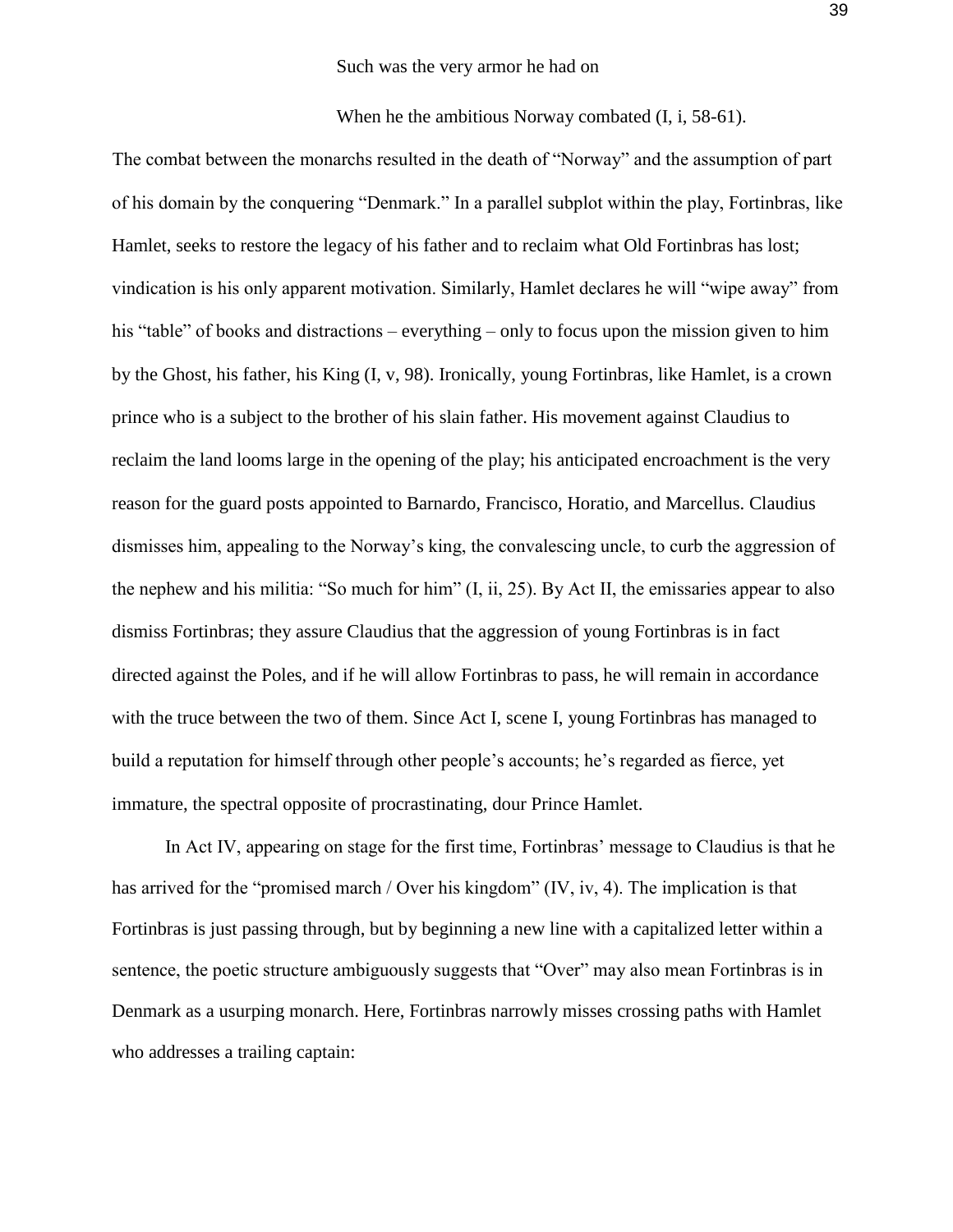# *Fortinbras:* Go softly on. [*Exeunt all but the Captain*]

### *Enter* HAMLET, ROSENCRANTZ, GUILDENSTERN

*Hamlet:* Good sir, whose powers are these?

The two are going in opposite directions, Fortinbras, enacting power as a leader of men, Hamlet stagnant, literally pondering 'the powers that be,' and each taking his own path to his own relationship with forgiveness. Hamlet realizes that the spirited army will fight valiantly for a "little patch of ground / That hath in it no profit but the name" (IV, iv, 18-19); simultaneously, he also realizes the weakness of his indecision against Fortinbras' pursuit of "the name."

A moment of transition strikes Hamlet as he speculates upon the determined nature of the group, betraying earlier descriptions of Fortinbras. Rather than refer to him by his "strong hand" as in Act I, Hamlet espies the army "of such mass and charge, / Led by a delicate and tender prince." (IV, iv, ll47-28). Fortinbras humanizes the mob. The brutal force suggested in the "mass" and "charge" is offset by the wisdom and control of its "delicate and tender" leader; he is idealized. Seeing Fortinbras as the epitome of purpose, Hamlet mimics him, compelled to dwell in his own parallel "bloody thoughts" (66) in his mission upon Claudius, and finally considering Fortinbras not just as a mere distraction, but an inspiration.

By the time Fortinbras has redeemed himself in Poland and appears to conclude the play, Hamlet has met Laertes on a mutual platform of forgiveness. As Hamlet is dying, he hears the entrance of Fortinbras and acknowledges his authority; he entreats Horatio to do the same by commissioning his dying voice, the voice that will order the magnanimous salute. As noted above, McCoy classifies Hamlet's funerary march as an "incongruous soldier's funeral," but he focuses on the military character of Fortinbras, not his royal character: "Fortinbras has the last word, but who leaves the play thinking of him?" (138). Frankly, Hamlet for one; in addressing Horatio "report me and my cause aright / To the unsatisfied … tell my story" (V, ii, 339, 349) he directs Horatio to do so to Fortinbras: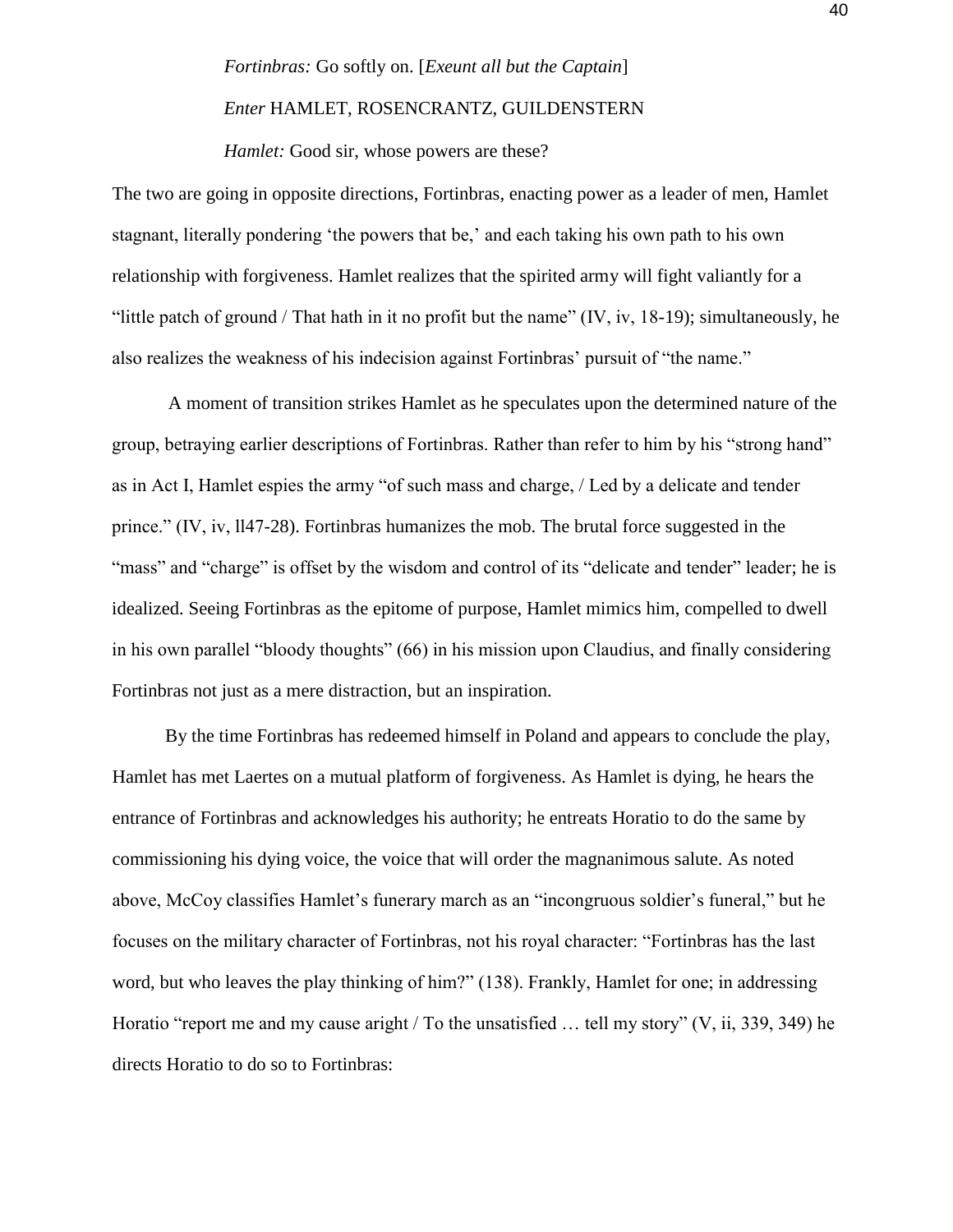HAM: O, I die, Horatio,

The potent poison quite o'er crows my spirit. I cannot live to hear the news from England, But I do prophesy th' election lights On Fortinbras, he has my dying voice. So tell him, with th' occurrences more and less Which have solicited – the rest is silence. [Dies.] (V, ii, 352-358).

In his final utterance, he prophetically anoints Fortinbras and establishes a union with him: Hamlet, through Horatio, lays his legacy at the feet of the young Norwegian monarch. As if Fortinbras sublimely understands, he gives Virgil's "sad duty" of bearing the corpse to his highest officers. The moment recalls Techelles and Usumcasane choosing to triple the social funeral rites by bearing the noble body of Agydas themselves, and Aufidius bearing the body of Martius with "three of the chiefest soldiers." The bearing of the corpse shows a sharing of honor between the body and its bearers. Captains converge upon the corpse of Hamlet and bear him, indicating the immediate future includes complete care of his body: embalming, Catholic mass, and royal interment followed by feasting and fellowship. Shakespeare, within the formula of tragedy, honors the body of the fallen; yet Hamlet's assignment of Fortinbras, "he has my dying voice," and Fortinbras' using his voice to command his captains, justifies Hamlet's assignment. The world will remember Hamlet as Fortinbras remembers Hamlet, and Fortinbras remembers him, not as a soldier, but as a king.

The clownish gravedigger ushers the topic of the physical reality of decomposition to its end in his exchange with Hamlet, bringing into focus the futility of earthly existence at all. The skulls of the previous inhabitants of the grave are all that is left of their previous humanity, and no remnant of any accomplishment or acquisition can endure the grave. As a king's remains can pass through a beggar's entrails, or be used to plug a barrel, so are the dreams of each person,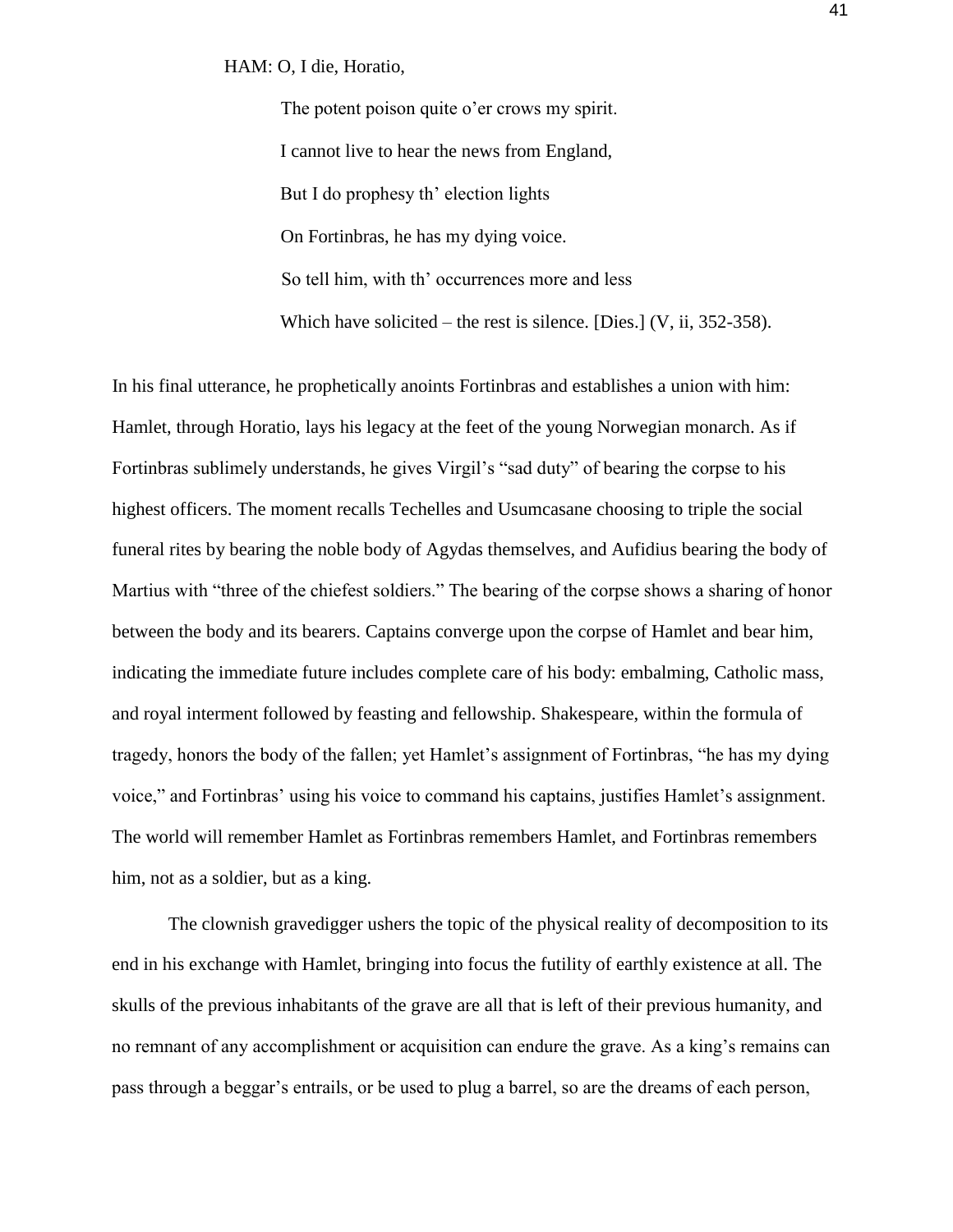bound for a future in earth-bound oblivion. With the tangible evidence of complete physical decomposition in their hands, Hamlet's wordplay with the clown marks his wit, and the two sound convincing to each other, and the audience, that life is basically pointless, … until Ophelia's tawdry funeral incites Hamlet's emotions. In his most spontaneous moment, Hamlet erupts in a display of blind love, a display that insults Laertes, but can not be suppressed. In the intellectual process of settling his mind to the finality of the dirt, his emotions reflex to uncontrollable mourning. Ophelia's meager funeral stirred Hamlet. Finally. He says his grief can control the stars, when only a moment ago he was positing the uselessness of life. Ophelia's funeral prompts Hamlet to act instinctively, and while the reverence of her grave may have been violated by the grappling men, it was also the site of Hamlet's emergence from selflessness. He cannot control his emotion in the moment, yet he apologizes for his outburst later to Horatio and to Laertes, consummating his evolution as a kingly hero.

"Why what a King is this?" asks Horatio to Hamlet's unfolding of the plot of conspiracy and execution about Rosencrantz and Guildenstern (V, ii, 62). The question could be asked about Claudius and his insidious plot to kill Hamlet through the conspiracy of his two friends; but it is also applicable in the moment to Hamlet, celebrating his cunning escape. Claudius has been the only King recognized onstage, until Horatio's address. Finally, Hamlet bears the title of his father and his imminent royal dead march will reflect as much. An ancient tradition of kings is continued in practice upon Hamlet, and in his elevation, the memory of his father is recalled, yes remembered, just as the ghost commands. Fortinbras' political line is also duly opened through the royal mantra, "The King is Dead, Long Live the King" as he assumes control uniting a kingdom. The audience as witnesses, and indirect participants in the burial rite, likewise unite in triumph and applause.

Old Hamlet's death and funeral (which brought Horatio to Denmark) led to Hamlet killing Polonius. Polonius' death and non-funeral led to Rosencrantz and Guildenstern's trip to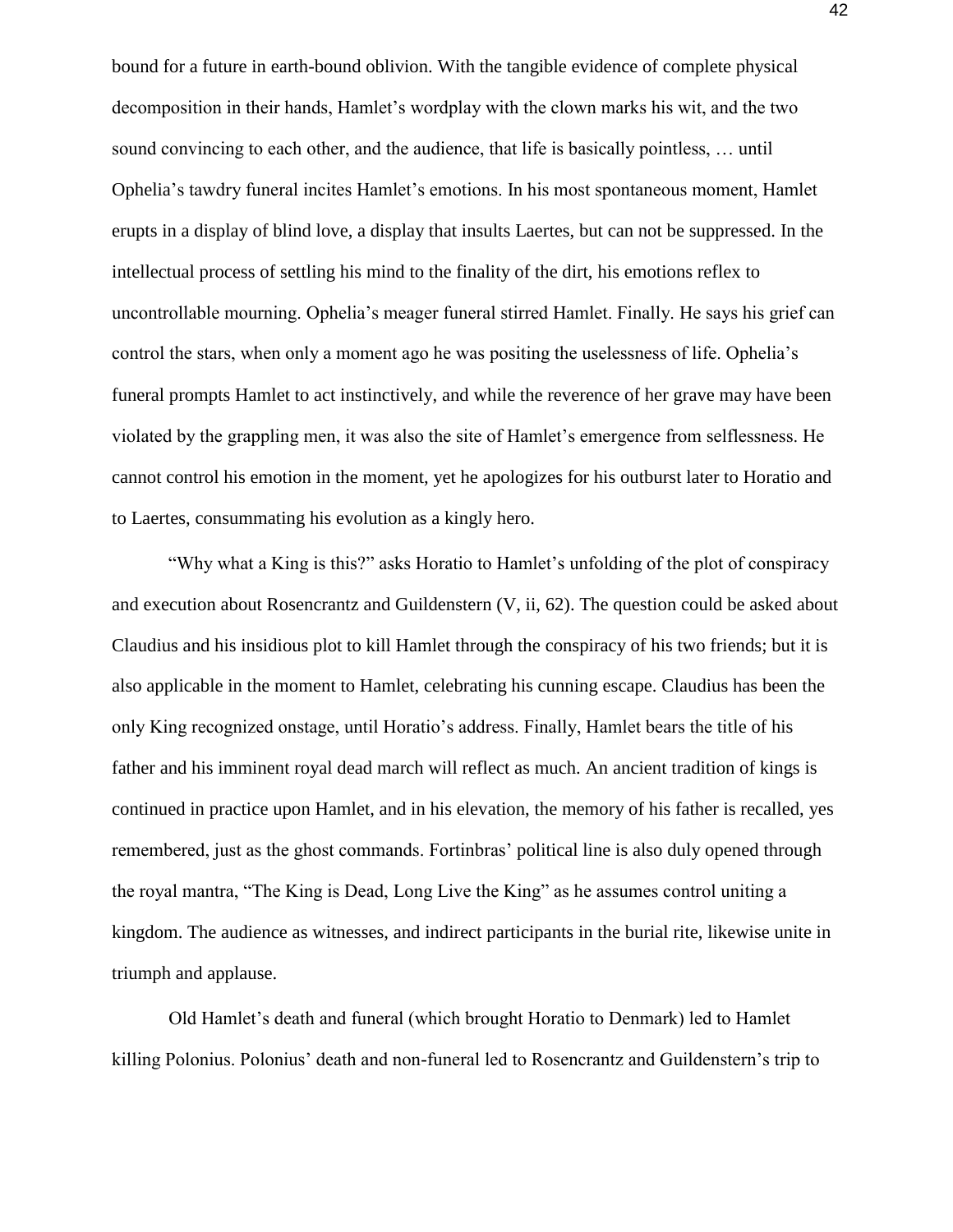England, and, more importantly, to Ophelia's madness and suicide. Ophelia's funeral swings Hamlet to a true moment of mindlessness, then to a true moment of regal contrition. His funeral that follows serves to confirm his transfiguration. Neill concludes, "The rites of funeral … are perhaps the most conspicuous form through which memory is performed (or suppressed) in the *Hamlet* world." (261). Hamlet's seemingly undeserved royal rites at the end of the play will memorialize Hamlet not as he was, but as he might have been. Any questions on Hamlet's true nature are answered in his royal dead march, which not only signals that he has undergone a transformation, but which also serve to create a legacy, just as Sidney's heraldic funeral did. Hamlet will be remembered as a king.

Funerals unify. If one trait can be traced through each funeral rite in *Hamlet* it can be that of unification, yet the reach and strength of the union varies. The gathering for the feasts for King Hamlet's funeral is forgotten into the feasts for Gertrude's marriage; the gathering for Polonius' offstage interment, is barren of private or public condolences; Ophelia's cortege is a conflicted social display of religious and political tension; and finally, there is Hamlet's, a group assembled under command of the play's final monarch, marching in unison to music and artillery fire, celebrating the end of the royal line of "Denmark's majesty." In each case, people come together; and in each case the characteristics of the group declare the character's legacy. Hamlet may have lived in a troubled state of mind, but his troubled state of mind was indicative of the troubled state of Denmark. His royalty is downplayed in the drama to allow Claudius to appear authoritative, but the Old Hamlet's blood proves too strong to be ultimately forgotten. Hamlet's funerary moment clearly conforms to the style of tragedy, yet it also contains great victory; a King is united with the Kings before him through ritual; the private is united with the public; history with prophecy, the audience with the cast. Fortinbras, like the churlish priest, like Hamlet, like the audience, comprehends that funerals can last forever.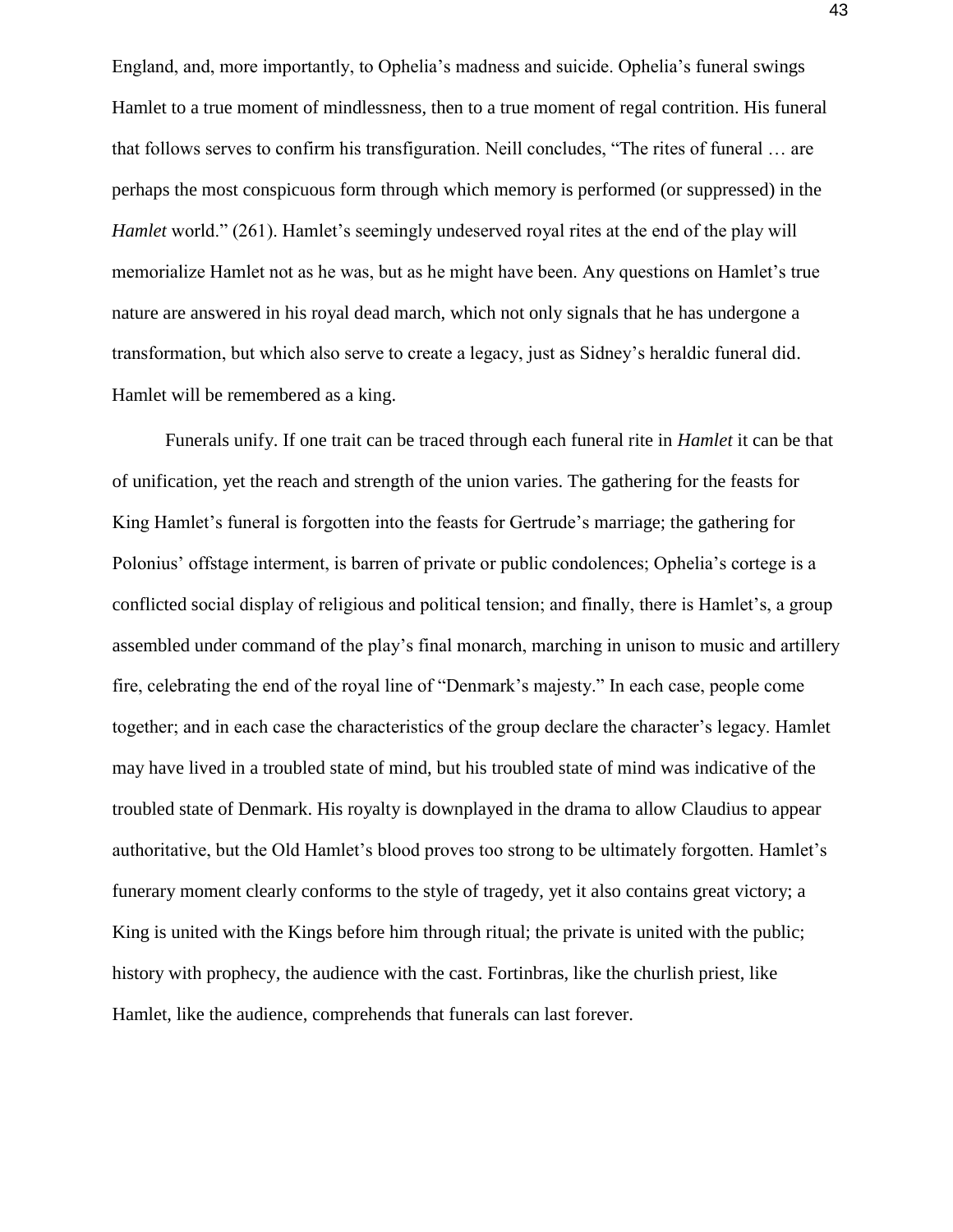### ENDNOTES

<sup>1</sup> Randall Jarrell, "A Survivor Among Graves," lines 33-34.

 $2^{\circ}$ Disposition" is a general governmental term. Specifically, the body will be buried or cremated.

<sup>3</sup>Mourning is an activity and grief is a state of mind.

<sup>4</sup> Modern cremations which occur in a kiln-like chamber of controlled heat and gasses that optimally operates within temperatures of 1600˚ F - 1800˚ F. The cremation process inside the chamber typically occurs in four hours, and the skeletal remains must cool for four more before safe handling can be administered. The funeral pyre of Misenus may have reached similar temperatures, but the surrounding smoldering coals would also maintain dangerous heat levels for days. If water was used to extinguish and cool the funeral pyre, it would likely have been recorded as so.

<sup>5</sup>McCoy cites a military relation which would not apply to Hamlet; Neill calls the dead march "an unqualified tribute" (p. 247); However, when applying Hamlet's royal lineage to his remains, it would be expected that his body would be carried by the royal army. Fortinbras was directing royal funeral rites upon Hamlet, honoring the tradition of the Kings.

<sup>6</sup>Friedman equates Fortinbras' role to that of a surrogate priest offering an "inappropriate homage" (71).

7 "Henslowe's commissioning of Jonson to revamp *The Spanish Tragedy* in the wake of *Hamlet's* early success is a reminder that this play, in which Kyd had single-handedly reinvented Senecan revenge tragedy for the English stage, was not simply one of Shakespeare's 'influences': it remained part of the competition, something against which *Hamlet* was written" (Neill, 216).

<sup>8</sup>*1 Henry VI* Act I, scene i begins with the stage directions, "Dead march. Enter the Funeral of King Henry the Fifth…" Act I, scene ii of *Richard III* begins with stage direction, "Enter the corse of Henry VI …" In Act I, scene i of *Titus* Andronicus, the coffins of his two sons of Titus Andronicus are borne onstage and carried to their shared tomb.

<sup>9</sup>The stage direction to end *King Lear*: "Exeunt with a dead march." following Albany's command to "Bear them from hence" directing Lear's and Cordelia's bodies offstage (V, iii, 319). *Antony and Cleopatra* ends with Caesar's closing statement, "Our army shall / in solemn show attend this funeral, / And then to Rome. Come Dolabella, see / High order in this great solemnity" and a final stage direction, "Exeunt onmes" (V, ii, 363-366). *Coriolanus* closes by Aufidius directing the bearing of Coriolanus: "Take him up. / Help, three a' th' chiefest soldiers; I'll be one. / Beat thou the drum, that it speak mournfully; / Trail your steel pikes. Though in this city he / Hath widowed and unchilded many a one, / Which to this hour bewail the injury, / Yet he shall have a noble memory. / Assist." and stage direction, "Exeunt, bearing the body of Martius. A dead march sounded. *"Timon of Athens"* concludes with the reading of Timon's epitaph and a drum beat.

 $10$  Zouch: "The States of Holland earnestly petitioned to have the honour of burying [Sidney's] body at the national expense;" Whetstone: in *Sir Philip Sidney, his Honorable Life, his Valiant Death, and True Virtues*; Greville: "After his death the state of Zealand became suitors or her majesty, & his noble friends, that they might have the honour of burying his body at the public expence of their Government." Ultimately, Queen Elizabeth would reply that his value to England merited a funeral and interment in England. (Bos, Lange-Myers, Six, 49).

 $11$  A "herald," Richard Lee, is credited with providing a list of participants on Sidney's cortege which is similar in nature to Lant's, differing only in the listing of a few participants. The differences suggest that Lee's list was a draft of those expected to march, and Lant's account lists those that actually did, indicating the noblemen were late additions.

<sup>12</sup>Derick Theodor de Brys was a Dutch artist who would have known Goltzius's plates, entitled *Haec pompa funebris spectate fuit Batauorum Delphis*. Both friezes portray a funeral cortege moving from right to left along a road devoid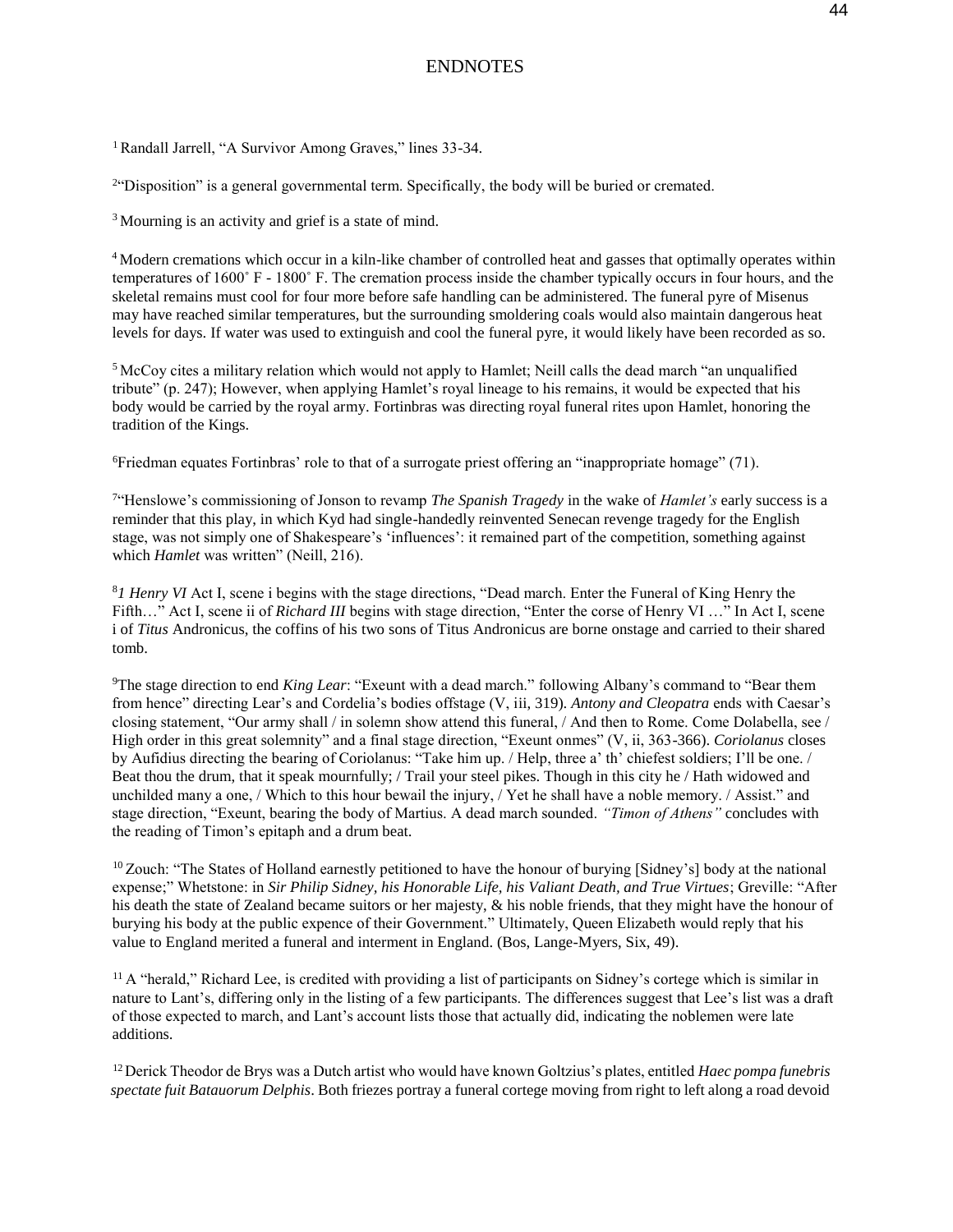of any geographic landmarks, spectators. Both privilege image over text, and both list the names of the participants in numbered groups on foot and horseback with the casket at the relative center of the procession (Goldring, p.210)

<sup>13</sup> The "route was so thronged with people that the mourners scarcely had rome to pass" (Golkrin, 202).

<sup>14</sup> Genesis 50:2: "And joseph commanded his servants the physicians to embalm his father. So the physicians embalmed Israel." Genesis 50:26: "So joseph died at the age of one hundred and ten years; and he was embalmed and placed in a coffin in Egypt."

<sup>15</sup> myrrh: used topically for hemorrhoids, bedsores, wounds, abrasions, and boils, as an astringent; **wermut/wormwood:** detoxifying and dehydrating agent; **rosemary:** perfuming agent; **pumice:** gentle abrasive/consistency additive, **marjoran:** perfuming herb, aka oregano, **storacis calamata, 2 loht:** 30 grams of olive oil, perfuming agent, **zestlinalipta muscata ½ loht:** 7.5 grams of crushed flower petals, perfuming agent**, aqua vita**  [vitae] ethanol and water solution – astringent/ dehydrating agent

<sup>16</sup> "Numerous biers were carried in the procession, and the cloths which covered them were destined as gifts for monasteries and churches" (Borkawa 515); "Once upon a time pallbearers were not honorary; they actually bore the cloth which was laid over the coffin during the services. Indeed, the pall was often their gift, rich in texture and design and, according to the common custom, it was converted into church vestments after the ceremony" (Grant, 539); "the coffin was also often carried by hand as a tribute to the person who had died. During the course of this process, the funeral pall was a symbolic object used for its beauty and ritual value. At the churchyard, the blanked, which might belong to local families or other parishes, would be taken off before the burial took place to then by stored away, in order to used again and again" (Nordström, 145).

 $17$  alb – priestly robe; dalamatic – wide sleeved garment to be worn over the alb.

#### <sup>18</sup>e. g. *DeHumani Corporis Fabrica*

<sup>19</sup> Janet Clare's "Buried in the Open Fields': Early Modern Suicide and the Case of Ofelia" explains that the term "suicide" did not occur until the mid-seventeenth century. In Shakespeare's time, the audience would know the term, "self-murder."

 $20$  The death of Old Fortinbras is reported, but the report makes no reference to his obsequies.

<sup>21</sup> According to Horatio, Fortinbras is presently in an attempt "[b]ut to recover us, by strong hand" (I, i, 102). The French origin of his name is translated as meaning "strong in arm."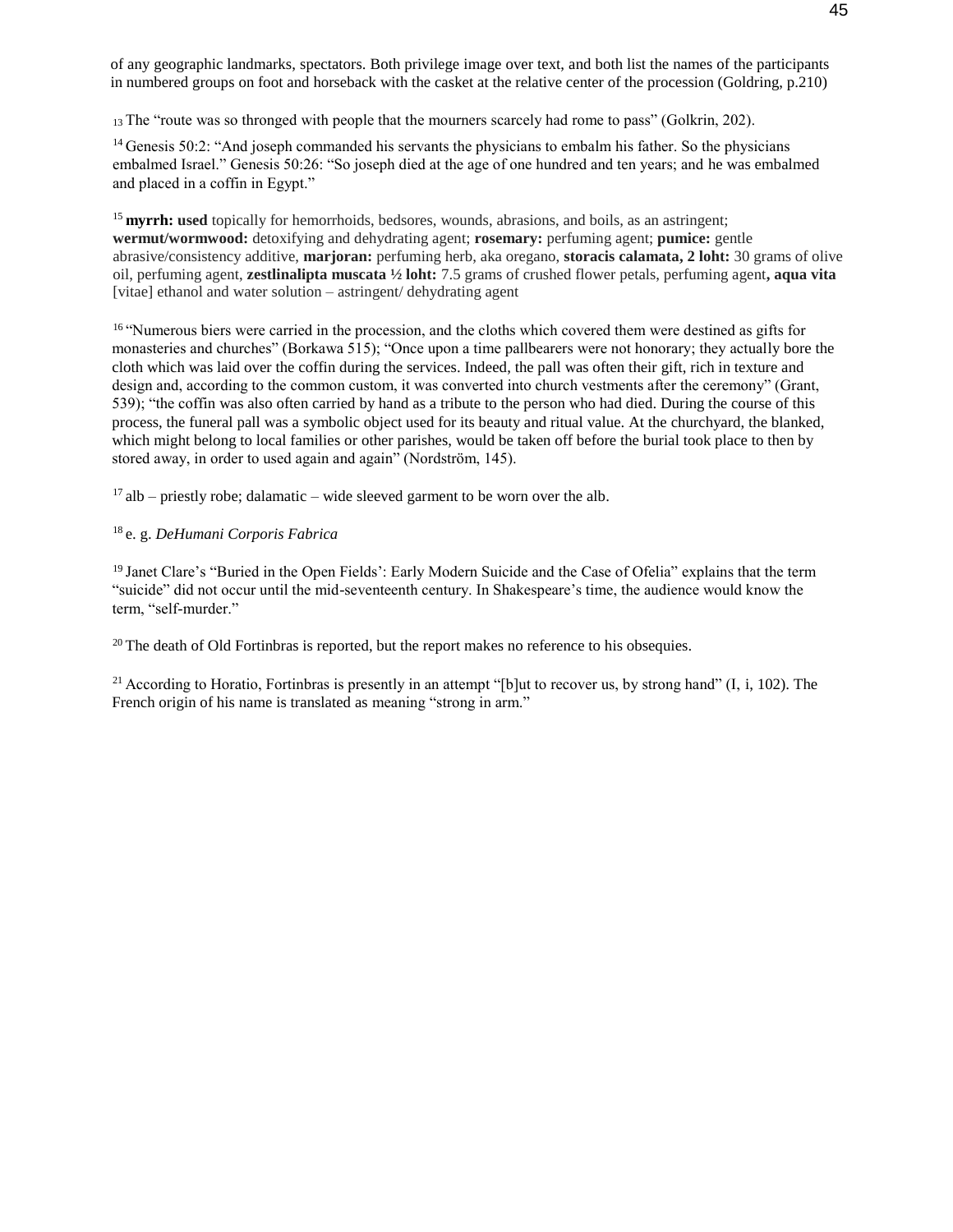- Beauregard, David N. *Catholic Theology in Shakespeare's Plays*. University of Delaware Press. 2008.
- *Beowulf: An Anglo-Saxon Epic Poem*, Translated from the Heyne-Socin Text by Lesslie Hall. The Project Gutenberg EBook of Beowulf, www.gutenberg.org/files/16328/16328 h/16328-h.htm. Accessed June 19, 2020.
- Borkowska, Urszula. "The Funeral Ceremonies of the Polish Kings from the Fourteenth to the Eighteenth Centuries." *Journal of Ecclesiastical History*, vol. 36, no. 4, October 1985 pp. 513-534.
- Bos, Sander; Lange-Meyers, Marianne; Six, Jeanine. "Sidney's Funeral Portrayed." *Sir Philip Sidney: 1586 and the Creation of a Legend.* Brill Academic Publishers; Leiden UP for Sir Thomas Browne Inst.; 1986.
- Clare, Janet. "Buried in the Open Fields: Early Modern Suicide and the Case of Ofelia." *Journal of Early Modern Studies*, no. 13, 2010, pp. 241-252.
- Friedman, Alan W. "Narrative is to Death as Death is to the Dying: Funeral and Stories." *Mosaic*, vol. xv, no. 1, 2002, pp. 65-76.
- Goldring, Elizabeth. "The Funeral of Sir Philip Sidney and the Politics of Elizabethan Festival." *Court Festivals of the European Renaissance: Art, Politics, and Performance* edited by Mulryne, J. R. and Goldring, Elizabeth. Ashgate Publishing Co., 2002, pp. 199-224.

Greenblatt, Stephen. *Hamlet in Purgatory*. Princeton University Press, 2001.

Holleran, James V. "Maimed Funeral Rites in Hamlet." *English Literary Renaissance*, vol. 19, no. 1, Winter 1989, pp. 65-93.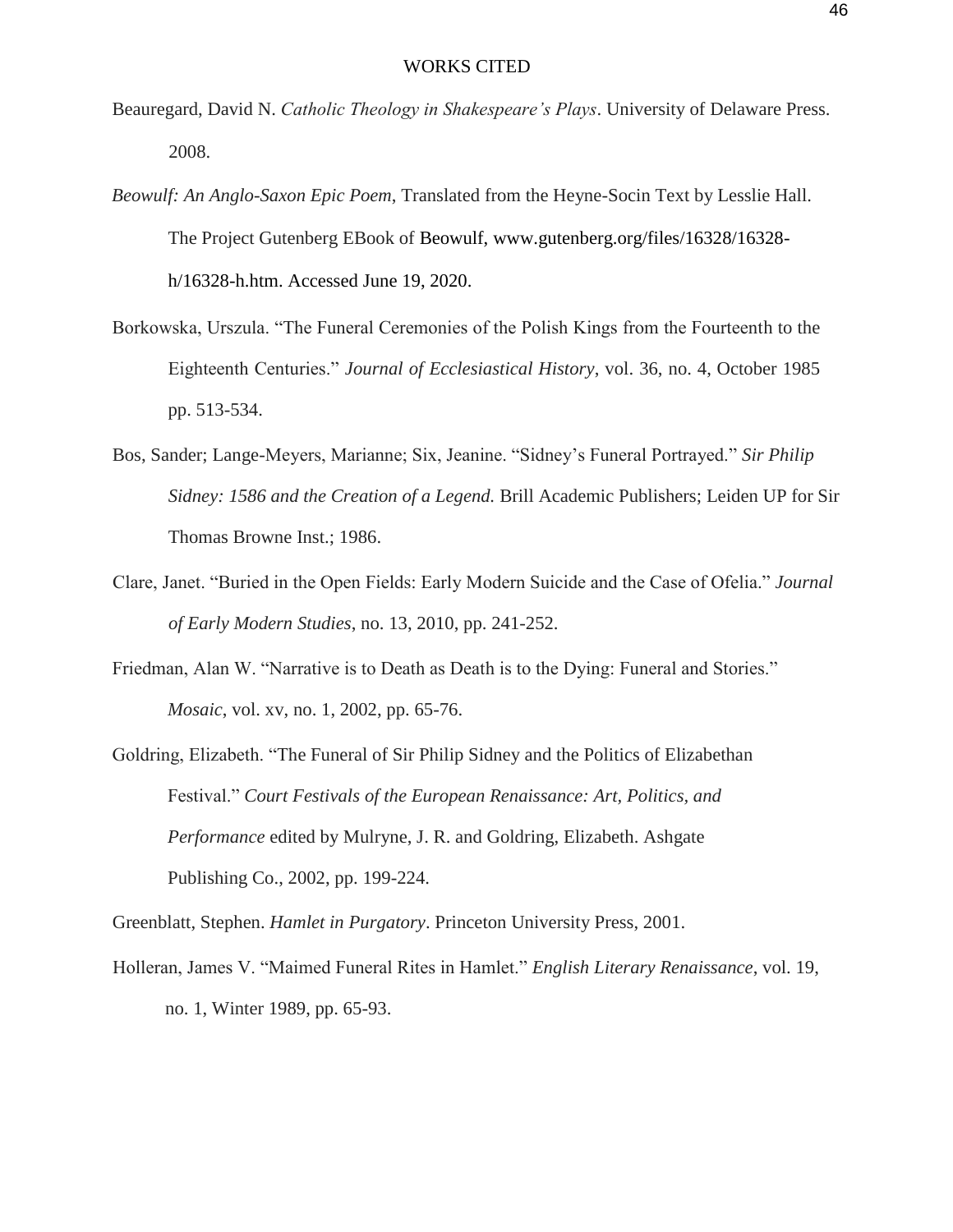- Jarrell, Randall. "The Survivor Among Graves." *Randall Jarrell, 1914-1965: The Complete Poems*. Farrar, Straus and Giroux, 1969, pp. 206-207.
- Kyd, Thomas. *The Spanish Tragedie*, 1587. Printed by Edward Allde, for Edward White. The Project Gutenberg Ebook of The Spanish Tragedie by Thomas Kyd, www.gutenberg.org/files/6043/6043-h/6043-h.htm. Accessed June 20, 2020.
- MacDonald, Michael. "Ophelia's Maimed Rites." *Shakespeare Quarterly*, vol.37, no. 3, Autumn 1986, pp. 309-317.
- Marlowe, Christopher. *Tamburlaine the Great, Part I* edited by Rev. Alexander Dyce. Project Gutenberg's Tamburlaine the Great, Part I, www.gutenberg.org/files/1094/1094-h/1094 h.htm, Accessed June 21, 2020.
- ---. *Tamburlaine the Great, Part II* edited by Rev. Alexander Dyce. Project Gutenberg's Tamburlaine the Great, Part II, www.gutenberg.org/files/1589/1589-h/1589- h.htm. Accessed June 22, 2020.
- Mayer, Robert G. *Embalming: History, Theory, and Practice*, 5th Edition. McGraw-Hill Medical, 2011.
- McCoy, Richard C. "A Wedding and Four Funerals: Conjunction and Commemoration in *Hamlet*." *Shakespeare Survey*, vol. 42, 2001, pp. 122-139.
- Neill, Michael. *Issues of Death: Mortality and Identity in English Renaissance Tragedy*. Oxford University Press, 1997.
- Brigitta. "Dressing the Body." *Approaching Religion*, vol. 6, no. 2, December 2016, pp. 143 -155.
- Shakespeare, William. *The First Part of Henry the Fourth*. 1598. *Riverside Shakespeare* edited by G. Blakemore Evans, Houghton Mifflin Co., 1974, pp. 847-881.

---. *The Life of Timon of Athens.* 1623. *Riverside Shakespeare* edited by G. Blakemore Evans, Houghton Mifflin Co., 1974, pp. 1445-1474.